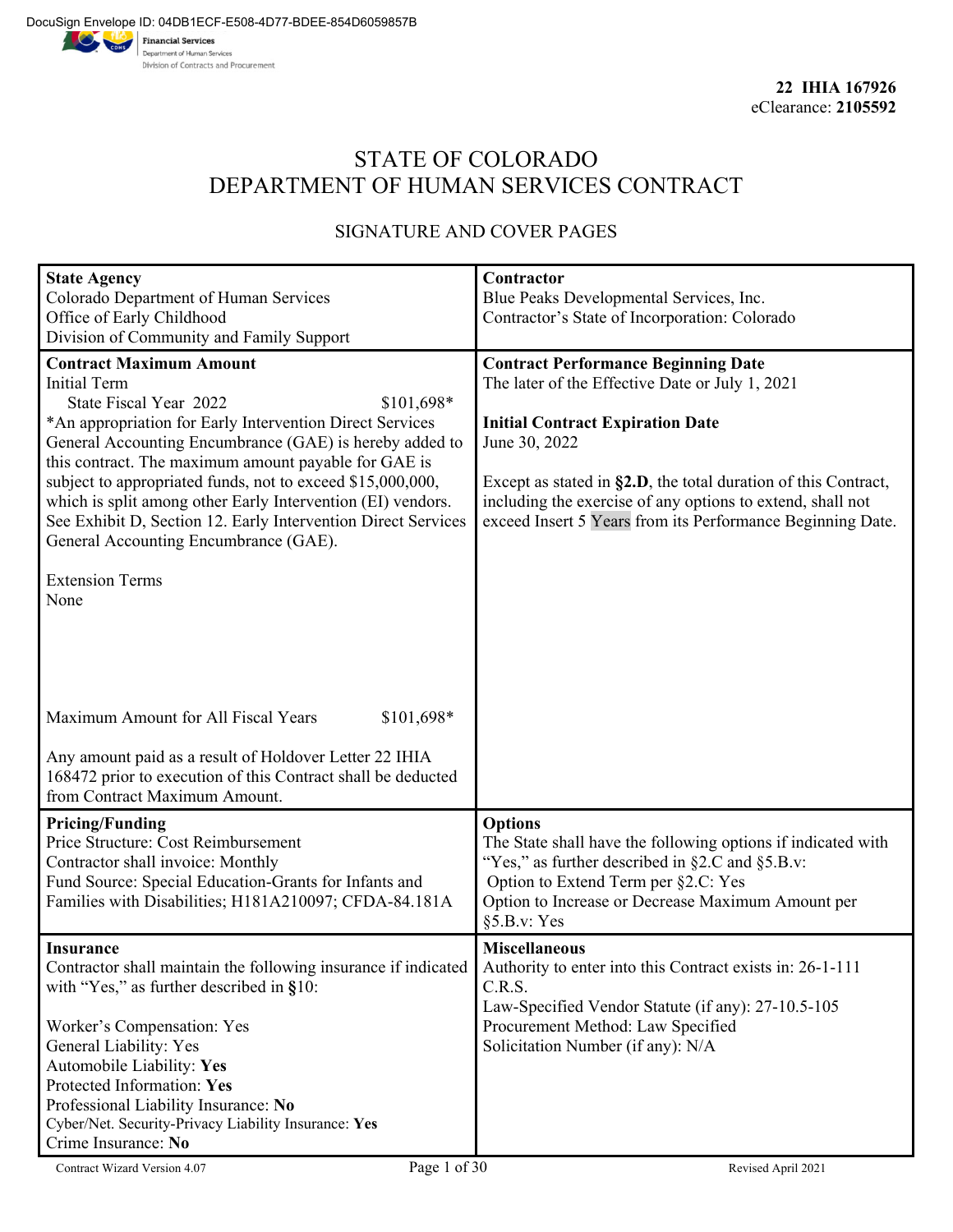DocuSign Envelope ID: 04DB1ECF-E508-4D77-BDEE-854D6059857B<br>
Financial Services



Department of Human Services Division of Contracts and Procurement

| <b>State Representative</b>                          | <b>Contractor Representative</b>        |
|------------------------------------------------------|-----------------------------------------|
| Christy Scott, Director, Early Intervention Colorado | Cynthia Espinoza, Executive Director    |
| Colorado Department of Human Services                | Blue Peaks Developmental Services, Inc. |
| Office of Early Childhood                            | $703\,4^{\text{th}}$ Street             |
| Division of Community and Family Support             | Alamosa, CO 81101                       |
| 1575 Sherman Street, 1 <sup>st</sup> Floor           | Phone: 719.589.5135                     |
| Denver, CO 80203                                     | Email: cespinoza@bluepeaks.org          |
| Phone: 303.866.2664                                  |                                         |
| Email: Christy.Scott@state.co.us                     |                                         |
|                                                      |                                         |

#### **Exhibits**

The following Exhibits are attached and incorporated into this Contract: Exhibit A - Statement of Work Exhbiit B - Budget Exhibit C - HIPAA Business Associate Agreement Exhibit D - Additional Provisions Exhibit E - Supplemental Provisions for Federal Awards

#### **Contract Purpose**

Provide early intervention services to eligible infants, toddlers, and their families, which are provided in accordance with Section 27-10.5-701, C.R.S. and Rules and Regulations 12 CCR 2509-10, Sections 7.900-7.994, as currently exist or may hereafter be promulgated or amended, and federal regulations, 34 C.F.R., Part 303, Early Intervention Program for Infants and Toddlers with Disabilities.

**Signature Page begins on next page**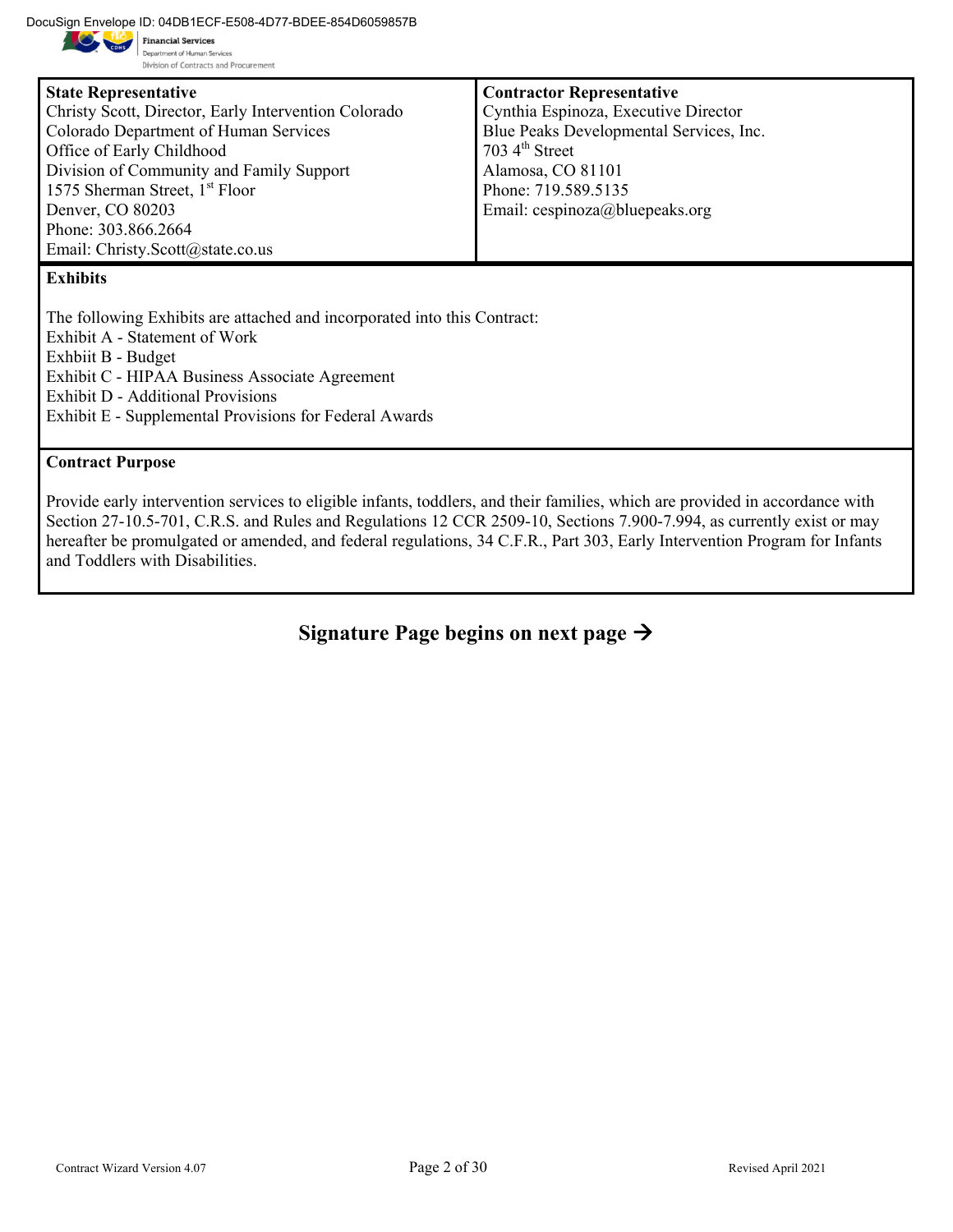#### **THE PARTIES HERETO HAVE EXECUTED THIS CONTRACT**

Each person signing this Contract represents and warrants that he or she is duly authorized to execute this Contract and to bind the Party authorizing his or her signature.

| <b>CONTRACTOR</b>                                                                                                                                   | <b>STATE OF COLORADO</b>                                                                                   |  |  |  |
|-----------------------------------------------------------------------------------------------------------------------------------------------------|------------------------------------------------------------------------------------------------------------|--|--|--|
| Blue Peaks Developmental Services, Inc.                                                                                                             | Jared S. Polis, Governor                                                                                   |  |  |  |
|                                                                                                                                                     | Department of Human Services                                                                               |  |  |  |
|                                                                                                                                                     | Michelle Barnes, Executive Director                                                                        |  |  |  |
| DocuSigned by:                                                                                                                                      | DocuSigned by:                                                                                             |  |  |  |
| 'yutlua Espinoza                                                                                                                                    | lisa lastiglia                                                                                             |  |  |  |
| 9492<br>By: Cynthia Espinoza, Executive Director                                                                                                    | By: Lisa Castiglia, Director/Chief Financial Officer, Division<br>of Operations, Office of Early Childhood |  |  |  |
| 7/20/2021<br>Date:                                                                                                                                  | 7/20/2021<br>Date:                                                                                         |  |  |  |
| 2nd State or Contractor Signature if Needed                                                                                                         | <b>LEGAL REVIEW</b>                                                                                        |  |  |  |
|                                                                                                                                                     | Philip J. Weiser, Attorney General                                                                         |  |  |  |
| By: Name & Title of Person Signing for Signatory                                                                                                    | By:<br><b>Assistant Attorney General</b>                                                                   |  |  |  |
|                                                                                                                                                     |                                                                                                            |  |  |  |
|                                                                                                                                                     |                                                                                                            |  |  |  |
|                                                                                                                                                     |                                                                                                            |  |  |  |
| <u> 1990 - Johann Barbara, martxa</u><br>Date:                                                                                                      | <u> 1990 - Johann Barbara, martin a</u><br>Date:                                                           |  |  |  |
| In accordance with §24-30-202 C.R.S., this Contract is not valid until signed and dated below by the State Controller or an<br>authorized delegate. |                                                                                                            |  |  |  |
|                                                                                                                                                     | <b>STATE CONTROLLER</b>                                                                                    |  |  |  |
| Robert Jaros, CPA, MBA, JD                                                                                                                          |                                                                                                            |  |  |  |
| DocuSigned by:                                                                                                                                      |                                                                                                            |  |  |  |
| Toni Williamson                                                                                                                                     |                                                                                                            |  |  |  |
| By:<br>– <sub>p2A31</sub> pEB6196416<br>Andrea Eurich / Janet Miks/Toni Williamson                                                                  |                                                                                                            |  |  |  |
|                                                                                                                                                     |                                                                                                            |  |  |  |
|                                                                                                                                                     |                                                                                                            |  |  |  |
|                                                                                                                                                     |                                                                                                            |  |  |  |
| <b>Effective Date:</b>                                                                                                                              | 7/20/2021                                                                                                  |  |  |  |
|                                                                                                                                                     |                                                                                                            |  |  |  |

-- Signature and Cover Pages End --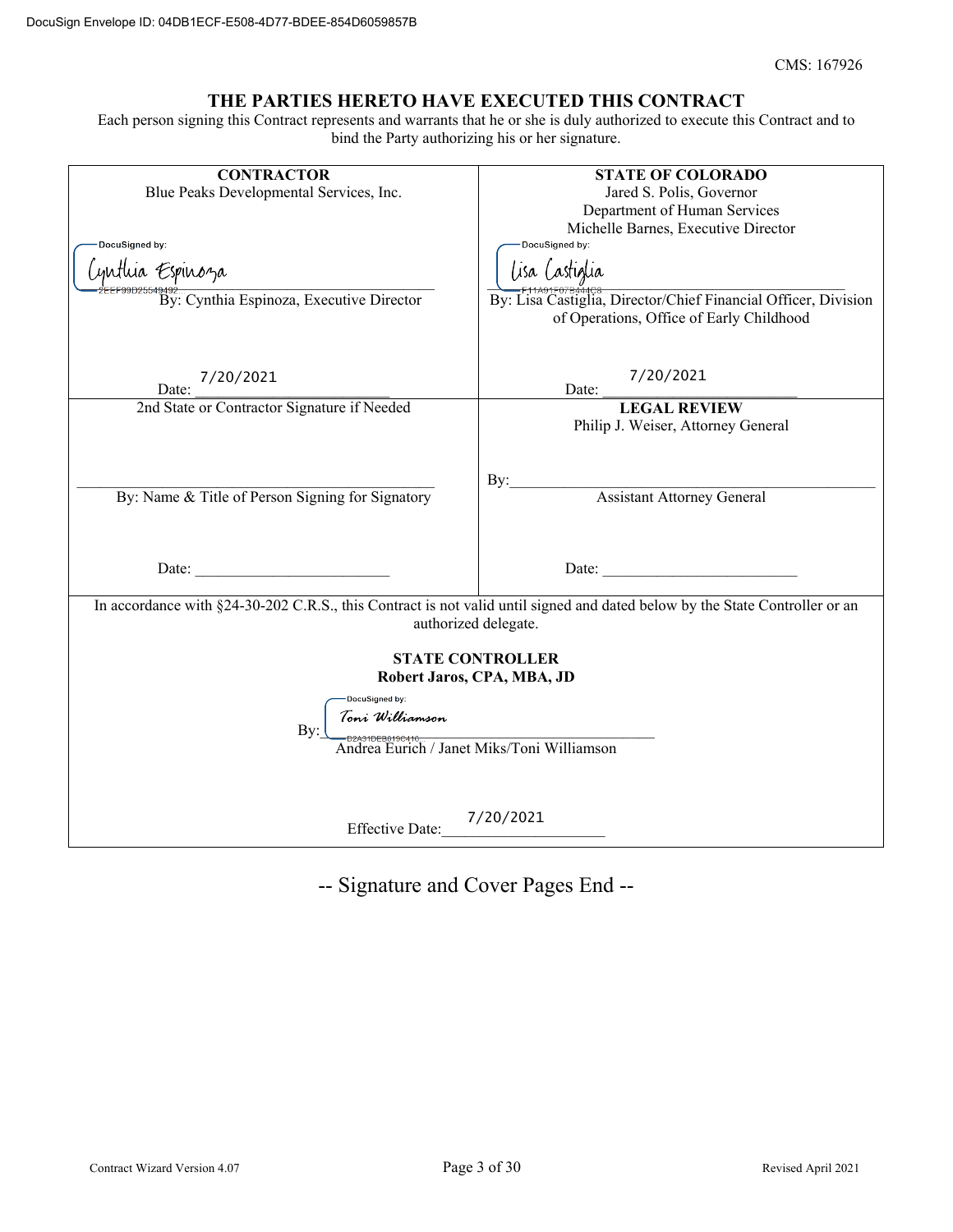# **TABLE OF CONTENTS**

|     | (Approximate page numbers)                               |  |
|-----|----------------------------------------------------------|--|
|     |                                                          |  |
| 1.  |                                                          |  |
| 2.  |                                                          |  |
| 3.  |                                                          |  |
| 4.  |                                                          |  |
| 5.  |                                                          |  |
| 6.  |                                                          |  |
| 7.  |                                                          |  |
| 8.  |                                                          |  |
| 9.  |                                                          |  |
| 10. |                                                          |  |
| 11. |                                                          |  |
| 12. |                                                          |  |
| 13. |                                                          |  |
| 14. |                                                          |  |
| 15. |                                                          |  |
| 16. |                                                          |  |
| 17. |                                                          |  |
| 18. |                                                          |  |
| 19. | COLORADO SPECIAL PROVISIONS (COLORADO FISCAL RULE 3-3)25 |  |
| 20. |                                                          |  |
| 21. |                                                          |  |
|     |                                                          |  |

#### **1. PARTIES**

This Contract is entered into by and between Contractor named on the Signature and Cover Pages for this Contract (the "Contractor"), and the STATE OF COLORADO acting by and through the Department of Human Services (the "State" or "CDHS"). Contractor and the State agree to the terms and conditions in this Contract.

#### **2. TERM AND EFFECTIVE DATE**

#### **A.** Effective Date

This Contract shall not be valid or enforceable until the Effective Date. The State shall not be bound by any provision of this Contract before the Effective Date, and shall have no obligation to pay Contractor for any Work performed or expense incurred before the Effective Date or after the expiration or sooner termination of this Contract.

**B.** Initial Term

The Parties' respective performances under this Contract shall commence on the Contract Performance Beginning Date shown on the Signature and Cover Pages for this Contract and shall terminate on the Initial Contract Expiration Date shown on the Signature and Cover Pages for this Contract (the "Initial Term") unless sooner terminated or further extended in accordance with the terms of this Contract.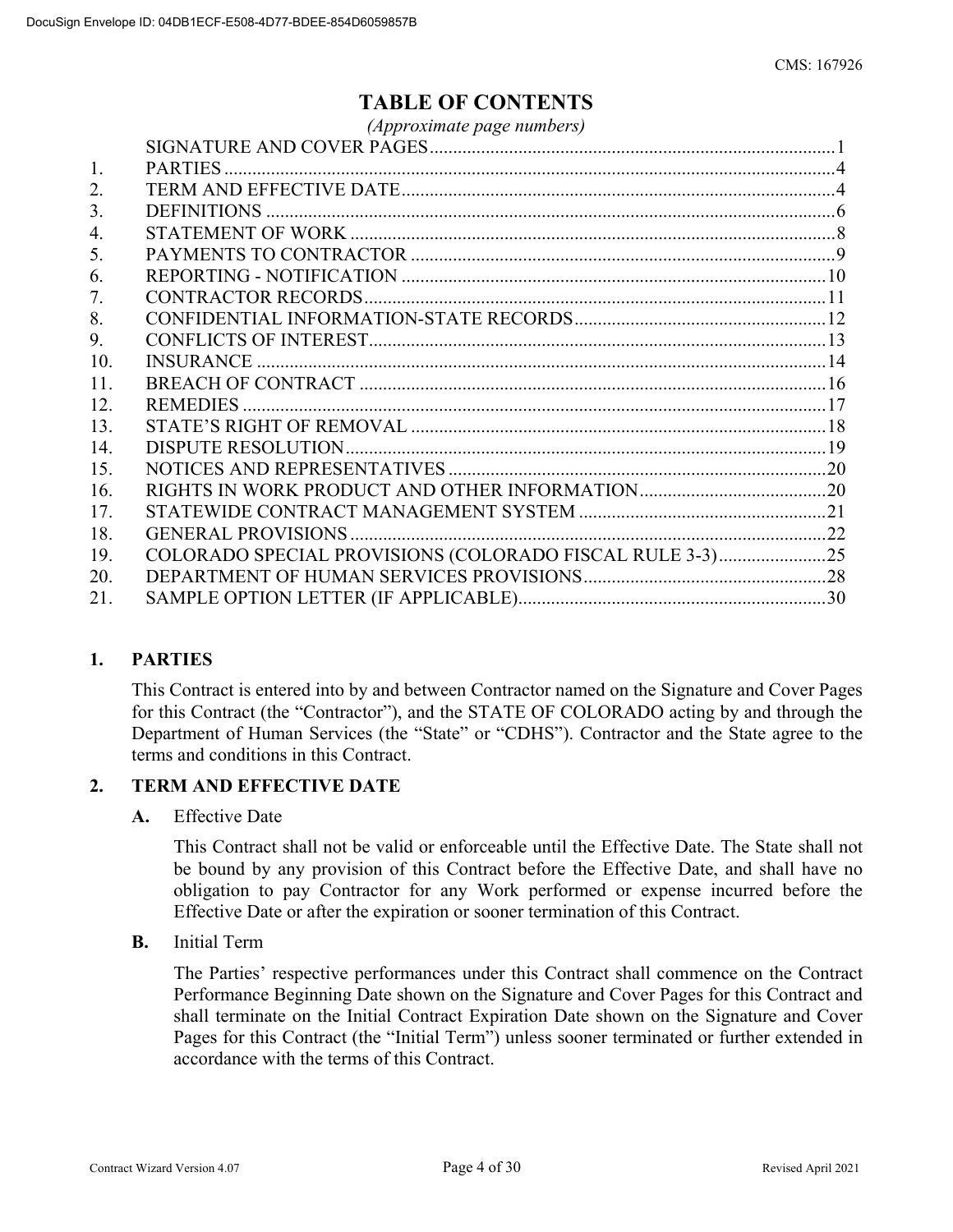#### **C.** Extension Terms - State's Option

If the Signature and Cover Pages for this Contract shows that the State has the Option to Extend Term, then the State, at its discretion, shall have the option to extend the performance under this Contract beyond the Initial Term for a period, or for successive periods, at the same rates and under the same terms specified in the Contract (each such period an "Extension Term"). In order to exercise this option, the State shall provide written notice to Contractor in a form substantially equivalent to **§21** "Sample Option Letter." The State may include and incorporate a revised budget with the option letter, as long as the revised budget does not unilaterally change rates or terms specified in the Contract. Except as stated in **§2.D**, the total duration of this Contract, including the exercise of any options to extend, shall not exceed 5 years from its Performance Beginning Date, or the number of years specified on the Signature and Cover Pages if such number is less than 5 years, absent prior approval from the Chief Procurement Officer in accordance with the Colorado Procurement Code.

**D.** End of Term Extension

If this Contract approaches the end of its Initial Term, or any Extension Term then in place, the State, at its discretion, upon written notice to Contractor as provided in **§15,** may unilaterally extend such Initial Term or Extension Term for a period not to exceed 2 months (an "End of Term Extension" or "Holdover"), regardless of whether additional Extension Terms are available or not. Any such extension shall be under the same terms and conditions of the operative Contract including, but not limited to, prices, rates, and service delivery requirements. The provisions of this Contract in effect when such notice is given shall remain in effect during the End of Term Extension. The End of Term Extension shall automatically terminate upon execution of a replacement contract or modification extending the total term of the Contract.

**E.** Early Termination in the Public Interest

The State is entering into this Contract to serve the public interest of the State of Colorado as determined by its Governor, General Assembly, or Courts. If this Contract ceases to further the public interest of the State, the State, in its discretion, may terminate this Contract in whole or in part. A determination that this Contract should be terminated in the public interest shall not be equivalent to a State right to terminate for convenience. This subsection shall not apply to a termination of this Contract by the State for breach by Contractor, which shall be governed by **§12.A.i.**

i. Method and Content

The State shall notify Contractor of such termination in accordance with **§15.** The notice shall specify the effective date of the termination and whether it affects all or a portion of this Contract, and shall include, to the extent practicable, the public interest justification for the termination.

ii. Obligations and Rights

Upon receipt of a termination notice for termination in the public interest, Contractor shall be subject to the rights and obligations set forth in **§12.A.i.a**.

iii. Payments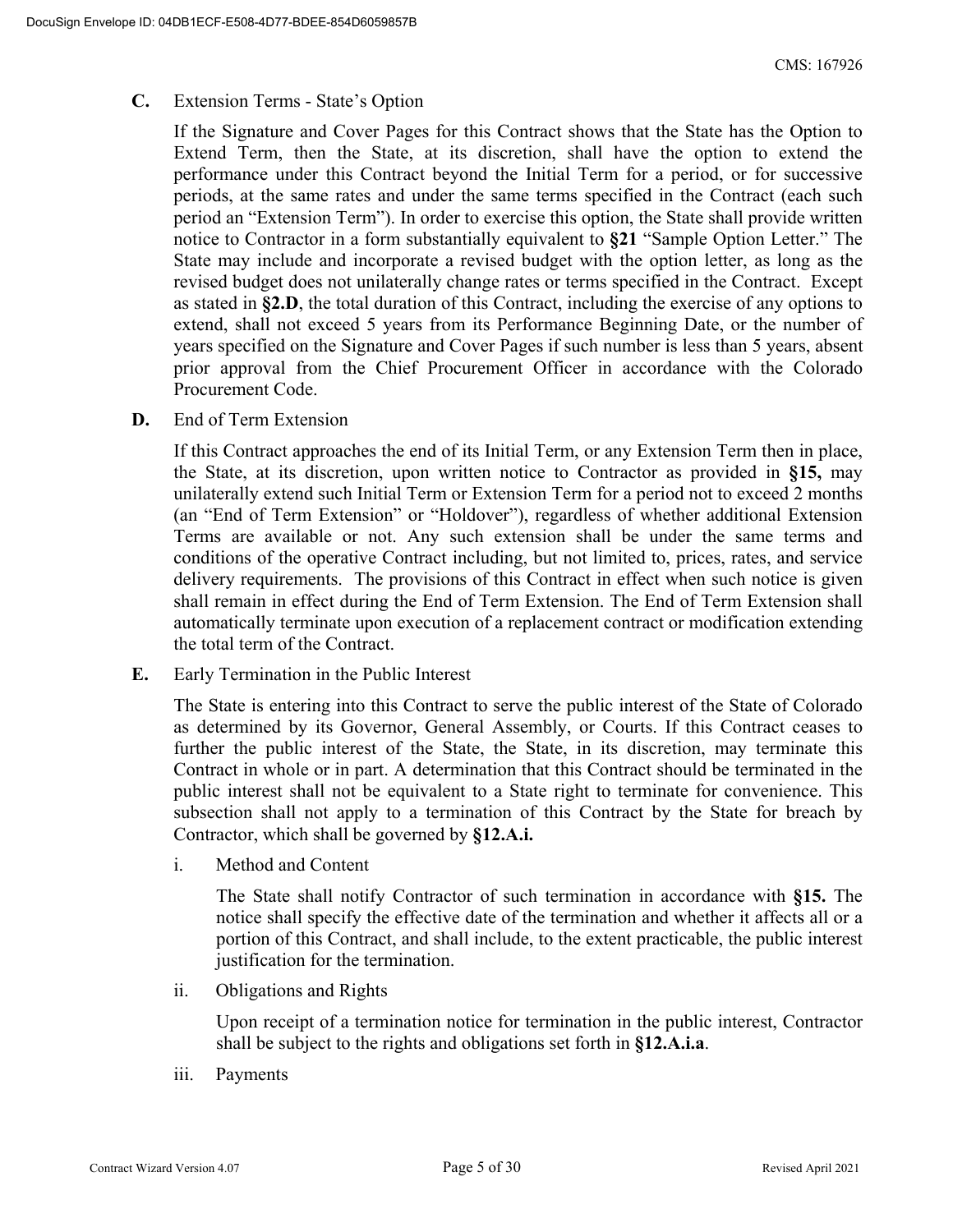If the State terminates this Contract in the public interest, the State shall pay Contractor an amount equal to the percentage of the total reimbursement payable under this Contract that corresponds to the percentage of Work satisfactorily completed and accepted, as determined by the State, less payments previously made. Additionally, if this Contract is less than 60% completed, as determined by the State, the State may reimburse Contractor for a portion of actual out-of-pocket expenses, not otherwise reimbursed under this Contract, incurred by Contractor which are directly attributable to the uncompleted portion of Contractor's obligations, provided that the sum of any and all reimbursement shall not exceed the maximum amount payable to Contractor hereunder.

#### **3. DEFINITIONS**

The following terms shall be construed and interpreted as follows:

- **A.** "**Breach of Contract**" means the failure of a Party to perform any of its obligations in accordance with this Contract, in whole or in part or in a timely or satisfactory manner. The institution of proceedings under any bankruptcy, insolvency, reorganization or similar law, by or against Contractor, or the appointment of a receiver or similar officer for Contractor or any of its property, which is not vacated or fully stayed within 30 days after the institution of such proceeding, shall also constitute a breach. If Contractor is debarred or suspended under §24-109-105, C.R.S. at any time during the term of this Contract, then such debarment or suspension shall constitute a breach.
- **B.** "**Business Day**" means any day other than Saturday, Sunday, or a Legal Holiday as listed in §24-11-101(1) C.R.S.
- **C.** "**Chief Procurement Officer**" means the individual to whom the Executive Director has delegated his or her authority pursuant to §24-102-202(6), C.R.S. to procure or supervise the procurement of all supplies and services needed by the state.
- **D.** "CJI" means criminal justice information collected by criminal justice agencies needed for the performance of their authorized functions, including, without limitation, all information defined as criminal justice information by the U.S. Department of Justice, Federal Bureau of Investigation, Criminal Justice Information Services Security Policy, as amended and all Criminal Justice Records as defined under 24-72-302 C.R.S.
- **E.** "**Contract**" means this agreement, including all attached Exhibits, all documents incorporated by reference, all referenced statutes, rules and cited authorities, and any future modifications thereto. For purposes of clarification and the removal of any doubt, subject to any future modifications thereto, the Signature and Cover Pages and Sections 1 through 21, as identified in the Table of Contents herein above, shall constitute the "main body" of this Contract exclusively.
- **F.** "**Contract Funds**" means the funds that have been appropriated, designated, encumbered, or otherwise made available for payment by the State under this Contract.
- **G. "CORA"** means the Colorado Open Records Act, §§24-72-200.1 *et. seq.*, C.R.S.
- **H. "End of Term Extension"** means the time period defined in **§2.D**.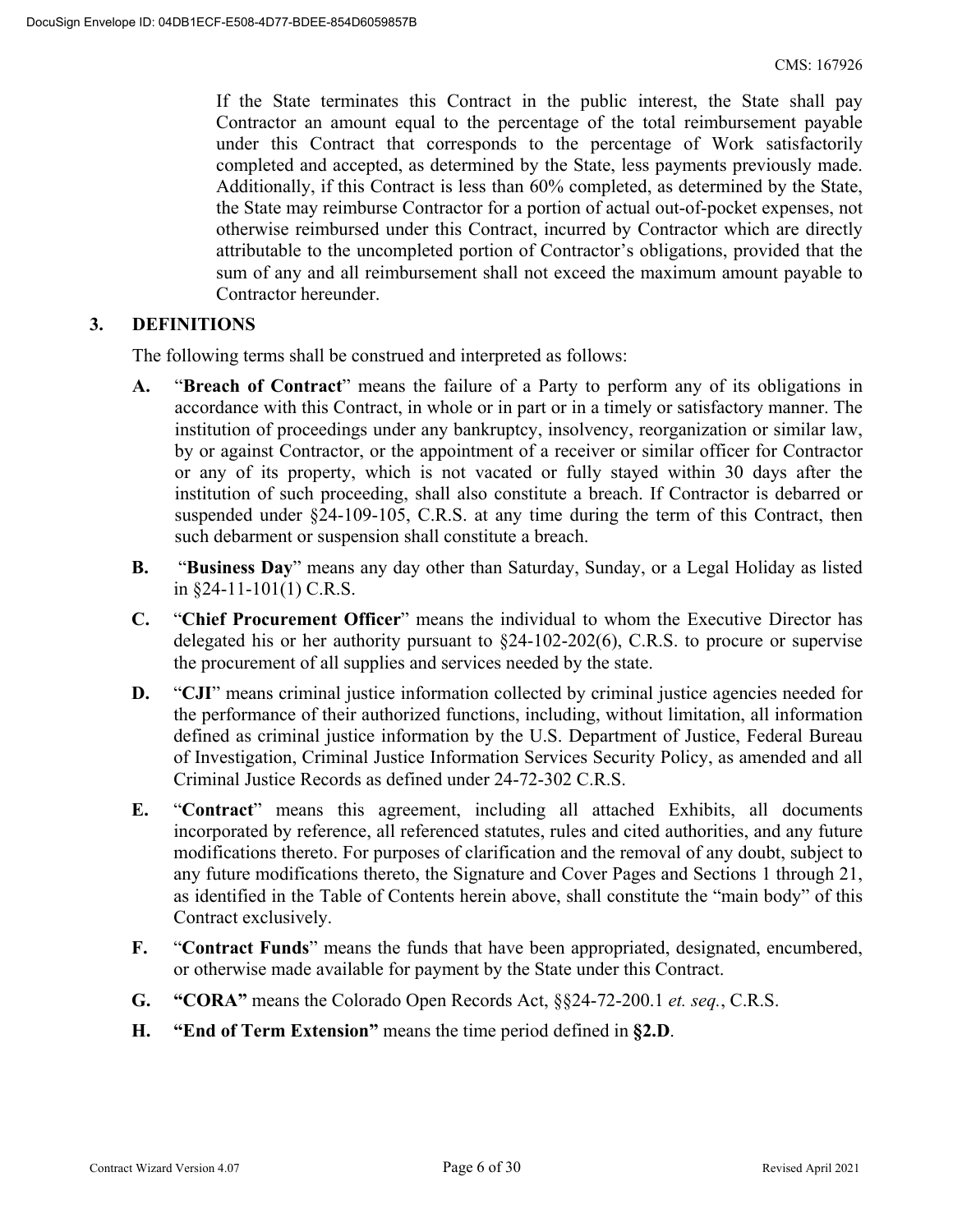- **I. "Effective Date"** means the date on which this Contract is approved and signed by the Colorado State Controller or designee, as shown on the Signature Page for this Contract. If this Contract is for a Major Information Technology Project, as defined in §24-37.5- 102(2.6), then Effective Date of this Contract shall be the later of the date on which this Contract is approved and signed by the State's Chief Information Officer or authorized delegate or the date on which this Contract is approved and signed by the State Controller or authorized delegate, as shown on the Signature and Cover Page for this Contract.
- **J.** "**Exhibits**" means the exhibits and attachments included with this Contract as shown on the Signature and Cover Pages for this Contract..
- **K. "Extension Term"** means the time period defined in **§2.C.**
- **L.** "**Goods**" means any movable material acquired, produced, or delivered by Contractor as set forth in this Contract and shall include any movable material acquired, produced, or delivered by Contractor in connection with the Services.
- **M. "Incident"** means any accidental or deliberate event that results in or constitutes an imminent threat of the unauthorized access, loss, disclosure, modification, disruption, or destruction of any communications or information resources of the State, which are included as part of the Work, as described in §§24-37.5-401, *et. seq.,* C.R.S. Incidents include, without limitation, (i) successful attempts to gain unauthorized access to a State system or State Information regardless of where such information is located; (ii) unwanted disruption or denial of service; (iii) the unauthorized use of a State system for the processing or storage of data; or (iv) changes to State system hardware, firmware, or software characteristics without the State's knowledge, instruction, or consent.
- **N. "Initial Term"** means the time period defined in **§2.B**.
- **O.** "**Party**" means the State or Contractor, and "Parties" means both the State and Contractor.
- **P.** "**PCI**" means payment card information including any data related to credit card holders' names, credit card numbers, or the other credit card information as may be protected by state or federal law.
- **Q.** "**PII**" means personally identifiable information including, without limitation, any information maintained by the State about an individual that can be used to distinguish or trace an individual's identity, such as name, social security number, date and place of birth, mother's maiden name, or biometric records; and any other information that is linked or linkable to an individual, such as medical, educational, financial, and employment information. PII includes, but is not limited to, all information defined as personally identifiable information in §24-72-501 C.R.S.
- **R.** "**PHI**" means any individually identifiable health information, transmitted or maintained in electronic or any form or medium, including but not limited to demographic information,, **(i)** that relates to the past, present or future physical or mental condition of an individual; the provision of health care to an individual; or the past, present or future payment for the provision of health care to an individual; and **(ii)** that identifies the individual or with respect to which there is a reasonable basis to believe the information can be used to identify the individual. PHI includes, but is not limited to, any information defined as Individually Identifiable Health Information by the federal Health Insurance Portability and Accountability Act.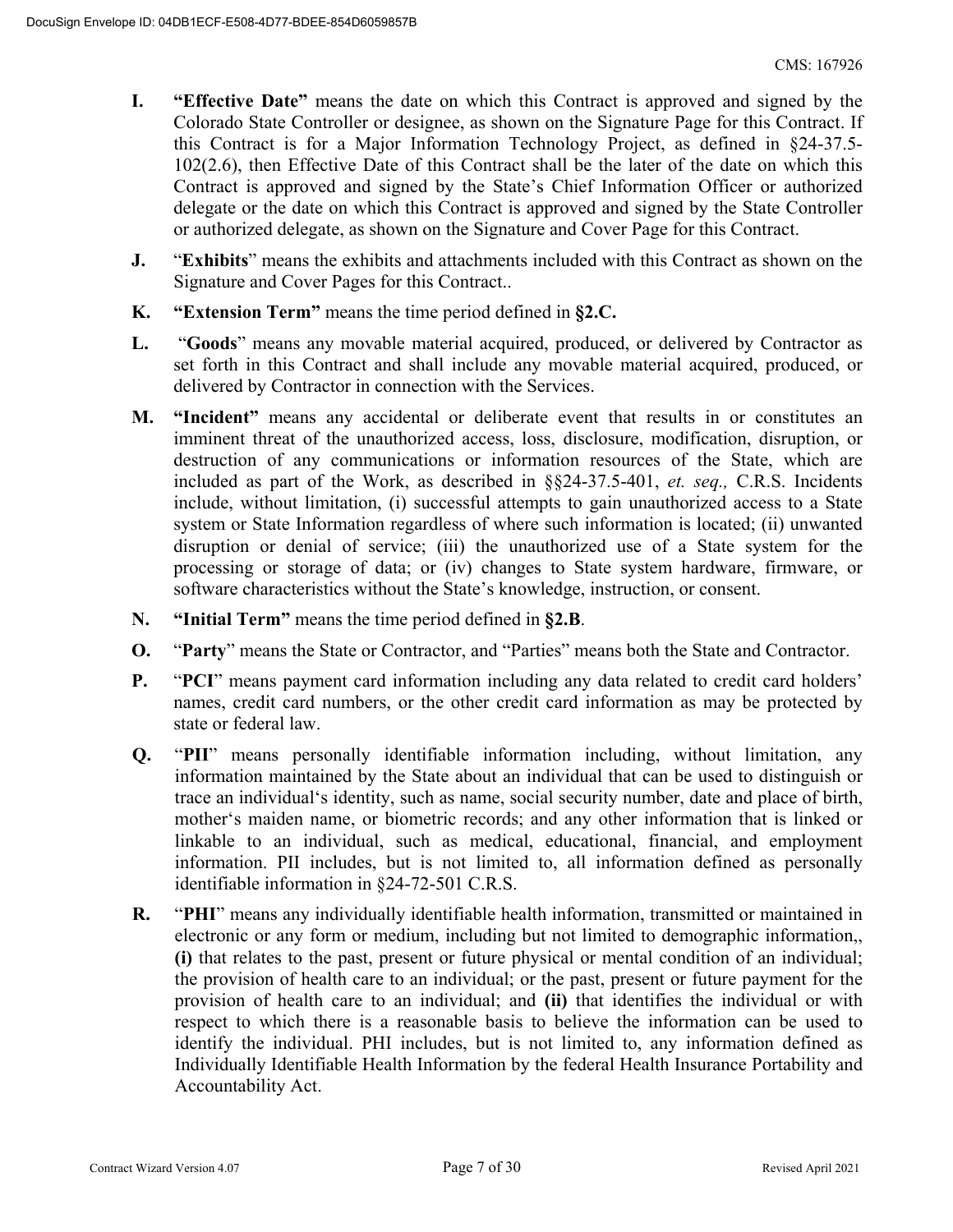- **S.** "**Services**" means the services to be performed by Contractor as set forth in this Contract, and shall include any services to be rendered by Contractor in connection with the Goods.
- **T. "State Confidential Information"** means any and all State Records not subject to disclosure under CORA. State Confidential Information shall include, but is not limited to, PII, PHI, PCI, Tax Information, CJI, Educational Records, Substance Use Disorder Information, and State personnel records not subject to disclosure under CORA. State Confidential Information shall not include information or data concerning individuals that is not deemed confidential but nevertheless belongs to the State, which has been communicated, furnished, or disclosed by the State to Contractor which (i) is subject to disclosure pursuant to CORA; (ii) is already known to Contractor without restrictions at the time of its disclosure to Contractor; (iii) is or subsequently becomes publicly available without breach of any obligation owed by Contractor to the State; (iv) is disclosed to Contractor, without confidentiality obligations, by a third party who has the right to disclose such information; or (v) was independently developed without reliance on any State Confidential Information.
- **U. "State Fiscal Rules"** means that fiscal rules promulgated by the Colorado State Controller pursuant to §24-30-202(13)(a), C.R.S.
- **V. "State Fiscal Year"** means a 12 month period beginning on July 1 of each calendar year and ending on June 30 of the following calendar year. If a single calendar year follows the term, then it means the State Fiscal Year ending in that calendar year.
- **W. "State Records"** means any and all State data, information, and records, regardless of physical form, including, but not limited to, information subject to disclosure under CORA.
- **X.** "**Subcontractor**" means third-parties, if any, engaged by Contractor to aid in performance of the Work.
- **Y.** "**Tax Information**" means federal and State of Colorado tax information including, without limitation, federal and State tax returns, return information, and such other taxrelated information as may be protected by federal and State law and regulation. Tax Information includes, but is not limited to all information defined as federal tax information in Internal Revenue Service Publication 1075.
- **Z.** "**Work**" means the Goods delivered and Services performed pursuant to this Contract.
- **AA.** "**Work Product**" means the tangible and intangible results of the Work, whether finished or unfinished, including drafts. Work Product includes, but is not limited to, documents, text, software (including source code), research, reports, proposals, specifications, plans, notes, studies, data, images, photographs, negatives, pictures, drawings, designs, models, surveys, maps, materials, ideas, concepts, know-how, and any other results of the Work. "Work Product" does not include any material that was developed prior to the Effective Date that is used, without modification, in the performance of the Work.

Any other term used in this Contract that is defined in an Exhibit shall be construed and interpreted as defined in that Exhibit.

#### **4. STATEMENT OF WORK**

Contractor shall complete the Work as described in this Contract and in accordance with the provisions of the Exhibits. The State shall have no liability to compensate Contractor for the delivery of any goods or the performance of any services that are not specifically set forth in this Contract.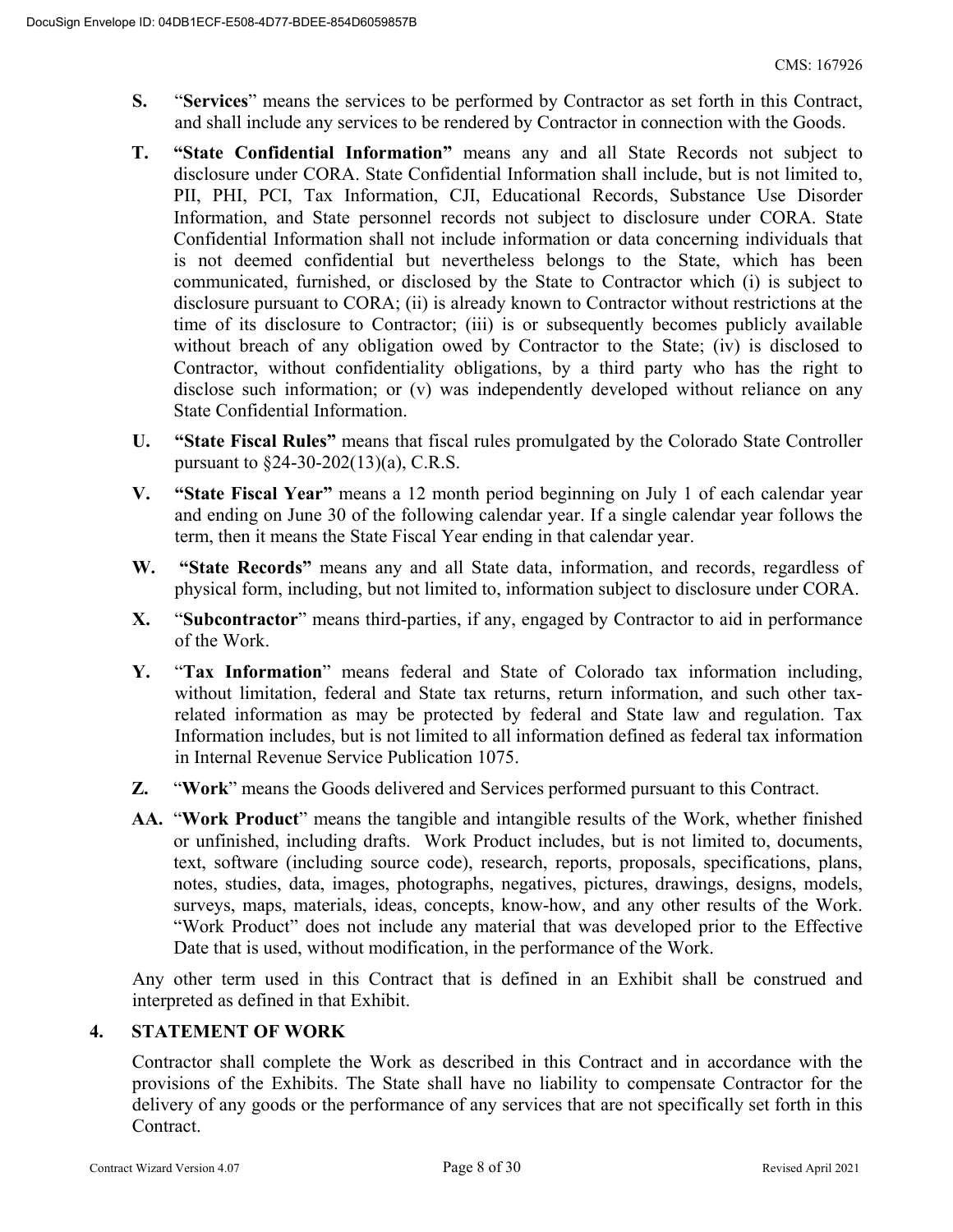#### **5. PAYMENTS TO CONTRACTOR**

#### **A.** Maximum Amount

Payments to Contractor are limited to the unpaid, obligated balance of the Contract Funds. The State shall not pay Contractor any amount under this Contract that exceeds the Contract Maximum for that term shown on the Signature and Cover Pages for this Contract.

- **B.** Payment Procedures
	- i. Invoices and Payment
		- a. The State shall pay Contractor in the amounts and in accordance with the Exhibits.
		- b. Contractor shall initiate payment requests by invoice to the State, in a form and manner approved by the State. Invoicing is a material component of Contract performance and corresponding Deliverables. Invoices shall be due to the State within 45 days of work performed by the Contractor, unless otherwise stated in the Exhibits hereto. Invoicing shall be done accurately and per any specifications set forth in the Exhibits hereto. Time is of the essence in this regard. If Contractor fails to timely and/or properly invoice the State, the State may not be obligated to pay the bill resulting from said invoice. Failure to timely and/or properly invoice the State is a material breach of this Contract which would be cause for the State to refuse payment and/or terminate the contract on these grounds in whole or in part, at the State's discretion.
		- c. The State shall pay each invoice within 45 days following the State's receipt of that invoice, so long as the amount invoiced correctly represents Work completed by Contractor and previously accepted by the State during the term that the invoice covers. If the State determines that the amount of any invoice is not correct, then Contractor shall make all changes necessary to correct that invoice.
		- d. The acceptance of an invoice shall not constitute acceptance of any Work performed or deliverables provided under the Contract.
	- ii. Interest

Amounts not paid by the State within 45 days of the State's acceptance of the invoice shall bear interest on the unpaid balance beginning on the 45th day at the rate of 1% per month, as required by §24-30-202(24)(a), C.R.S., until paid in full; provided, however, that interest shall not accrue on unpaid amounts that the State disputes in writing. Contractor shall invoice the State separately for accrued interest on delinquent amounts, and the invoice shall reference the delinquent payment, the number of day's interest to be paid and the interest rate.

iii. Payment Disputes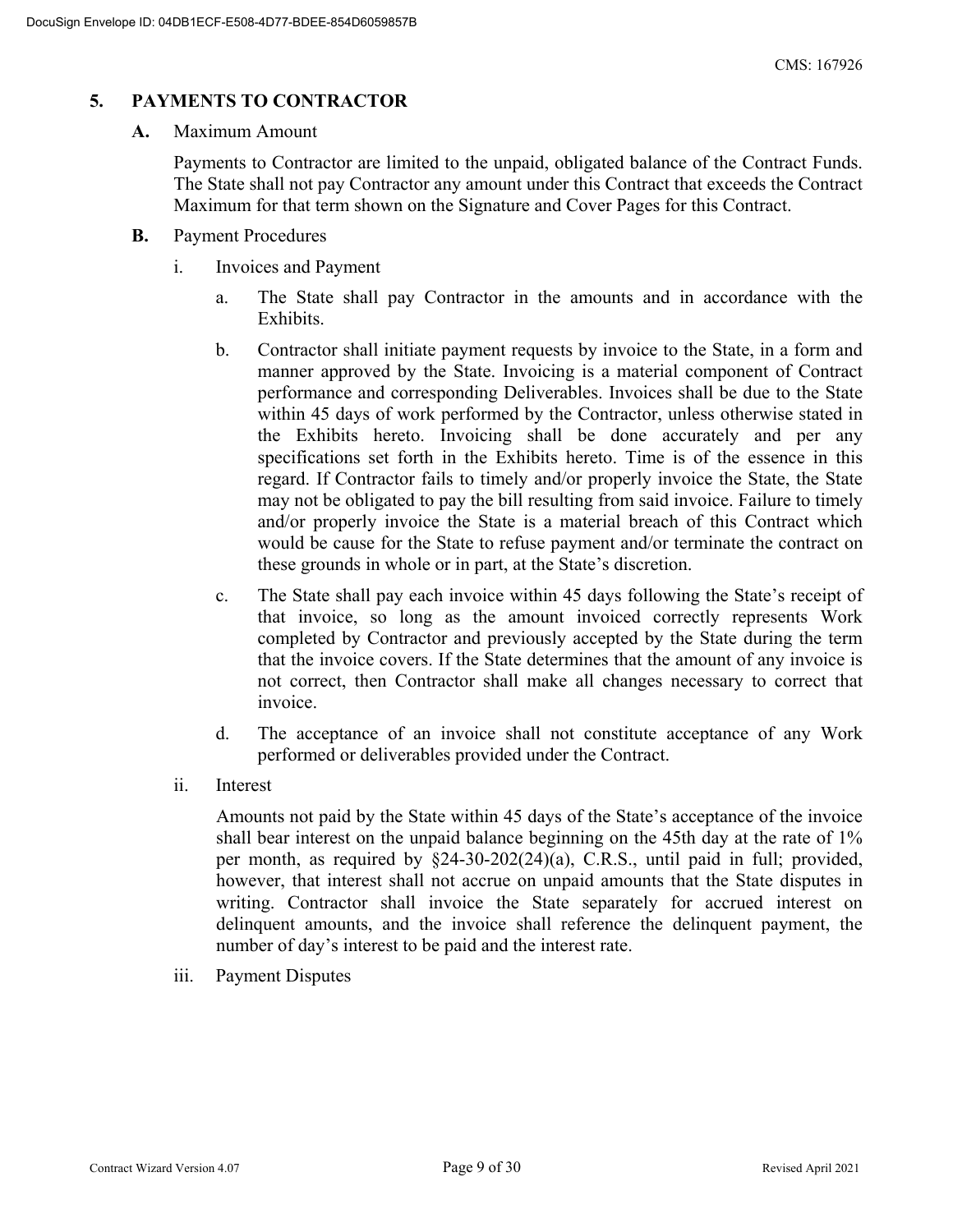If Contractor disputes any calculation, determination or amount of any payment, Contractor shall notify the State in writing of its dispute within 30 days following the earlier to occur of Contractor's receipt of the payment or notification of the determination or calculation of the payment by the State. The State will review the information presented by Contractor and may make changes to its determination based on this review. The calculation, determination or payment amount that results from the State's review shall not be subject to additional dispute under this subsection. No payment subject to a dispute under this subsection shall be due until after the State has concluded its review, and the State shall not pay any interest on any amount during the period it is subject to dispute under this subsection.

iv. Available Funds-Contingency-Termination

The State is prohibited by law from making commitments beyond the term of the current State Fiscal Year. Payment to Contractor beyond the current State Fiscal Year is contingent on the appropriation and continuing availability of Contract Funds in any subsequent year (as provided in the Colorado Special Provisions). If federal funds or funds from any other non-State funds constitute all or some of the Contract Funds the State's obligation to pay Contractor shall be contingent upon such non-State funding continuing to be made available for payment. Payments to be made pursuant to this Contract shall be made only from Contract Funds, and the State's liability for such payments shall be limited to the amount remaining of such Contract Funds. If State, federal or other funds are not appropriated, or otherwise become unavailable to fund this Contract, the State may, upon written notice, terminate this Contract, in whole or in part, without incurring further liability. The State shall, however, remain obligated to pay for Services and Goods that are delivered and accepted prior to the effective date of notice of termination, and this termination shall otherwise be treated as if this Contract were terminated in the public interest as described in **§2.E**.

v. Option to Increase Maximum Amount

If the Signature and Cover Pages for this Contract show that the State has the Option to Increase or Decrease Maximum Amount, then the State, at its discretion, shall have the option to increase or decrease the statewide quantity of Goods and Services based upon the rates established in this Contract, and increase or decrease the maximum amount payable accordingly. In order to exercise this option, the State shall provide written notice to Contractor in a form substantially equivalent to **§21** "Sample Option Letter." Delivery of Goods and performance of Services shall continue at the same rates and terms as described in this Contract. The State may include and incorporate a revised budget with the option letter, as long as the revised budget does not unilaterally change rates or terms specified in the Contract.

#### **6. REPORTING - NOTIFICATION**

**A.** Quarterly Reports.

In addition to any reports required pursuant to **§17** or pursuant to any other Exhibit, for any contract having a term longer than 3 months, Contractor shall submit, on a quarterly basis, a written report specifying progress made for each specified performance measure and standard in this Contract. Such progress report shall be in accordance with the procedures developed and prescribed by the State. Progress reports shall be submitted to the State at the time or times specified by the State in this Contract, or, if no time is specified in this Contract, not later than 5 Business Days following the end of each calendar quarter.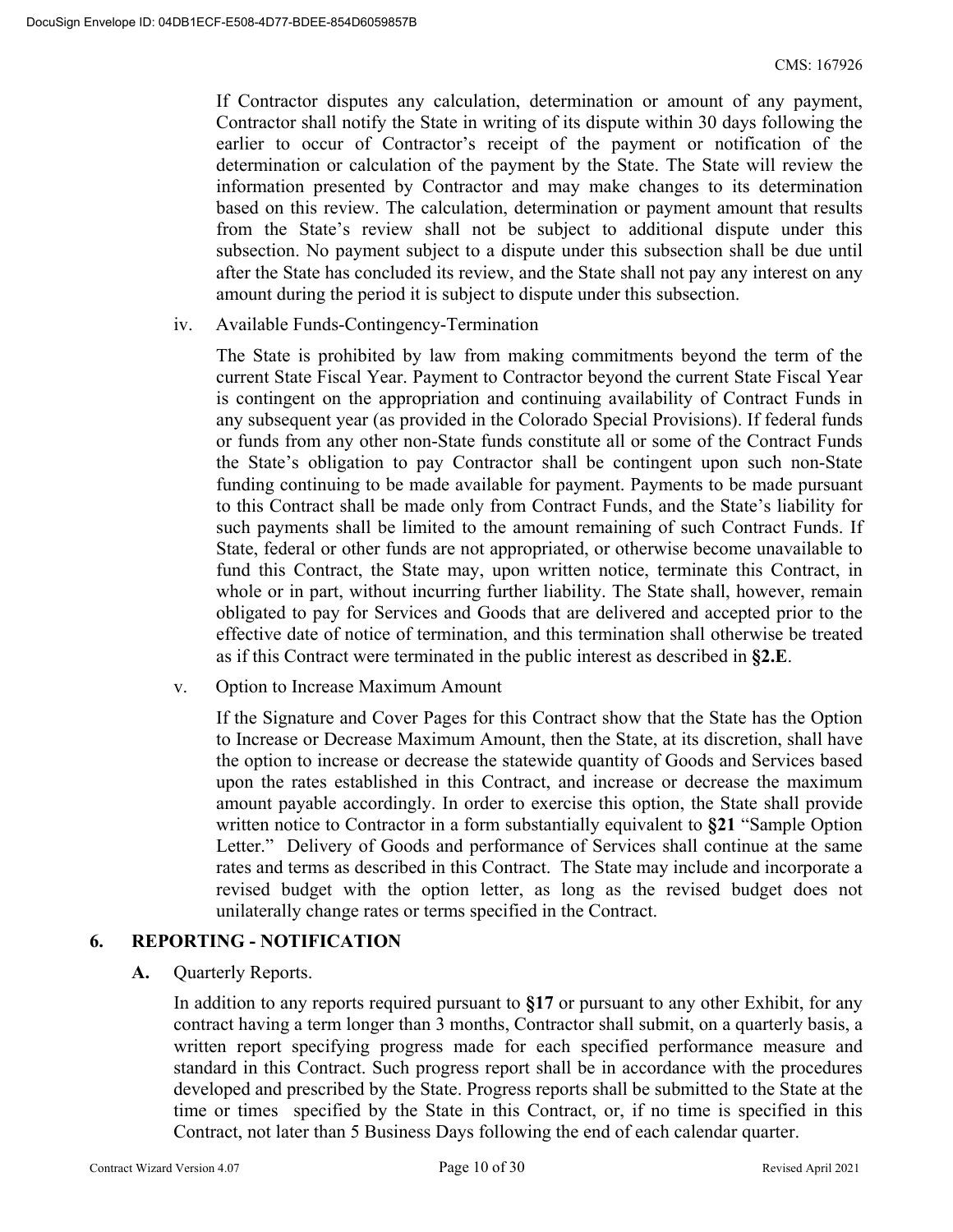#### **B.** Litigation Reporting

If Contractor is served with a pleading or other document in connection with an action before a court or other administrative decision making body, and such pleading or document relates to this Contract or may affect Contractor's ability to perform its obligations under this Contract, Contractor shall, within 5 days after being served, notify the State of such action and deliver copies of such pleading or document to the State's principal representative identified on the Signature and Cover Pages as provided in **§15**.

**C.** Performance Outside the State of Colorado or the United States, §24-102-206 C.R.S.

To the extent not previously disclosed in accordance with §24-102-206, C.R.S., Contractor shall provide written notice to the State, in accordance with **§15** and in a form designated by the State, within 20 days following the earlier to occur of Contractor's decision to perform Services outside of the State of Colorado or the United States, or its execution of an agreement with a Subcontractor to perform, Services outside the State of Colorado or the United States. Such notice shall specify the type of Services to be performed outside the State of Colorado or the United States and the reason why it is necessary or advantageous to perform such Services at such location or locations, and such notice shall be a public record. Knowing failure by Contractor to provide notice to the State under this section shall constitute a breach of this Contract. This section shall not apply if the Contract Funds include any federal funds.

#### **7. CONTRACTOR RECORDS**

**A.** Maintenance

Contractor shall maintain a file of all documents, records, communications, notes and other materials relating to the Work (the "Contractor Records"). Contractor Records shall include all documents, records, communications, notes and other materials maintained by Contractor that relate to any Work performed by Subcontractors, and Contractor shall maintain all records related to the Work performed by Subcontractors required to ensure proper performance of that Work. Contractor shall maintain Contractor Records until the last to occur of: **(i)** the date 3 years after the date this Contract expires or is terminated, **(ii)** final payment under this Contract is made, **(iii)** the resolution of any pending Contract matters, or **(iv)** if an audit is occurring, or Contractor has received notice that an audit is pending, the date such audit is completed and its findings have been resolved (the "Record Retention Period").

**B.** Inspection

Contractor shall permit the State to audit, inspect, examine, excerpt, copy and transcribe Contractor Records during the Record Retention Period. Contractor shall make Contractor Records available during normal business hours at Contractor's office or place of business, or at other mutually agreed upon times or locations, upon no fewer than 2 Business Days' notice from the State, unless the State determines that a shorter period of notice, or no notice, is necessary to protect the interests of the State.

**C.** Monitoring

The State, in its discretion, may monitor Contractor's performance of its obligations under this Contract using procedures as determined by the State. The State shall monitor Contractor's performance in a manner that does not unduly interfere with Contractor's performance of the Work.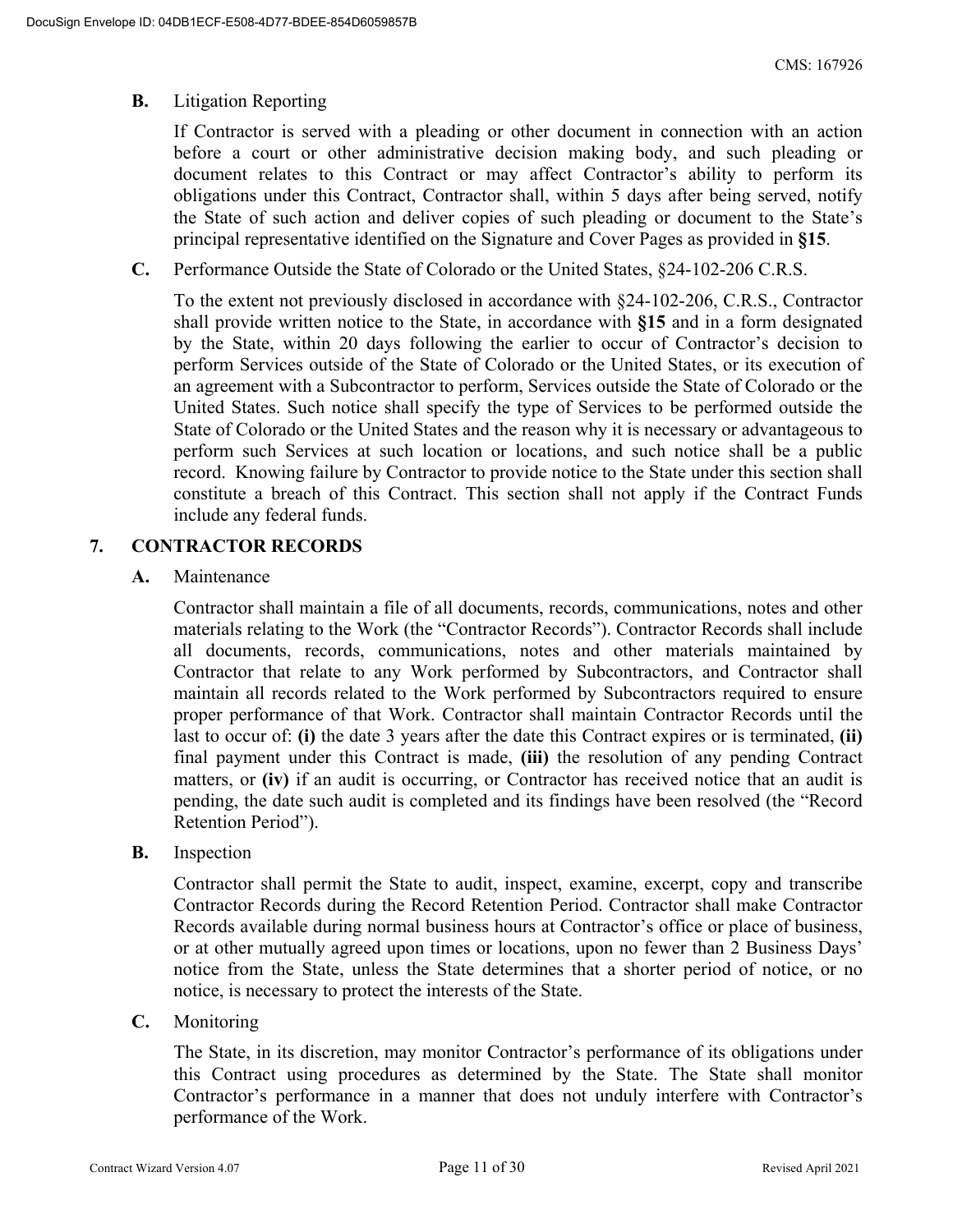#### **D.** Final Audit Report

Contractor shall promptly submit to the State a copy of any final audit report of an audit performed on Contractor's records that relates to or affects this Contract or the Work, whether the audit is conducted by Contractor or a third party.

#### **8. CONFIDENTIAL INFORMATION-STATE RECORDS**

#### **A.** Confidentiality

Contractor shall keep confidential, and cause all Subcontractors to keep confidential, all State Records, unless those State Records are publicly available. Contractor shall not, without prior written approval of the State, use, publish, copy, disclose to any third party, or permit the use by any third party of any State Records, except as otherwise stated in this Contract, permitted by law, or approved in writing by the State. Contractor shall provide for the security of all State Confidential Information in accordance with all policies promulgated by the Colorado Office of Information Security and all applicable laws, rules, policies, publications, and guidelines. If Contractor or any of its Subcontractors will or may receive the following types of data, Contractor or its Subcontractors shall provide for the security of such data according to the following: **(i)** the most recently promulgated IRS Publication 1075 for all Tax Information and in accordance with the Safeguarding Requirements for Federal Tax Information attached to this Contract as an Exhibit, if applicable, **(ii)** the most recently updated PCI Data Security Standard from the PCI Security Standards Council for all PCI, **(iii)** the most recently issued version of the U.S. Department of Justice, Federal Bureau of Investigation, Criminal Justice Information Services Security Policy for all CJI, **(iv)** the federal Health Insurance Portability and Accountability Act for all PHI and the HIPAA Business Associate Agreement attached to this Contract, if applicable. Contractor shall immediately forward any request or demand for State Records to the State's principal representative, and **(v)** the federal 42 Part2 for all substance use disorder information and the HIPAA Business Associate\Qualified Service Organization Agreement attached to this Contract, if applicable. Contractor shall immediately forward any request or demand for State Records to the State's principal representative.

**B.** Other Entity Access and Nondisclosure Agreements

Contractor may provide State Records to its agents, employees, assigns and Subcontractors as necessary to perform the Work, but shall restrict access to State Confidential Information to those agents, employees, assigns and Subcontractors who require access to perform their obligations under this Contract. Contractor shall ensure all such agents, employees, assigns, and Subcontractors sign agreements containing nondisclosure provisions at least as protective as those in this Contract, and that the nondisclosure provisions are in force at all times the agent, employee, assign or Subcontractor has access to any State Confidential Information. Contractor shall provide copies of those signed nondisclosure provisions to the State upon execution of the nondisclosure provisions.

**C.** Use, Security, and Retention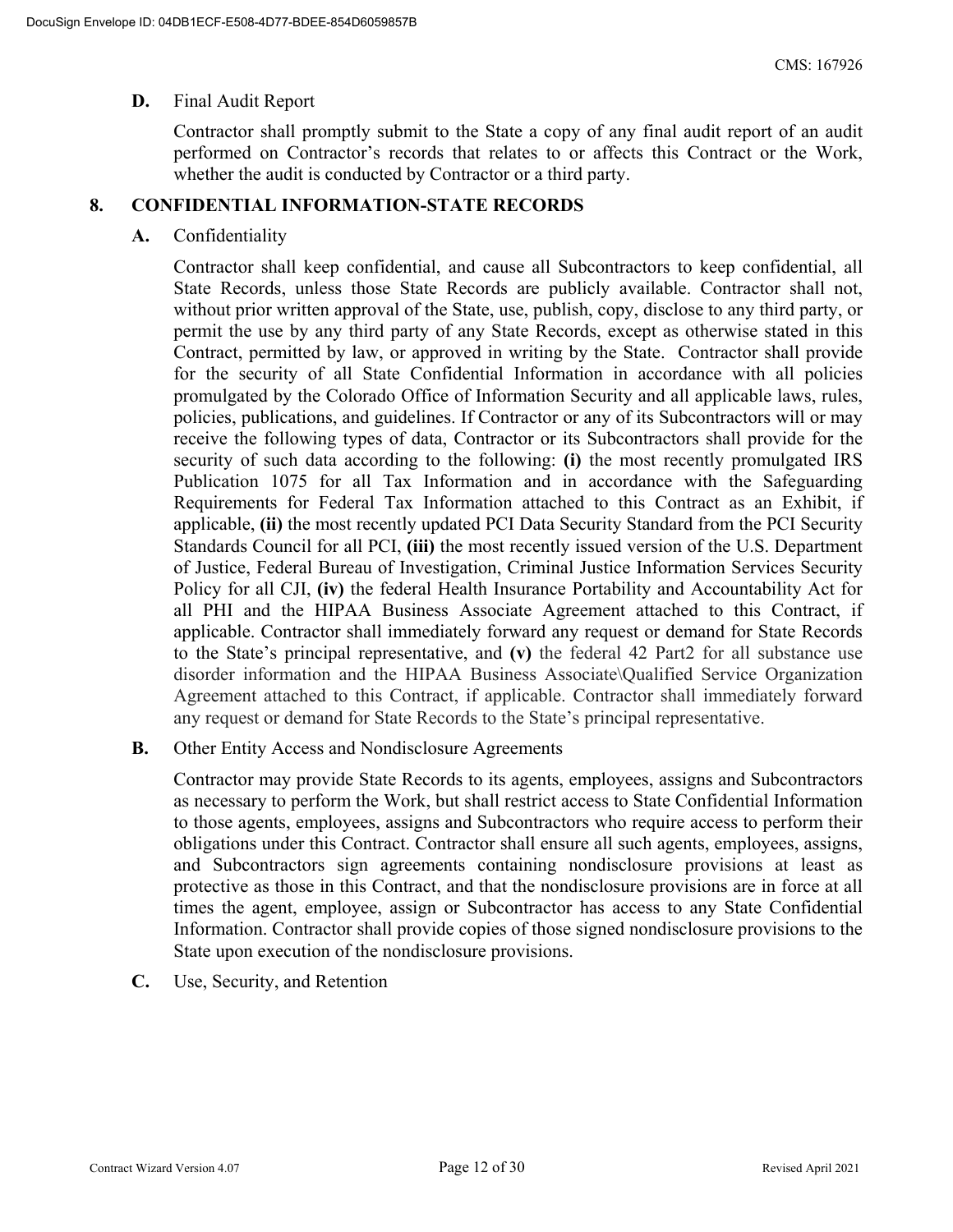Contractor shall use, hold and maintain State Confidential Information in compliance with any and all applicable laws and regulations in facilities located within the United States, and shall maintain a secure environment that ensures confidentiality of all State Confidential Information wherever located. Contractor shall provide the State with access, subject to Contractor's reasonable security requirements, for purposes of inspecting and monitoring access and use of State Confidential Information and evaluating security control effectiveness. Upon the expiration or termination of this Contract, Contractor shall return State Records provided to Contractor or destroy such State Records and certify to the State that it has done so, as directed by the State. If Contractor is prevented by law or regulation from returning or destroying State Confidential Information, Contractor warrants it will guarantee the confidentiality of, and cease to use, such State Confidential Information.

**D.** Incident Notice and Remediation

If Contractor becomes aware of any Incident, it shall notify the State immediately and cooperate with the State regarding recovery, remediation, and the necessity to involve law enforcement, as determined by the State. Unless Contractor can establish that none of Contractor or any of its agents, employees, assigns or Subcontractors are the cause or source of the Incident, Contractor shall be responsible for the cost of notifying each person who may have been impacted by the Incident. After an Incident, Contractor shall take steps to reduce the risk of incurring a similar type of Incident in the future as directed by the State, which may include, but is not limited to, developing and implementing a remediation plan that is approved by the State, at no additional cost to the State. The State may, in its sole discretion and at Contractor's sole expense, require Contractor to engage the services of an independent, qualified, State-approved third party to conduct a security audit. Contractor shall provide the State with the results of such audit and evidence of Contractor's planned remediation in response to any negative findings.

**E.** Data Protection and Handling

Contractor shall ensure that all State Records and Work Product in the possession of Contractor or any Subcontractors are protected and handled in accordance with the requirements of this Contract, including the requirements of any Exhibits hereto, at all times.

**F.** Safeguarding PII

If Contractor or any of its Subcontractors will or may receive PII under this Contract, Contractor shall provide for the security of such PII, in a manner and form acceptable to the State, including, without limitation, State non-disclosure requirements, use of appropriate technology, security practices, computer access security, data access security, data storage encryption, data transmission encryption, security inspections, and audits. Contractor shall be a "Third-Party Service Provider" as defined in §24-73-103(1)(i), C.R.S. and shall maintain security procedures and practices consistent with §§24-73-101 *et seq.*, C.R.S.

#### **9. CONFLICTS OF INTEREST**

**A.** Actual Conflicts of Interest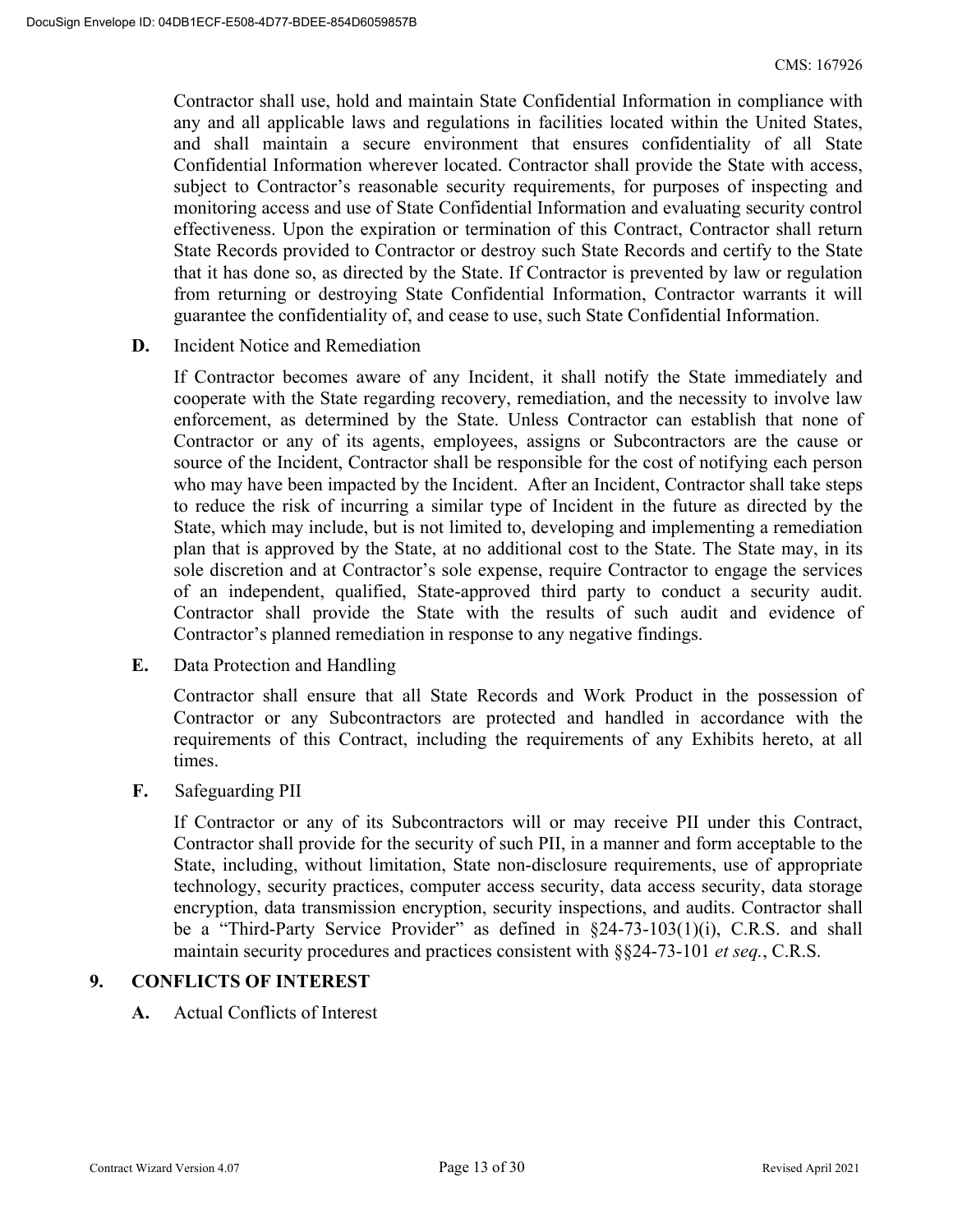Contractor shall not engage in any business or activities, or maintain any relationships that conflict in any way with the full performance of the obligations of Contractor under this Contract. Such a conflict of interest would arise when a Contractor or Subcontractor's employee, officer or agent were to offer or provide any tangible personal benefit to an employee of the State, or any member of his or her immediate family or his or her partner, related to the award of, entry into or management or oversight of this Contract.

**B.** Apparent Conflicts of Interest

Contractor acknowledges that, with respect to this Contract, even the appearance of a conflict of interest shall be harmful to the State's interests. Absent the State's prior written approval, Contractor shall refrain from any practices, activities or relationships that reasonably appear to be in conflict with the full performance of Contractor's obligations under this Contract.

**C.** Disclosure to the State

If a conflict or the appearance of a conflict arises, or if Contractor is uncertain whether a conflict or the appearance of a conflict has arisen, Contractor shall submit to the State a disclosure statement setting forth the relevant details for the State's consideration. Failure to promptly submit a disclosure statement or to follow the State's direction in regard to the actual or apparent conflict constitutes a breach of this Contract.

**D.** Contractor shall maintain a written conflict of interest policy. Contractor shall provide the written conflict of interest policy to the State upon request.

#### **10. INSURANCE**

Contractor shall obtain and maintain, and ensure that each Subcontractor shall obtain and maintain, insurance as specified in this section at all times during the term of this Contract to the extent that such insurance policies are required as shown on the Signature and Cover Page for this Contract. All insurance policies required by this Contract shall be issued by insurance companies as approved by the State. These insurance requirements shall not be construed as caps or limitations on liability.

**A.** Workers' Compensation

 Workers' compensation insurance as required by state statute, and employers' liability insurance covering all Contractor or Subcontractor employees acting within the course and scope of their employment.

**B.** General Liability

Commercial general liability insurance covering premises operations, fire damage, independent contractors, products and completed operations, blanket contractual liability, personal injury, and advertising liability with minimum limits as follows:

- i. \$1,000,000 each occurrence;
- ii. \$1,000,000 general aggregate;
- iii. \$1,000,000 products and completed operations aggregate; and
- iv. \$50,000 any 1 fire.
- **C.** Automobile Liability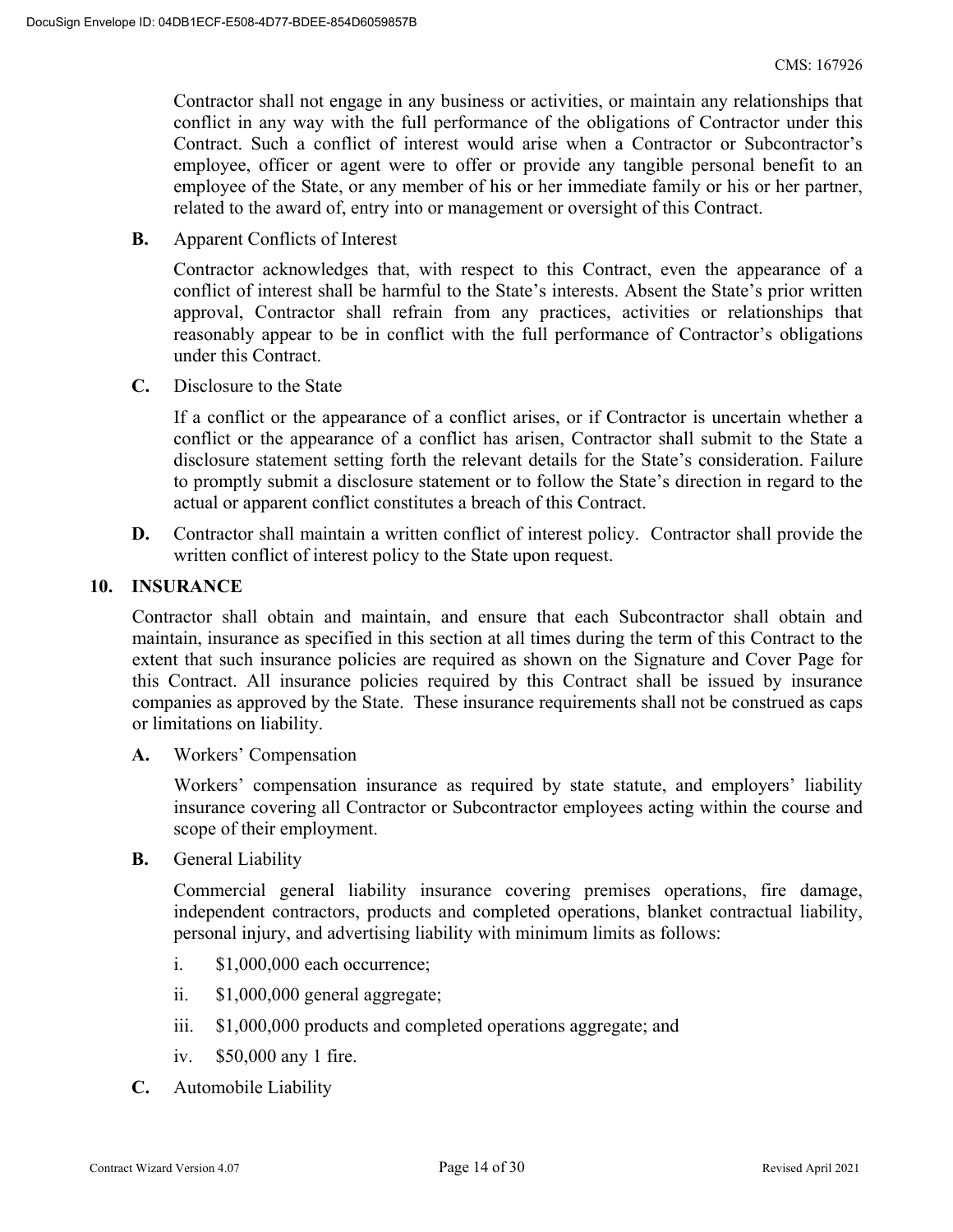Automobile liability insurance covering any auto (including owned, hired and non-owned autos) with a minimum limit of \$1,000,000 each accident combined single limit.

**D.** Protected Information

Liability insurance covering all loss of State Confidential Information, such as PII, PHI, PCI, Tax Information, and CJI, and claims based on alleged violations of privacy rights through improper use or disclosure of protected information with minimum limits as follows:

- i. \$1,000,000 each occurrence; and
- ii. \$2,000,000 general aggregate.
- iii. Notwithstanding sections D(i) and (ii) above, if Contractor has State Confidential Information for 10 or fewer individuals or revenues of \$250,000 or less, Contractor shall maintain limits of not less than \$50,000.
- iv. Notwithstanding sections D(i) and (ii) above, if Contractor has State Confidential Information for 25 or fewer individuals or revenues of \$500,000 or less, Contractor shall maintain limits of not less than \$100,000.
- **E.** Professional Liability Insurance

Professional liability insurance covering any damages caused by an error, omission or any negligent act with minimum limits as follows:

- i. \$1,000,000 each occurrence; and
- ii. \$1,000,000 general aggregate.
- **F.** Crime Insurance

Crime insurance including employee dishonesty coverage with minimum limits as follows:

- i. \$1,000,000 each occurrence; and
- ii. \$1,000,000 general aggregate.
- **G.** Cyber/Network Security and Privacy Liability

Liability insurance covering civil, regulatory, and statutory damages, contractual damages, data breach management exposure, and any loss of income or extra expense as a result of actual or alleged breach, violation or infringement of right to privacy, consumer data protection law, confidentiality or other legal protection for personal information, as well as State Confidential Information with minimum limits as follows:

- i. \$1,000,000 each occurrence; and
- ii. \$2,000,000 general aggregate.
- **H.** Additional Insured

The State shall be named as additional insured on all commercial general liability policies (leases and construction contracts require additional insured coverage for completed operations) required of Contractor and Subcontractors.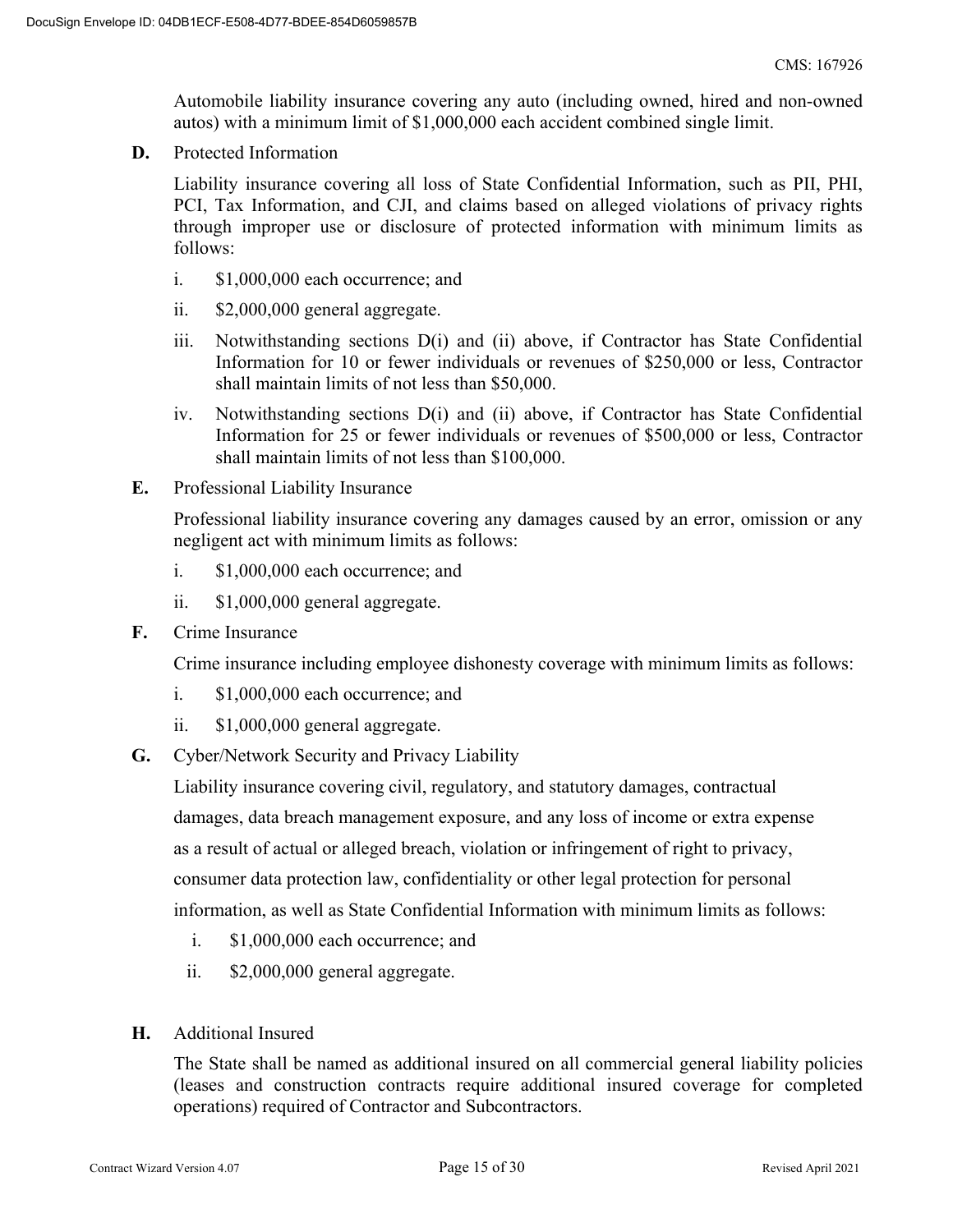#### **I.** Primacy of Coverage

Coverage required of Contractor and each Subcontractor shall be primary over any insurance or self-insurance program carried by Contractor or the State.

**J.** Cancellation

The above insurance policies shall include provisions preventing cancellation or nonrenewal, except for cancellation based on non-payment of premiums, without at least 30 days prior notice to Contractor and Contractor shall forward such notice to the State in accordance with **§15** within 7 days of Contractor's receipt of such notice.

**K.** Subrogation Waiver

All insurance policies secured or maintained by Contractor or its Subcontractors in relation to this Contract shall include clauses stating that each carrier shall waive all rights of recovery under subrogation or otherwise against Contractor or the State, its agencies, institutions, organizations, officers, agents, employees, and volunteers.

**L.** Public Entities

If Contractor is a "public entity" within the meaning of the Colorado Governmental Immunity Act, §24-10-101, *et seq.*, C.R.S. (the "GIA"), Contractor shall maintain, in lieu of the liability insurance requirements stated above, at all times during the term of this Contract such liability insurance, by commercial policy or self-insurance, as is necessary to meet its liabilities under the GIA. If a Subcontractor is a public entity within the meaning of the GIA, Contractor shall ensure that the Subcontractor maintain at all times during the terms of this Contract, in lieu of the liability insurance requirements stated above, such liability insurance, by commercial policy or self-insurance, as is necessary to meet the Subcontractor's obligations under the GIA.

**M.** Certificates

Contractor shall provide to the State certificates evidencing Contractor's insurance coverage required in this Contract within 7 Business Days following the Effective Date. Contractor shall provide to the State certificates evidencing Subcontractor insurance coverage required under this Contract within 7 Business Days following the Effective Date, except that, if Contractor's subcontract is not in effect as of the Effective Date, Contractor shall provide to the State certificates showing Subcontractor insurance coverage required under this Contract within 7 Business Days following Contractor's execution of the subcontract. No later than 15 days before the expiration date of Contractor's or any Subcontractor's coverage, Contractor shall deliver to the State certificates of insurance evidencing renewals of coverage. At any other time during the term of this Contract, upon request by the State, Contractor shall, within 7 Business Days following the request by the State, supply to the State evidence satisfactory to the State of compliance with the provisions of this section.

### **11. BREACH OF CONTRACT**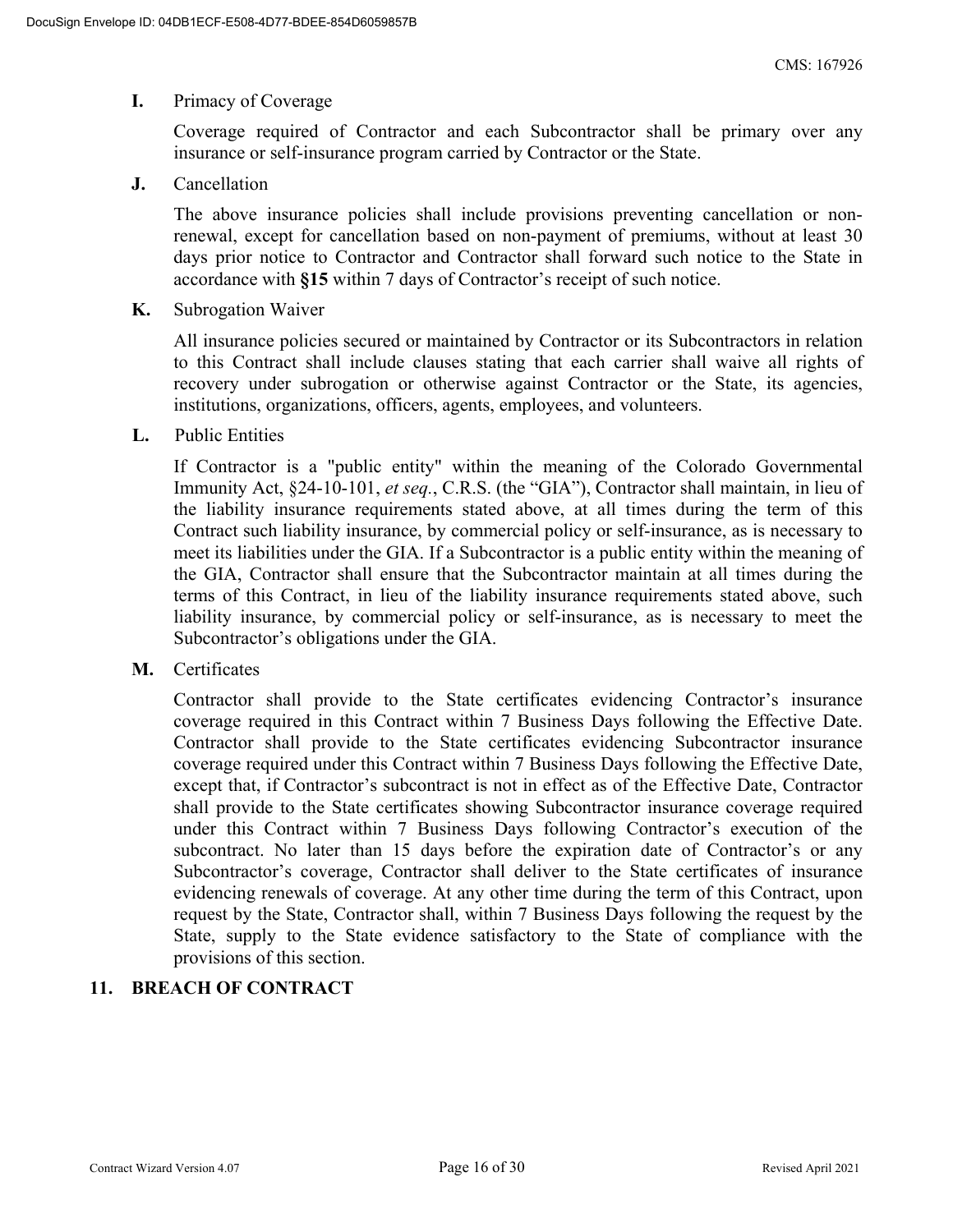In the event of a Breach of Contract, the aggrieved Party shall give written notice of breach to the other Party. If the notified Party does not cure the Breach of Contract, at its sole expense, within 30 days after the delivery of written notice, the Party may exercise any of the remedies as described in **§12** for that Party. Notwithstanding any provision of this Contract to the contrary, the State, in its discretion, need not provide notice or a cure period and may immediately terminate this Contract in whole or in part or institute any other remedy in the Contract in order to protect the public interest of the State; or if Contractor is debarred or suspended under §24-109-105, C.R.S., the State, in its discretion, need not provide notice or cure period and may terminate this Contract in whole or in part or institute any other remedy in this Contract as of the date that the debarment or suspension takes effect.

#### **12. REMEDIES**

**A.** State's Remedies

If Contractor is in breach under any provision of this Contract and fails to cure such breach, the State, following the notice and cure period set forth in **§11,** shall have all of the remedies listed in this section in addition to all other remedies set forth in this Contract or at law. The State may exercise any or all of the remedies available to it, in its discretion, concurrently or consecutively.

i. Termination for Breach

In the event of Contractor's uncured breach, the State may terminate this entire Contract or any part of this Contract. Contractor shall continue performance of this Contract to the extent not terminated, if any.

a. Obligations and Rights

To the extent specified in any termination notice, Contractor shall not incur further obligations or render further performance past the effective date of such notice, and shall terminate outstanding orders and subcontracts with third parties. However, Contractor shall complete and deliver to the State all Work not cancelled by the termination notice, and may incur obligations as necessary to do so within this Contract's terms. At the request of the State, Contractor shall assign to the State all of Contractor's rights, title, and interest in and to such terminated orders or subcontracts. Upon termination, Contractor shall take timely, reasonable and necessary action to protect and preserve property in the possession of Contractor but in which the State has an interest. At the State's request, Contractor shall return materials owned by the State in Contractor's possession at the time of any termination. Contractor shall deliver all completed Work Product and all Work Product that was in the process of completion to the State at the State's request.

b. Payments

Notwithstanding anything to the contrary, the State shall only pay Contractor for accepted Work received as of the date of termination. If, after termination by the State, the State agrees that Contractor was not in breach or that Contractor's action or inaction was excusable, such termination shall be treated as a termination in the public interest, and the rights and obligations of the Parties shall be as if this Contract had been terminated in the public interest under **§2.E**.

c. Damages and Withholding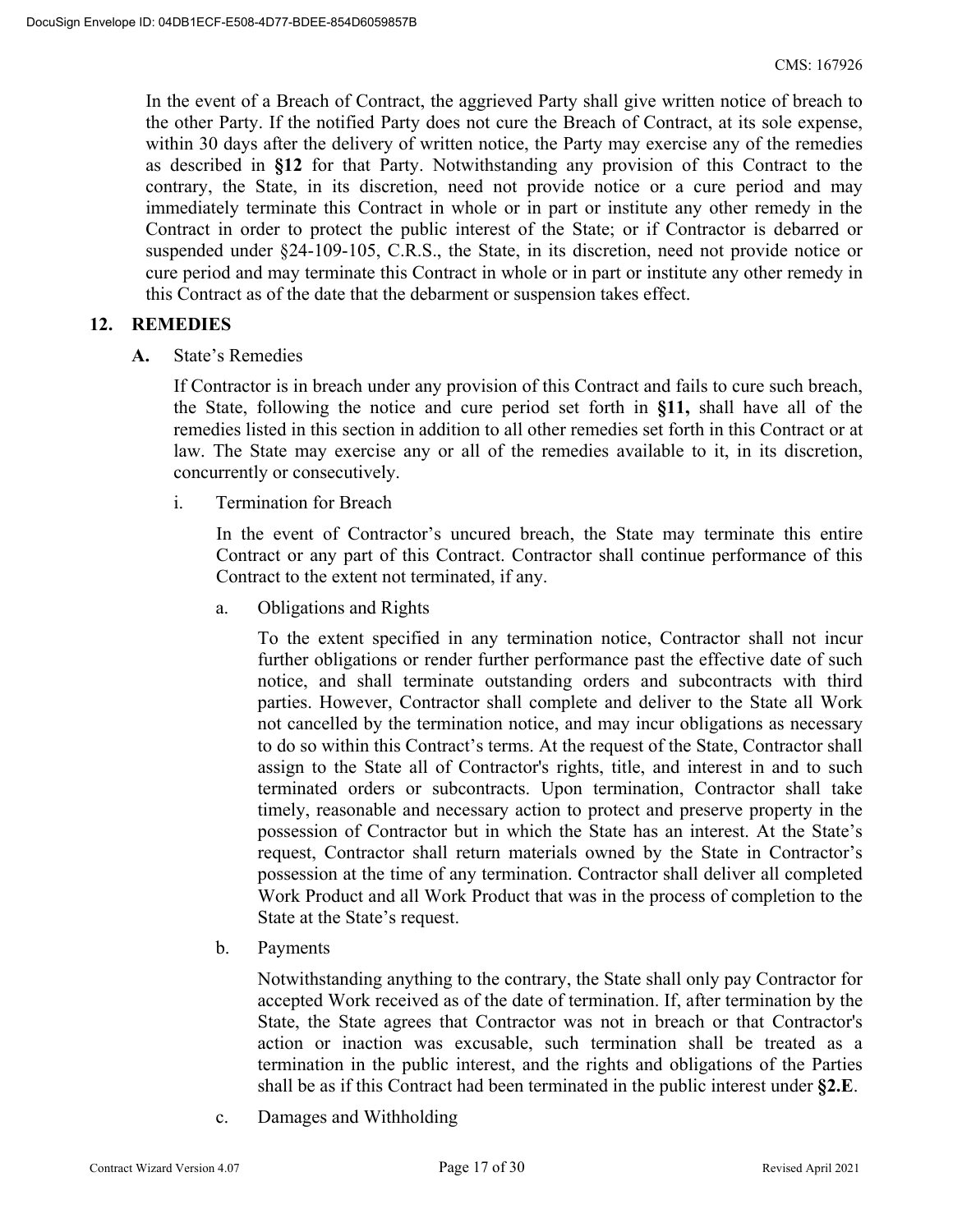Notwithstanding any other remedial action by the State, Contractor shall remain liable to the State for any damages sustained by the State in connection with any breach by Contractor, and the State may withhold payment to Contractor for the purpose of mitigating the State's damages until such time as the exact amount of damages due to the State from Contractor is determined. The State may withhold any amount that may be due Contractor as the State deems necessary to protect the State against loss including, without limitation, loss as a result of outstanding liens and excess costs incurred by the State in procuring from third parties replacement Work as cover.

ii. Remedies Not Involving Termination

The State, in its discretion, may exercise one or more of the following additional remedies:

a. Suspend Performance

Suspend Contractor's performance with respect to all or any portion of the Work pending corrective action as specified by the State without entitling Contractor to an adjustment in price or cost or an adjustment in the performance schedule. Contractor shall promptly cease performing Work and incurring costs in accordance with the State's directive, and the State shall not be liable for costs incurred by Contractor after the suspension of performance.

b. Withhold Payment

Withhold payment to Contractor until Contractor corrects its Work.

c. Deny Payment

Deny payment for Work not performed, or that due to Contractor's actions or inactions, cannot be performed or if they were performed are reasonably of no value to the state; provided, that any denial of payment shall be equal to the value of the obligations not performed.

d. Intellectual Property

If any Work infringes, or if the State in its sole discretion determines that any Work is likely to infringe, a patent, copyright, trademark, trade secret or other intellectual property right, Contractor shall, as approved by the State, **(i)** secure that right to use such Work for the State and Contractor; **(ii)** replace the Work with noninfringing Work or modify the Work so that it becomes noninfringing; or, **(iii)** remove any infringing Work and refund the amount paid for such Work to the State.

**B.** Contractor's Remedies

If the State is in breach of any provision of this Contract and does not cure such breach, Contractor, following the notice and cure period in **§11** and the dispute resolution process in **§13**, shall have all remedies available at law and equity.

#### **13. STATE'S RIGHT OF REMOVAL**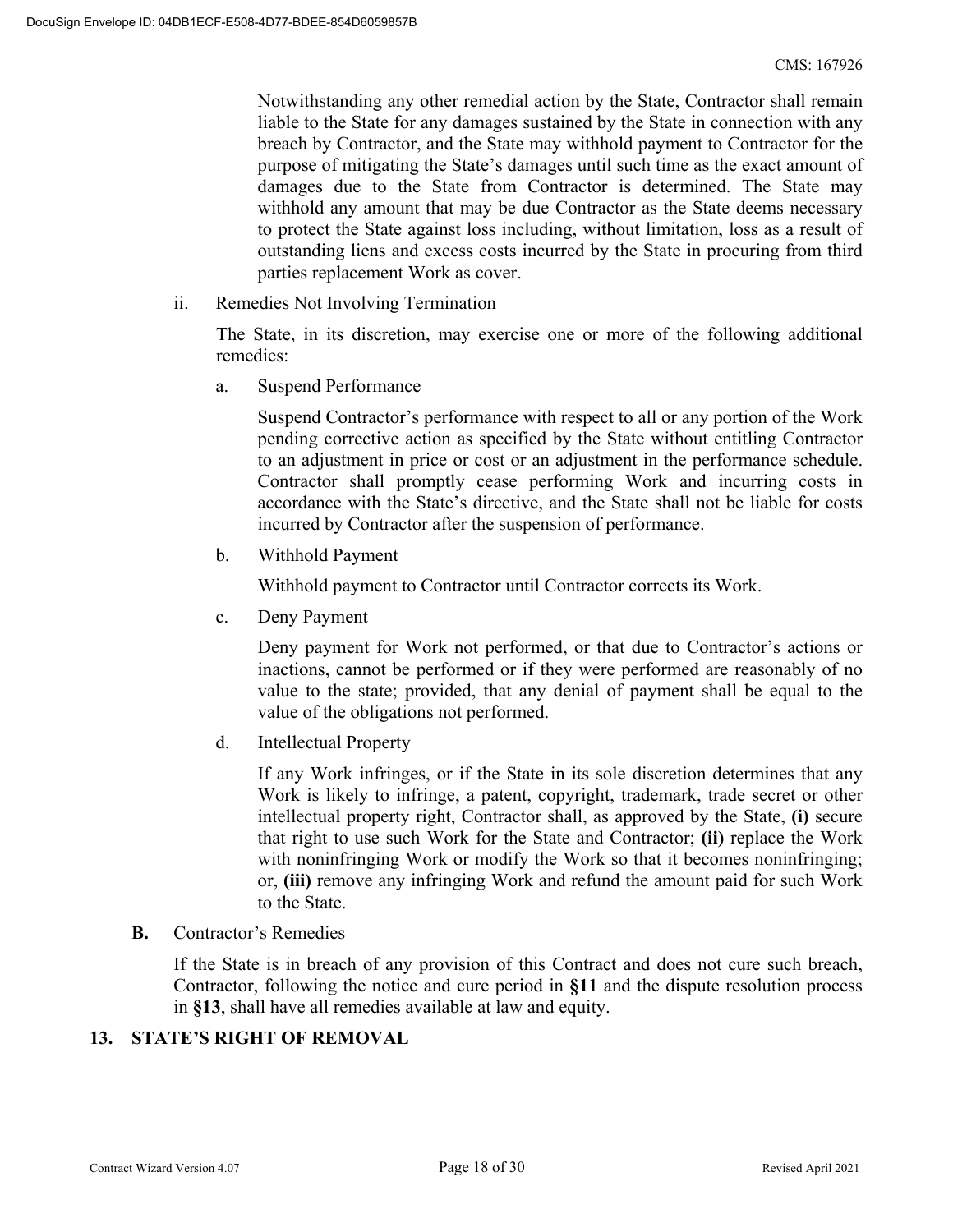The State retains the right to demand, at any time, regardless of whether Contractor is in breach, the immediate removal of any of Contractor's employees, agents, or subcontractors from the work whom the State, in its sole discretion, deems incompetent, careless, insubordinate, unsuitable, or otherwise unacceptable or whose continued relation to this Contract is deemed by the State to be contrary to the public interest or the State's best interest.

#### **14. DISPUTE RESOLUTION**

**A.** Initial Resolution

Except as herein specifically provided otherwise, disputes concerning the performance of this Contract which cannot be resolved by the designated Contract representatives shall be referred in writing to a senior departmental management staff member designated by the State and a senior manager designated by Contractor for resolution.

**B.** Resolution of Controversies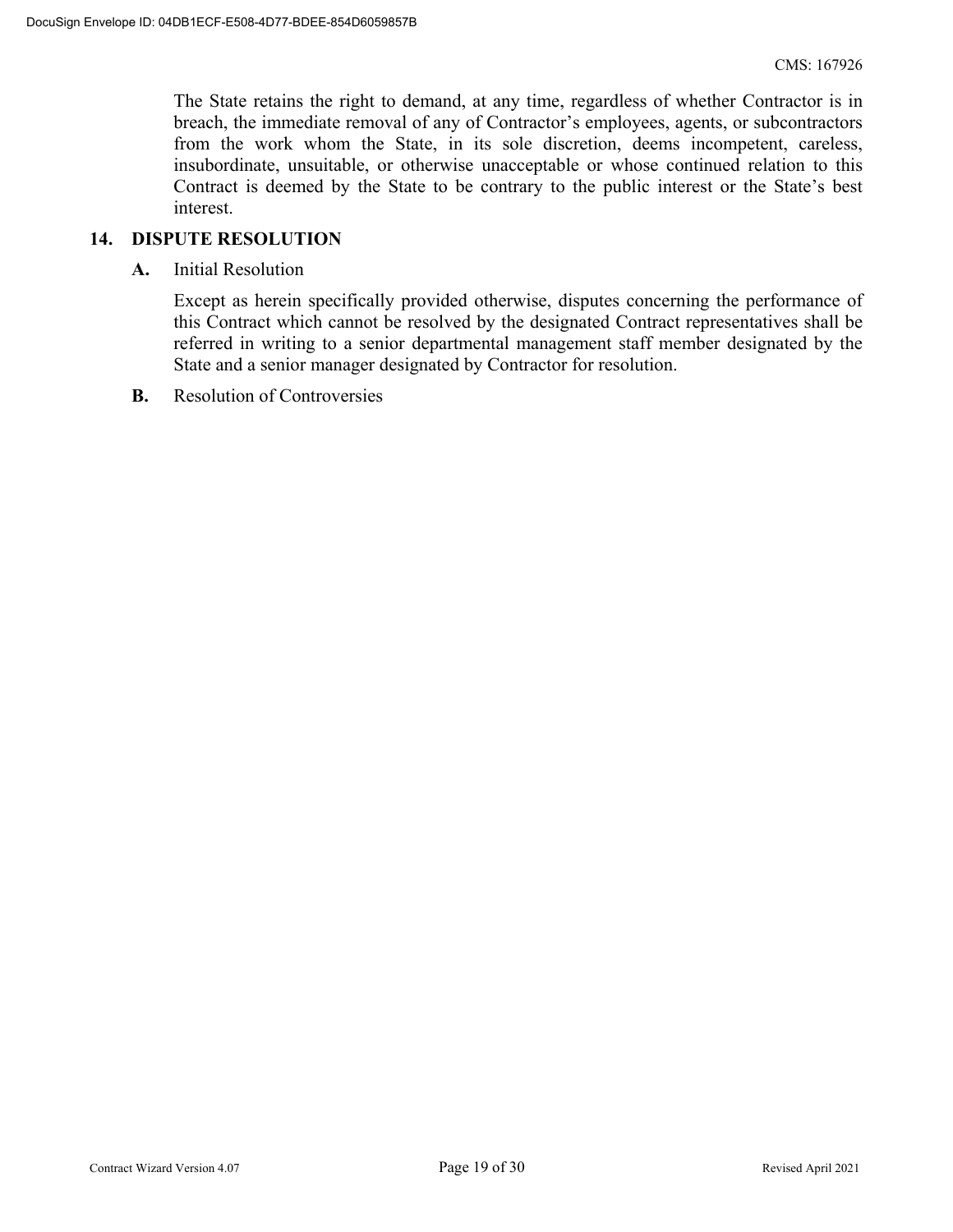If the initial resolution described in **§14.A** fails to resolve the dispute within 10 Business Days, Contractor shall submit any alleged breach of this Contract by the State to the Procurement Official of CDHS as described in §24-101-301(30), C.R.S. for resolution in accordance with the provisions of §§24-106-109 and 24-109-101.1 through 24-109-505, C.R.S., (the "Resolution Statutes"), except that if Contractor wishes to challenge any decision rendered by the Procurement Official, Contractor's challenge shall be an appeal to the Executive Director of the Department of Personnel and Administration, or their delegate, under the Resolution Statutes before Contractor pursues any further action as permitted by such statutes. Except as otherwise stated in this Section, all requirements of the Resolution Statutes shall apply including, without limitation, time limitations.

#### **15. NOTICES AND REPRESENTATIVES**

Each individual identified on the Signature and Cover Pages shall be the principal representative of the designating Party. All notices required or permitted to be given under this Contract shall be in writing, and shall be delivered **(A)** by hand with receipt required, **(B)** by certified or registered mail to such Party's principal representative at the address set forth on the Signature and Cover Pages for this Contract or **(C)** as an email with read receipt requested to the principal representative at the email address, if any, set forth on the Signature and Cover Pages for this Contract. If a Party delivers a notice to another through email and the email is undeliverable, then, unless the Party has been provided with an alternate email contact, the Party delivering the notice shall deliver the notice by hand with receipt required or by certified or registered mail to such Party's principal representative at the address set forth below. Either Party may change its principal representative or principal representative contact information by notice submitted in accordance with this section without a formal amendment to this Contract. Unless otherwise provided in this Contract, notices shall be effective upon delivery of the written notice.

#### **16. RIGHTS IN WORK PRODUCT AND OTHER INFORMATION**

#### **A.** Work Product

Contractor assigns to the State and its successors and assigns, the entire right, title, and interest in and to all causes of action, either in law or in equity, for past, present, or future infringement of intellectual property rights related to the Work Product and all works based on, derived from, or incorporating the Work Product. Whether or not Contractor is under contract with the State at the time, Contractor shall execute applications, assignments, and other documents, and shall render all other reasonable assistance requested by the State, to enable the State to secure patents, copyrights, licenses and other intellectual property rights related to the Work Product. To the extent that Work Product would fall under the definition of "works made for hire" under 17 U.S.C.S. §101, the Parties intend the Work Product to be a work made for hire.

#### i. Copyrights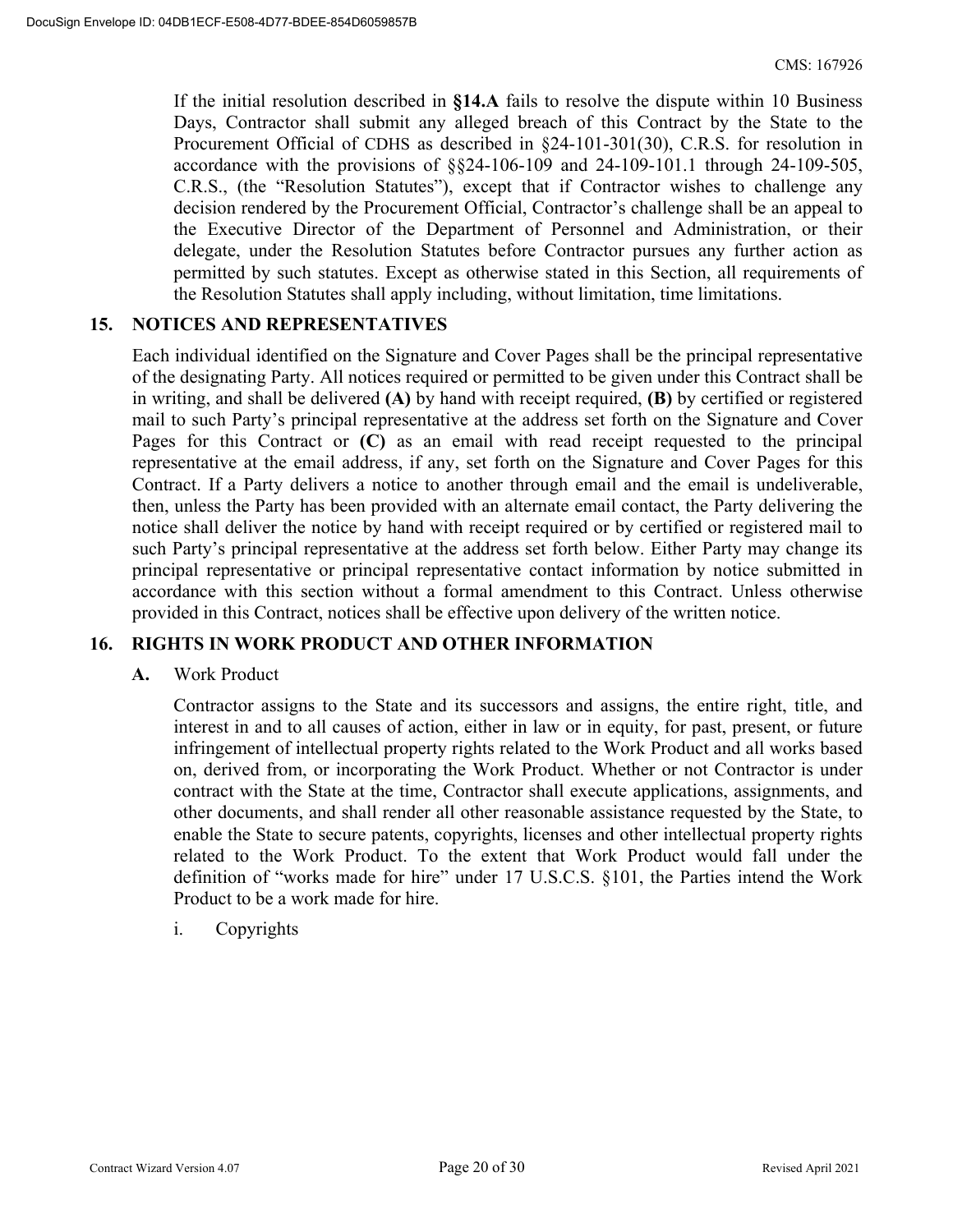To the extent that the Work Product (or any portion of the Work Product) would not be considered works made for hire under applicable law, Contractor hereby assigns to the State, the entire right, title, and interest in and to copyrights in all Work Product and all works based upon, derived from, or incorporating the Work Product; all copyright applications, registrations, extensions, or renewals relating to all Work Product and all works based upon, derived from, or incorporating the Work Product; and all moral rights or similar rights with respect to the Work Product throughout the world. To the extent that Contractor cannot make any of the assignments required by this section, Contractor hereby grants to the State a perpetual, irrevocable, royalty-free license to use, modify, copy, publish, display, perform, transfer, distribute, sell, and create derivative works of the Work Product and all works based upon, derived from, or incorporating the Work Product by all means and methods and in any format now known or invented in the future. The State may assign and license its rights under this license.

ii. Patents

In addition, Contractor grants to the State (and to recipients of Work Product distributed by or on behalf of the State) a perpetual, worldwide, no-charge, royaltyfree, irrevocable patent license to make, have made, use, distribute, sell, offer for sale, import, transfer, and otherwise utilize, operate, modify and propagate the contents of the Work Product. Such license applies only to those patent claims licensable by Contractor that are necessarily infringed by the Work Product alone, or by the combination of the Work Product with anything else used by the State.

**B.** Exclusive Property of the State

Except to the extent specifically provided elsewhere in this Contract, any pre-existing State Records, State software, research, reports, studies, photographs, negatives or other documents, drawings, models, materials, data and information shall be the exclusive property of the State (collectively, "State Materials"). Contractor shall not use, willingly allow, cause or permit Work Product or State Materials to be used for any purpose other than the performance of Contractor's obligations in this Contract without the prior written consent of the State. Upon termination of this Contract for any reason, Contractor shall provide all Work Product and State Materials to the State in a form and manner as directed by the State.

**C.** Exclusive Property of Contractor

Contractor retains the exclusive rights, title, and ownership to any and all pre-existing materials owned or licensed to Contractor including, but not limited to, all pre-existing software, licensed products, associated source code, machine code, text images, audio and/or video, and third-party materials, delivered by Contractor under the Contract, whether incorporated in a Deliverable or necessary to use a Deliverable (collectively, "Contractor Property"). Contractor Property shall be licensed to the State as set forth in this Contract or a State approved license agreement: **(i)** entered into as exhibits to this Contract; **(ii)** obtained by the State from the applicable third-party vendor; or **(iii)** in the case of open source software, the license terms set forth in the applicable open source license agreement.

#### **17. STATEWIDE CONTRACT MANAGEMENT SYSTEM**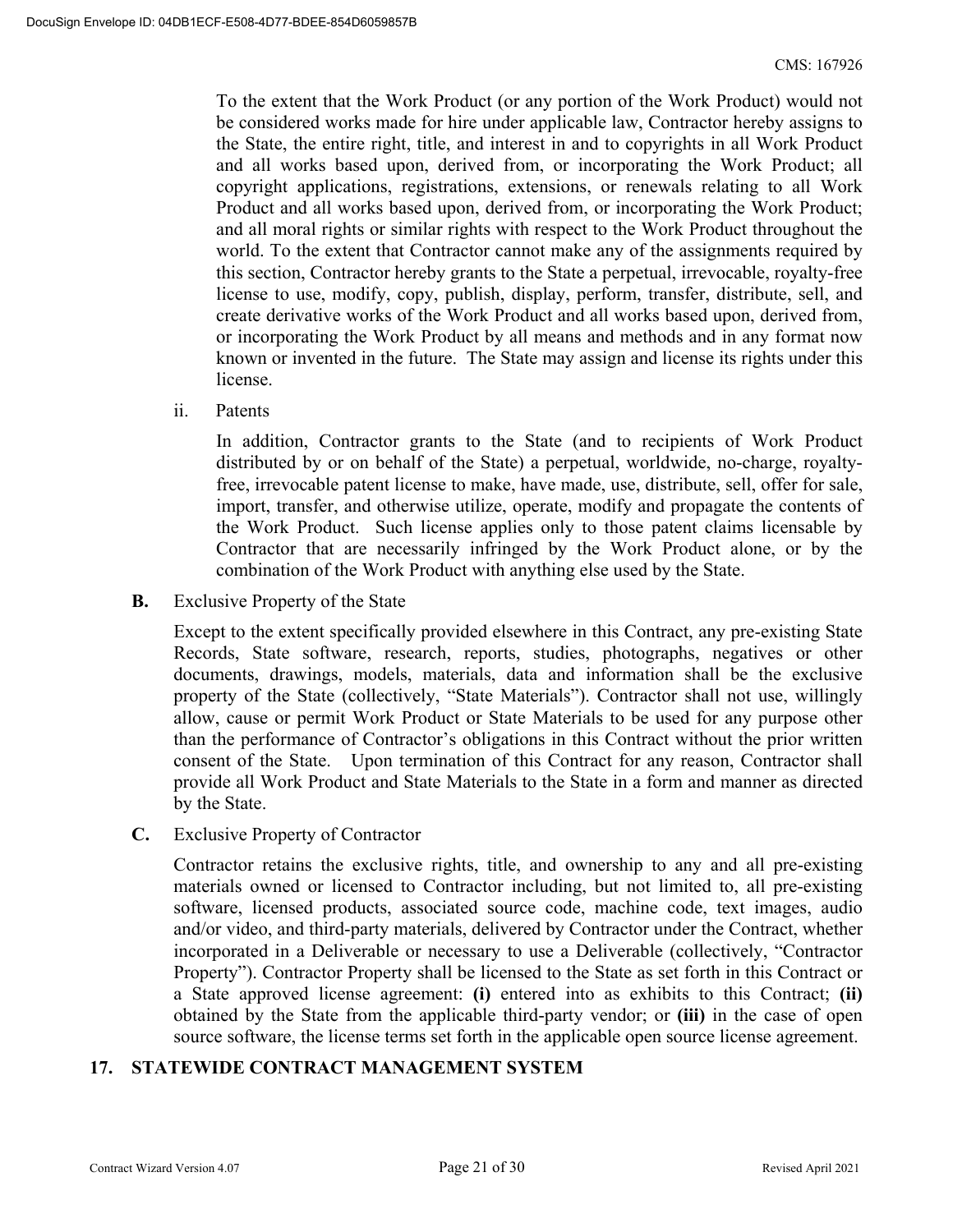If the maximum amount payable to Contractor under this Contract is \$100,000 or greater, either on the Effective Date or at any time thereafter, this section shall apply. Contractor agrees to be governed by and comply with the provisions of §§24-106-103, 24-102-206, 24-106-106, and 24- 106-107, C.R.S. regarding the monitoring of vendor performance and the reporting of contract performance information in the State's contract management system ("Contract Management System" or "CMS"). Contractor's performance shall be subject to evaluation and review in accordance with the terms and conditions of this Contract, Colorado statutes governing CMS, and State Fiscal Rules and State Controller Policies.

#### **18. GENERAL PROVISIONS**

**A.** Assignment

Contractor's rights and obligations under this Contract are personal and may not be transferred or assigned without the prior, written consent of the State. Any attempt at assignment or transfer without such consent shall be void. Any assignment or transfer of Contractor's rights and obligations approved by the State shall be subject to the provisions of this Contract

**B.** Subcontracts

Unless other restrictions are required elsewhere in this Contract, Contractor shall not enter into any subcontract in connection with its obligations under this Contract without providing notice to the State. The State may reject any such subcontract, and Contractor shall terminate any subcontract that is rejected by the State and shall not allow any Subcontractor to perform any Work after that Subcontractor's subcontract has been rejected by the State. Contractor shall submit to the State a copy of each such subcontract upon request by the State. All subcontracts entered into by Contractor in connection with this Contract shall comply with all applicable federal and state laws and regulations, shall provide that they are governed by the laws of the State of Colorado, and shall be subject to all provisions of this Contract.

**C.** Binding Effect

Except as otherwise provided in **§18.A.**, all provisions of this Contract, including the benefits and burdens, shall extend to and be binding upon the Parties' respective successors and assigns.

**D.** Authority

Each Party represents and warrants to the other that the execution and delivery of this Contract and the performance of such Party's obligations have been duly authorized.

**E.** Captions and References

The captions and headings in this Contract are for convenience of reference only, and shall not be used to interpret, define, or limit its provisions. All references in this Contract to sections (whether spelled out or using the § symbol), subsections, exhibits or other attachments, are references to sections, subsections, exhibits or other attachments contained herein or incorporated as a part hereof, unless otherwise noted.

**F.** Counterparts

This Contract may be executed in multiple, identical, original counterparts, each of which shall be deemed to be an original, but all of which, taken together, shall constitute one and the same agreement.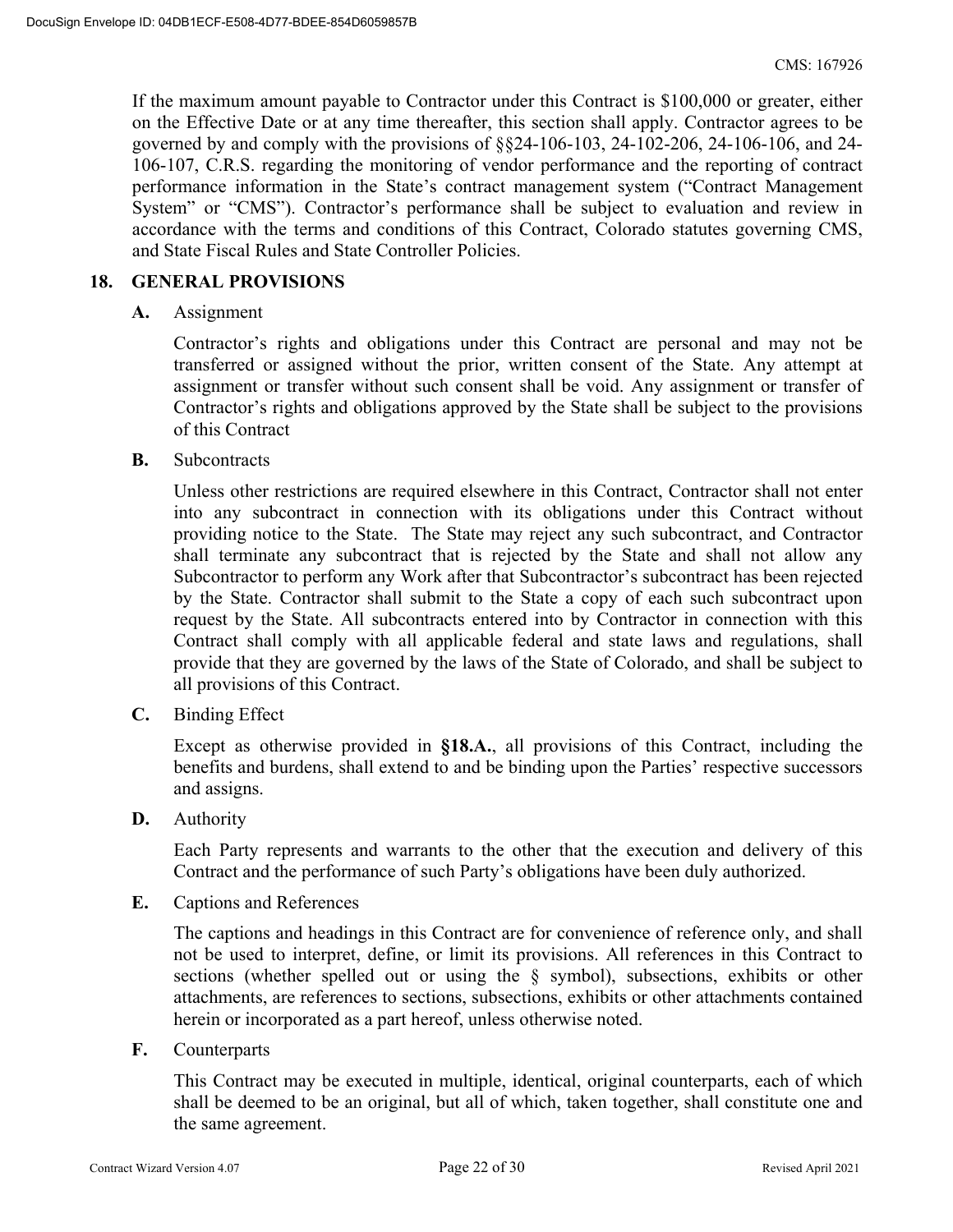#### **G.** Entire Understanding

This Contract represents the complete integration of all understandings between the Parties related to the Work, and all prior representations and understandings related to the Work, oral or written, are merged into this Contract. Prior or contemporaneous additions, deletions, or other changes to this Contract shall not have any force or effect whatsoever, unless embodied herein.

**H.** Digital Signatures

If any signatory signs this Contract using a digital signature in accordance with the Colorado State Controller Contract, Grant and Purchase Order Policies regarding the use of digital signatures issued under the State Fiscal Rules, then any agreement or consent to use digital signatures within the electronic system through which that signatory signed shall be incorporated into this Contract by reference.

**I.** Modification

Except as otherwise provided in this Contract, any modification to this Contract shall only be effective if agreed to in a formal amendment to this Contract, properly executed and approved in accordance with applicable Colorado State law and State Fiscal Rules. Modifications permitted under this Contract, other than contract amendments, shall conform to the policies issued by the Colorado State Controller.

**J.** Statutes, Regulations, Fiscal Rules, and Other Authority.

Any reference in this Contract to a statute, regulation, State Fiscal Rule, fiscal policy or other authority shall be interpreted to refer to such authority then current, as may have been changed or amended since the Effective Date of this Contract.

**K.** Order of Precedence

 In the event of a conflict or inconsistency between this Contract and any Exhibits or attachments such conflict or inconsistency shall be resolved by reference to the documents in the following order of priority:

- i. Colorado Special Provisions in **§19** of the main body of this Contract.
- ii. HIPAA Business Associate Agreement (if any).
- iii. Information Technology Provisions Exhibit (if any).
- iv. The provisions of the other sections of the main body of this Contract.
- v. Any other Exhibit(s) shall take precedence in alphabetical order.
- **L.** External Terms and Conditions

Notwithstanding anything to the contrary herein, the State shall not be subject to any provision included in any terms, conditions, or agreements appearing on Contractor's or a Subcontractor's website or any provision incorporated into any click-through or online agreements related to the Work unless that provision is specifically referenced in this Contract.

**M.** Severability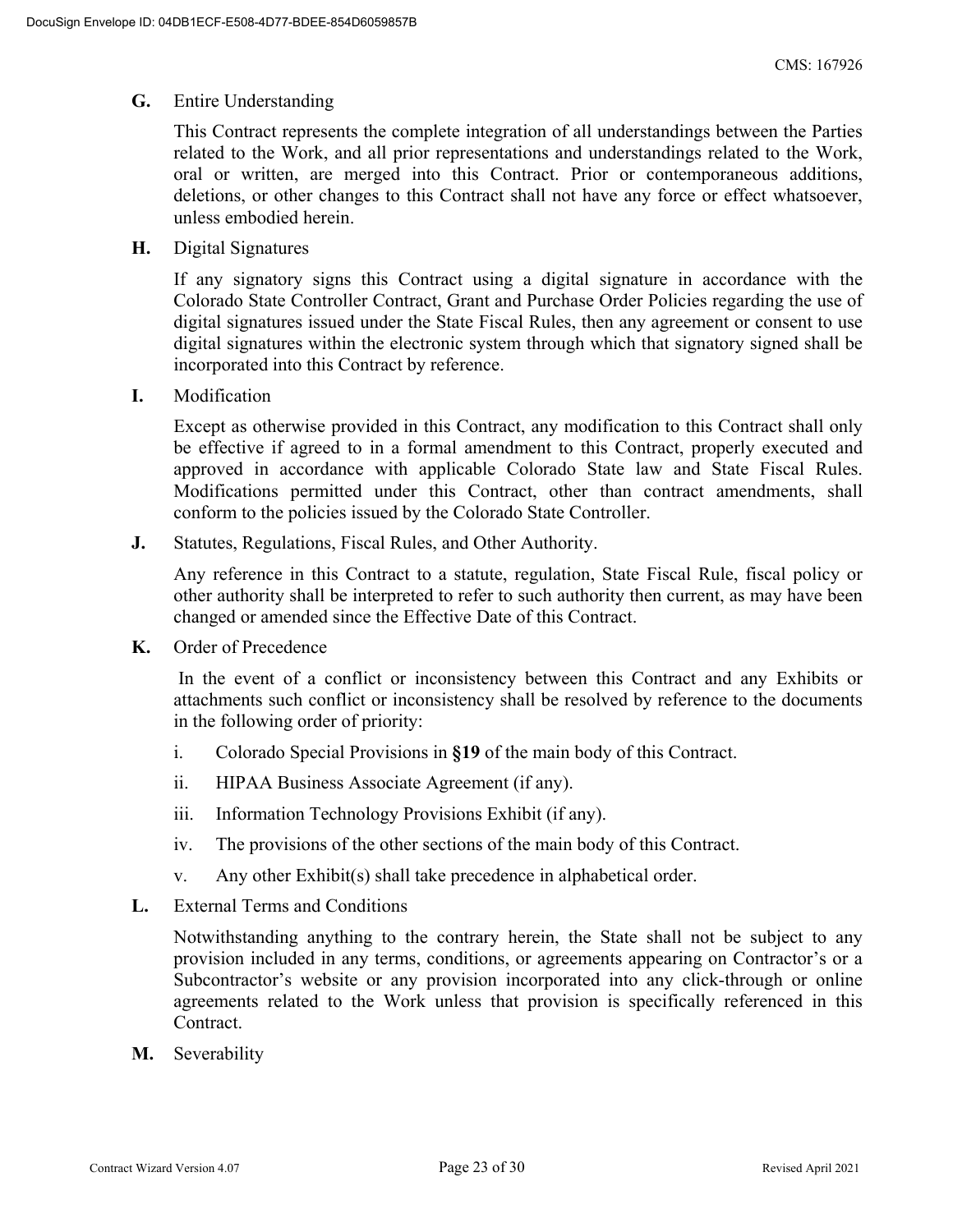The invalidity or unenforceability of any provision of this Contract shall not affect the validity or enforceability of any other provision of this Contract, which shall remain in full force and effect, provided that the Parties can continue to perform their obligations under this Contract in accordance with the intent of the Contract.

**N.** Survival of Certain Contract Terms

Any provision of this Contract that imposes an obligation on a Party after termination or expiration of the Contract shall survive the termination or expiration of the Contract and shall be enforceable by the other Party.

**O.** Taxes

The State is exempt from federal excise taxes under I.R.C. Chapter 32 (26 U.S.C., Subtitle D, Ch. 32) (Federal Excise Tax Exemption Certificate of Registry No. 84-730123K) and from State and local government sales and use taxes under §§39-26-704(1), *et seq.* C.R.S. (Colorado Sales Tax Exemption Identification Number 98-02565). The State shall not be liable for the payment of any excise, sales, or use taxes, regardless of whether any political subdivision of the state imposes such taxes on Contractor. Contractor shall be solely responsible for any exemptions from the collection of excise, sales or use taxes that Contractor may wish to have in place in connection with this Contract.

**P.** Third Party Beneficiaries

Except for the Parties' respective successors and assigns described in **§18.A.,** this Contract does not and is not intended to confer any rights or remedies upon any person or entity other than the Parties. Enforcement of this Contract and all rights and obligations hereunder are reserved solely to the Parties. Any services or benefits which third parties receive as a result of this Contract are incidental to the Contract, and do not create any rights for such third parties.

**Q.** Waiver

A Party's failure or delay in exercising any right, power, or privilege under this Contract, whether explicit or by lack of enforcement, shall not operate as a waiver, nor shall any single or partial exercise of any right, power, or privilege preclude any other or further exercise of such right, power, or privilege.

**R.** CORA Disclosure

To the extent not prohibited by federal law, this Contract and the performance measures and standards required under §24-106-107, C.R.S., if any, are subject to public release through the CORA.

**S.** Standard and Manner of Performance

Contractor shall perform its obligations under this Contract in accordance with the highest standards of care, skill and diligence in Contractor's industry, trade, or profession.

**T.** Licenses, Permits, and Other Authorizations.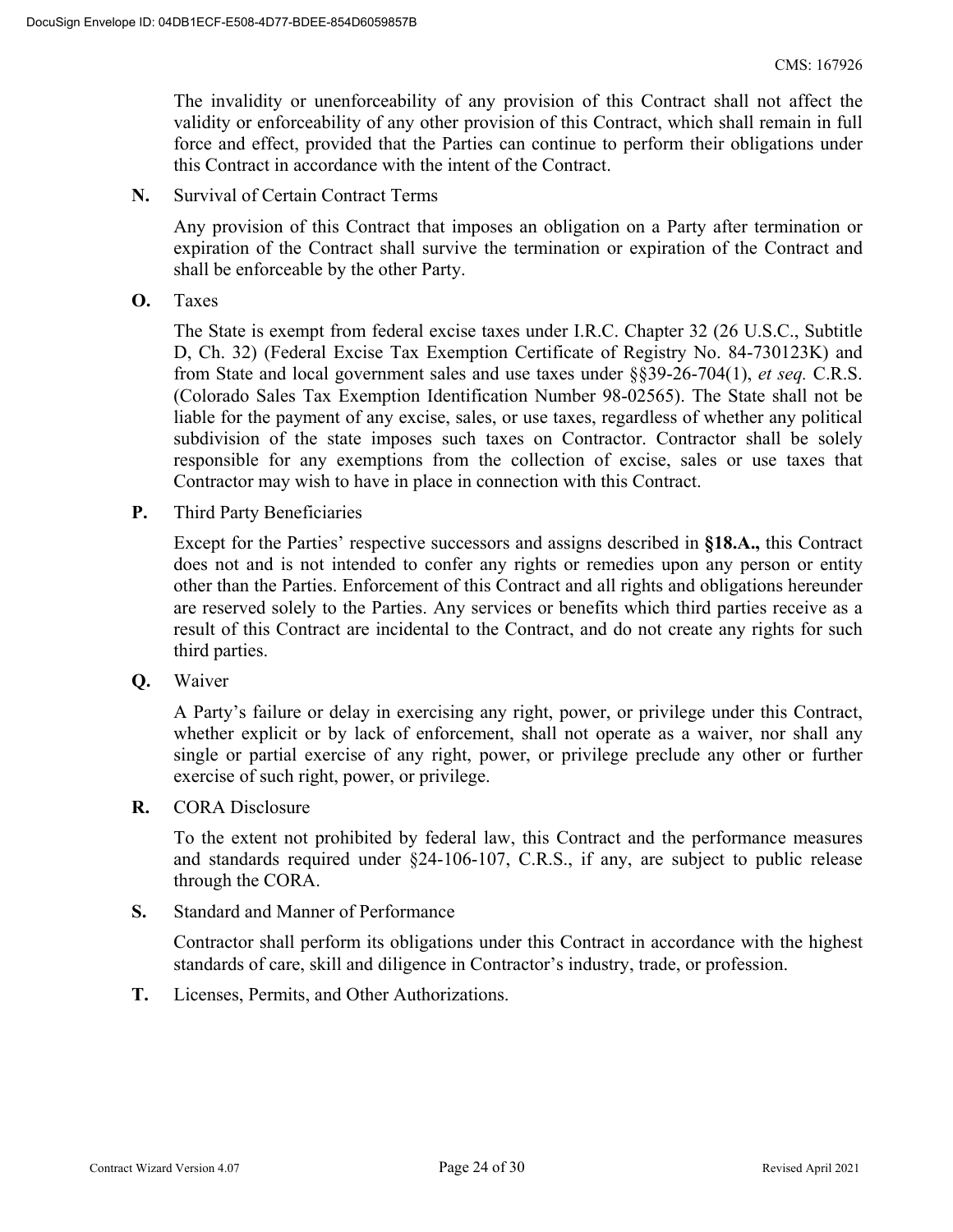Contractor shall secure, prior to the Effective Date, and maintain at all times during the term of this Contract, at its sole expense, all licenses, certifications, permits, and other authorizations required to perform its obligations under this Contract, and shall ensure that all employees, agents and Subcontractors secure and maintain at all times during the term of their employment, agency or subcontract, all licenses, certifications, permits and other authorizations required to perform their obligations in relation to this Contract.

- **U.** Indemnification
	- i. Applicability

This entire **§18.U** does not apply to Contractor if Contractor is a "public entity" within the meaning of the GIA.

ii. General Indemnification

Contractor shall indemnify, save, and hold harmless the State, its employees, agents and assignees (the "Indemnified Parties"), against any and all costs, expenses, claims, damages, liabilities, court awards and other amounts (including attorneys' fees and related costs) incurred by any of the Indemnified Parties in relation to any act or omission by Contractor, or its employees, agents, Subcontractors, or assignees in connection with this Contract.

iii. Confidential Information Indemnification

Disclosure or use of State Confidential Information by Contractor in violation of **§8** may be cause for legal action by third parties against Contractor, the State, or their respective agents. Contractor shall indemnify, save, and hold harmless the Indemnified Parties, against any and all claims, damages, liabilities, losses, costs, expenses (including attorneys' fees and costs) incurred by the State in relation to any act or omission by Contractor, or its employees, agents, assigns, or Subcontractors in violation of **§8**.

iv. Intellectual Property Indemnification

Contractor shall indemnify, save, and hold harmless the Indemnified Parties, against any and all costs, expenses, claims, damages, liabilities, and other amounts (including attorneys' fees and costs) incurred by the Indemnified Parties in relation to any claim that any Work infringes a patent, copyright, trademark, trade secret, or any other intellectual property right.

#### **19. COLORADO SPECIAL PROVISIONS (COLORADO FISCAL RULE 3-3)**

These Special Provisions apply to all contracts except where noted in italics.

#### **A. STATUTORY APPROVAL. §24-30-202(1), C.R.S.**

This Contract shall not be valid until it has been approved by the Colorado State Controller or designee. If this Contract is for a Major Information Technology Project, as defined in §24-37.5-102(2.6), then this Contract shall not be valid until it has been approved by the State's Chief Information Officer or designee.

#### **B. FUND AVAILABILITY. §24-30-202(5.5), C.R.S.**

Financial obligations of the State payable after the current State Fiscal Year are contingent upon funds for that purpose being appropriated, budgeted, and otherwise made available.

### **C. GOVERNMENTAL IMMUNITY.**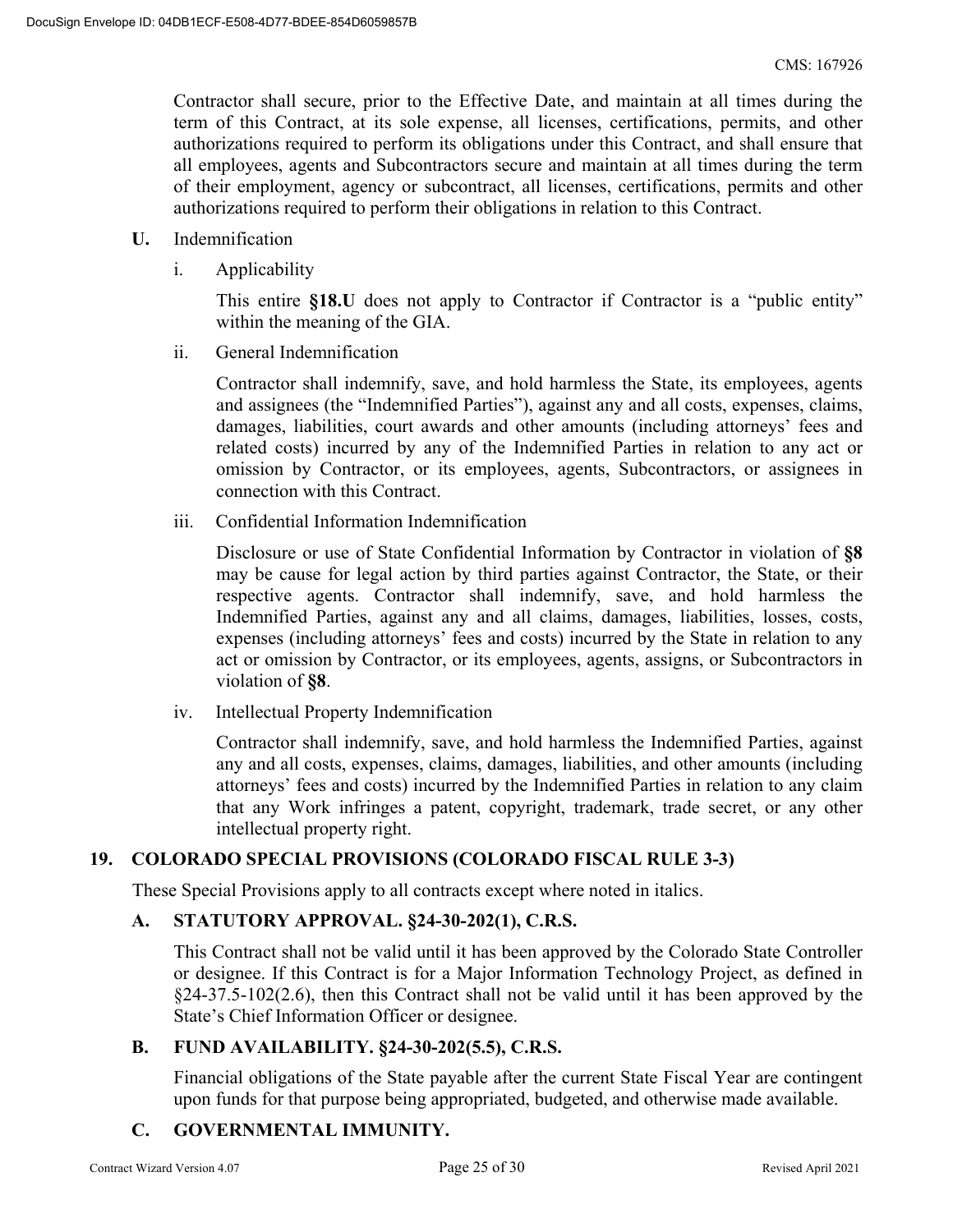Liability for claims for injuries to persons or property arising from the negligence of the State, its departments, boards, commissions committees, bureaus, offices, employees and officials shall be controlled and limited by the provisions of the Colorado Governmental Immunity Act, §24-10-101, et seq., C.R.S.; the Federal Tort Claims Act, 28 U.S.C. Pt. VI, Ch. 171 and 28 U.S.C. 1346(b), and the State's risk management statutes, §§24-30-1501, et seq. C.R.S. No term or condition of this Contract shall be construed or interpreted as a waiver, express or implied, of any of the immunities, rights, benefits, protections, or other provisions, contained in these statutes.

#### **D. INDEPENDENT CONTRACTOR.**

Contractor shall perform its duties hereunder as an independent contractor and not as an employee. Neither Contractor nor any agent or employee of Contractor shall be deemed to be an agent or employee of the State. Contractor shall not have authorization, express or implied, to bind the State to any agreement, liability or understanding, except as expressly set forth herein. **Contractor and its employees and agents are not entitled to unemployment insurance or workers compensation benefits through the State and the State shall not pay for or otherwise provide such coverage for Contractor or any of its agents or employees. Contractor shall pay when due all applicable employment taxes and income taxes and local head taxes incurred pursuant to this Contract. Contractor shall (i) provide and keep in force workers' compensation and unemployment compensation insurance in the amounts required by law, (ii) provide proof thereof when requested by the State, and (iii) be solely responsible for its acts and those of its employees and agents.** 

#### **E. COMPLIANCE WITH LAW.**

Contractor shall strictly comply with all applicable federal and State laws, rules, and regulations in effect or hereafter established, including, without limitation, laws applicable to discrimination and unfair employment practices.

#### **F. CHOICE OF LAW, JURISDICTION, AND VENUE.**

Colorado law, and rules and regulations issued pursuant thereto, shall be applied in the interpretation, execution, and enforcement of this Contract. Any provision included or incorporated herein by reference which conflicts with said laws, rules, and regulations shall be null and void. All suits or actions related to this Contract shall be filed and proceedings held in the State of Colorado and exclusive venue shall be in the City and County of Denver.

#### **G. PROHIBITED TERMS.**

Any term included in this Contract that requires the State to indemnify or hold Contractor harmless; requires the State to agree to binding arbitration; limits Contractor's liability for damages resulting from death, bodily injury, or damage to tangible property; or that conflicts with this provision in any way shall be void ab initio. Nothing in this Contract shall be construed as a waiver of any provision of §24-106-109, C.R.S.

#### **H. SOFTWARE PIRACY PROHIBITION.**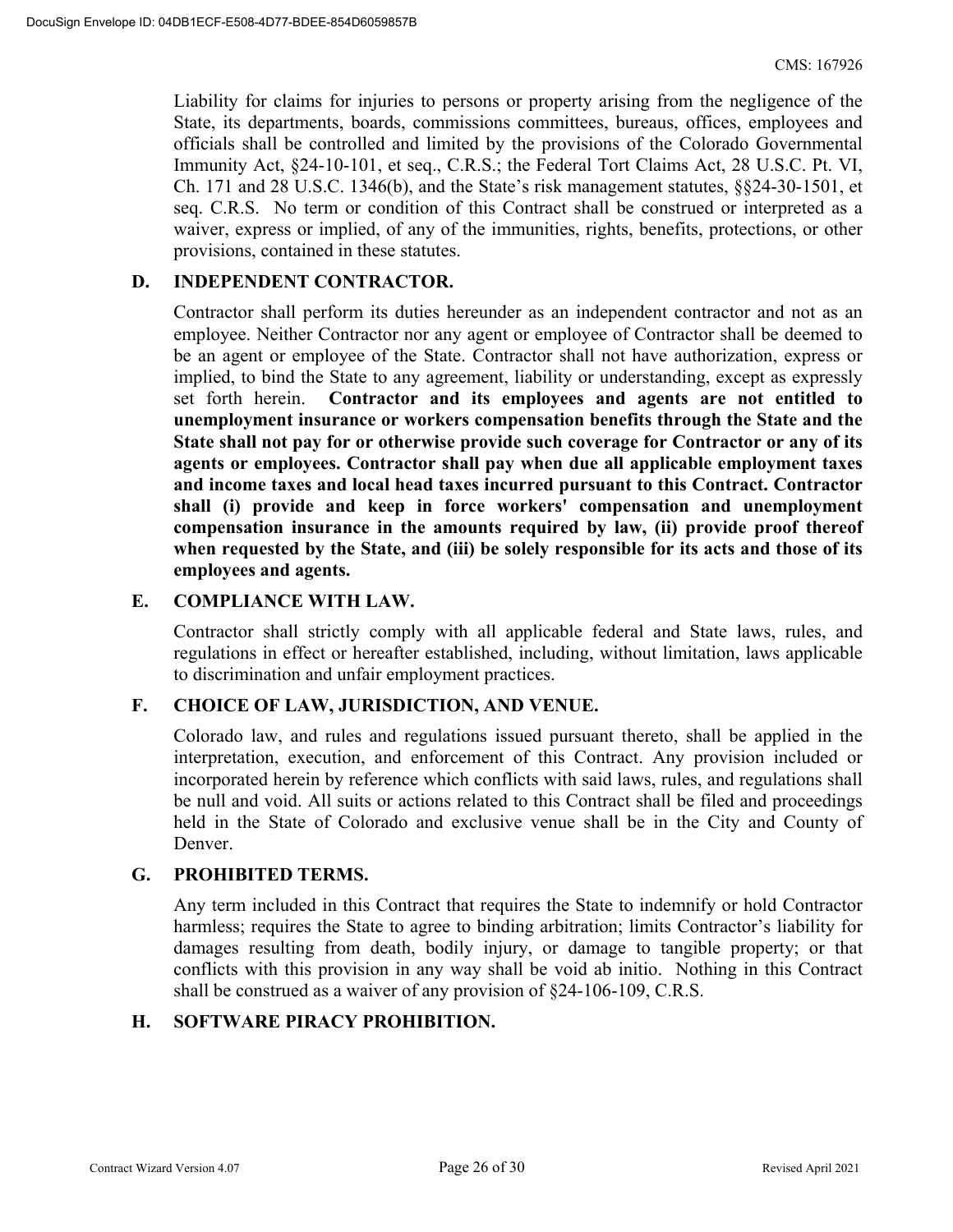State or other public funds payable under this Contract shall not be used for the acquisition, operation, or maintenance of computer software in violation of federal copyright laws or applicable licensing restrictions. Contractor hereby certifies and warrants that, during the term of this Contract and any extensions, Contractor has and shall maintain in place appropriate systems and controls to prevent such improper use of public funds. If the State determines that Contractor is in violation of this provision, the State may exercise any remedy available at law or in equity or under this Contract, including, without limitation, immediate termination of this Contract and any remedy consistent with federal copyright laws or applicable licensing restrictions.

#### **I. EMPLOYEE FINANCIAL INTEREST/CONFLICT OF INTEREST. §§24-18-201 and 24-50-507, C.R.S.**

The signatories aver that to their knowledge, no employee of the State has any personal or beneficial interest whatsoever in the service or property described in this Contract. Contractor has no interest and shall not acquire any interest, direct or indirect, that would conflict in any manner or degree with the performance of Contractor's services and Contractor shall not employ any person having such known interests.

#### **J. VENDOR OFFSET AND ERRONEOUS PAYMENTS. §§24-30-202(1) and 24-30- 202.4, C.R.S.**

**[***Not applicable to intergovernmental agreements***]** Subject to §24-30-202.4(3.5), C.R.S., the State Controller may withhold payment under the State's vendor offset intercept system for debts owed to State agencies for: **(i)** unpaid child support debts or child support arrearages; **(ii)** unpaid balances of tax, accrued interest, or other charges specified in §§39- 21-101, *et seq.*, C.R.S.; **(iii)** unpaid loans due to the Student Loan Division of the Department of Higher Education; **(iv)** amounts required to be paid to the Unemployment Compensation Fund; and **(v)** other unpaid debts owing to the State as a result of final agency determination or judicial action. The State may also recover, at the State's discretion, payments made to Contractor in error for any reason, including, but not limited to, overpayments or improper payments, and unexpended or excess funds received by Contractor by deduction from subsequent payments under this Contract, deduction from any payment due under any other contracts, grants or agreements between the State and Contractor, or by any other appropriate method for collecting debts owed to the State.

#### **K. PUBLIC CONTRACTS FOR SERVICES. §§8-17.5-101, et seq., C.R.S.**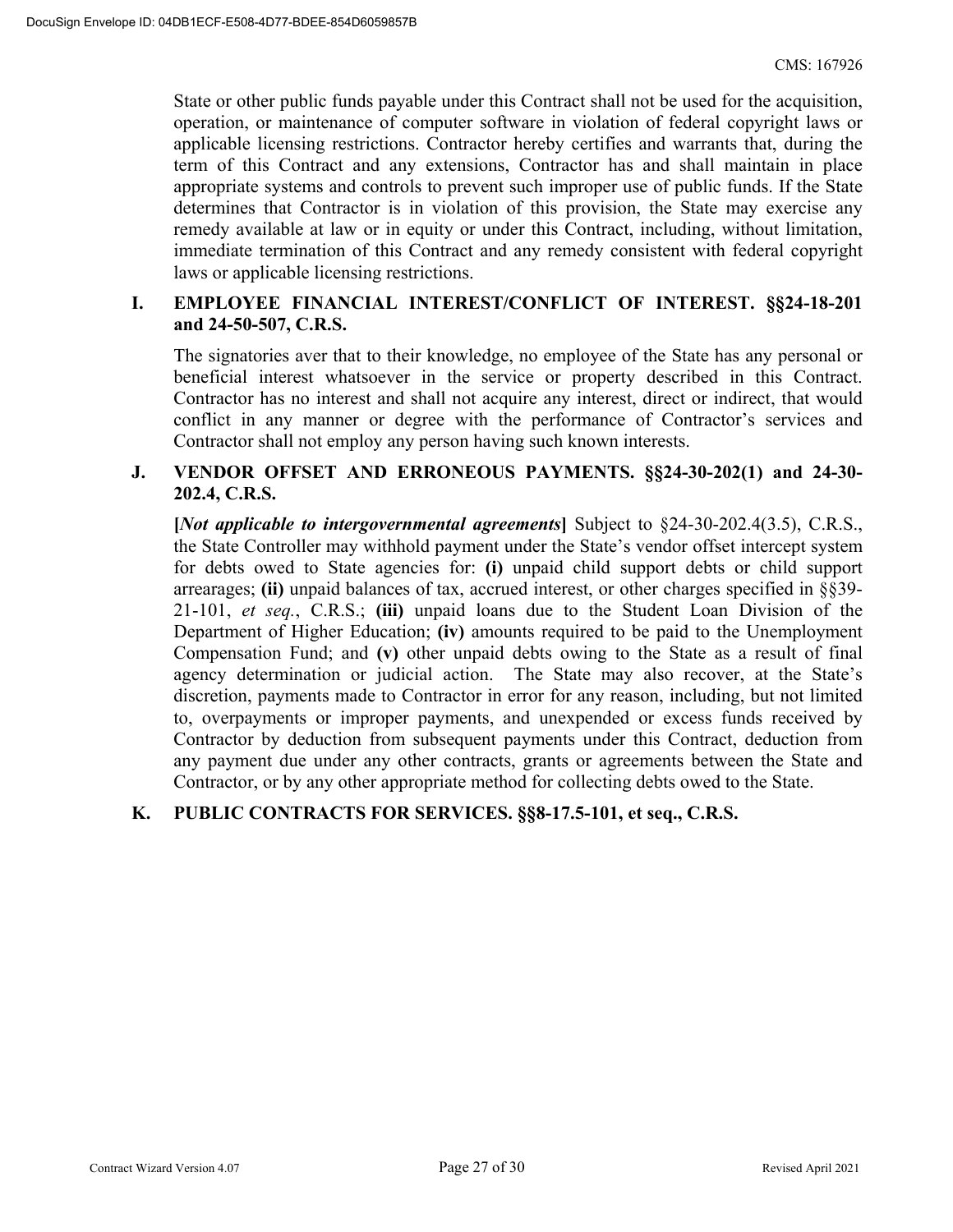*[Not applicable to agreements relating to the offer, issuance, or sale of securities, investment advisory services or fund management services, sponsored projects, intergovernmental agreements, or information technology services or products and services]* Contractor certifies, warrants, and agrees that it does not knowingly employ or contract with an illegal alien who will perform work under this Contract and will confirm the employment eligibility of all employees who are newly hired for employment in the United States to perform work under this Contract, through participation in the E-Verify Program or the State verification program established pursuant to  $\S 8-17.5-102(5)(c)$ , C.R.S., Contractor shall not knowingly employ or contract with an illegal alien to perform work under this Contract or enter into a contract with a Subcontractor that fails to certify to Contractor that the Subcontractor shall not knowingly employ or contract with an illegal alien to perform work under this Contract. Contractor **(i)** shall not use E-Verify Program or the program procedures of the Colorado Department of Labor and Employment ("Department Program") to undertake pre-employment screening of job applicants while this Contract is being performed, **(ii)** shall notify the Subcontractor and CDHS within 3 days if Contractor has actual knowledge that a Subcontractor is employing or contracting with an illegal alien for work under this Contract, **(iii)** shall terminate the subcontract if a Subcontractor does not stop employing or contracting with the illegal alien within 3 days of receiving the notice, and **(iv)** shall comply with reasonable requests made in the course of an investigation, undertaken pursuant to §8-17.5-102(5), C.R.S., by the Colorado Department of Labor and Employment. If Contractor participates in the Department program, Contractor shall deliver to CDHS a written, notarized affirmation, affirming that Contractor has examined the legal work status of such employee, and shall comply with all of the other requirements of the Department program. If Contractor fails to comply with any requirement of this provision or §§8-17.5-101 *et seq.*, C.R.S., CDHS may terminate this Contract for breach and, if so terminated, Contractor shall be liable for damages.

#### L. PUBLIC CONTRACTS WITH NATURAL PERSONS. §§24-76.5-101, *et seq.*, C.R.S.

Contractor, if a natural person 18 years of age or older, hereby swears and affirms under penalty of perjury that Contractor **(i)** is a citizen or otherwise lawfully present in the United States pursuant to federal law, **(ii)** shall comply with the provisions of §§24-76.5-101 *et seq*., C.R.S., and **(iii)** has produced one form of identification required by §24-76.5-103, C.R.S. prior to the Effective Date of this Contract.

#### **20. DEPARTMENT OF HUMAN SERVICES PROVISIONS**

#### **A. Exclusion, Debarment and/or Suspension**

Contractor represents and warrants that Contractor, its employees, agents, assigns, or Subcontractors, are not presently excluded from participation, debarred, suspended, proposed for debarment, declared ineligible, voluntarily excluded, or otherwise ineligible to participate in a "federal health care program" as defined in 42 U.S.C. § 1320a-7b(f) or in any other government payment program by any federal or State of Colorado department or agency. If Contractor, its employees, agents, assigns, or Subcontractors, are excluded from participation, or becomes otherwise ineligible to participate in any such program during the term of this Contract, Contractor shall notify the State in writing within three (3) days after such event. Upon the occurrence of such event, whether or not such notice is given to Contractor, the State may immediately terminate this Contract.

#### **B. Emergency Planning**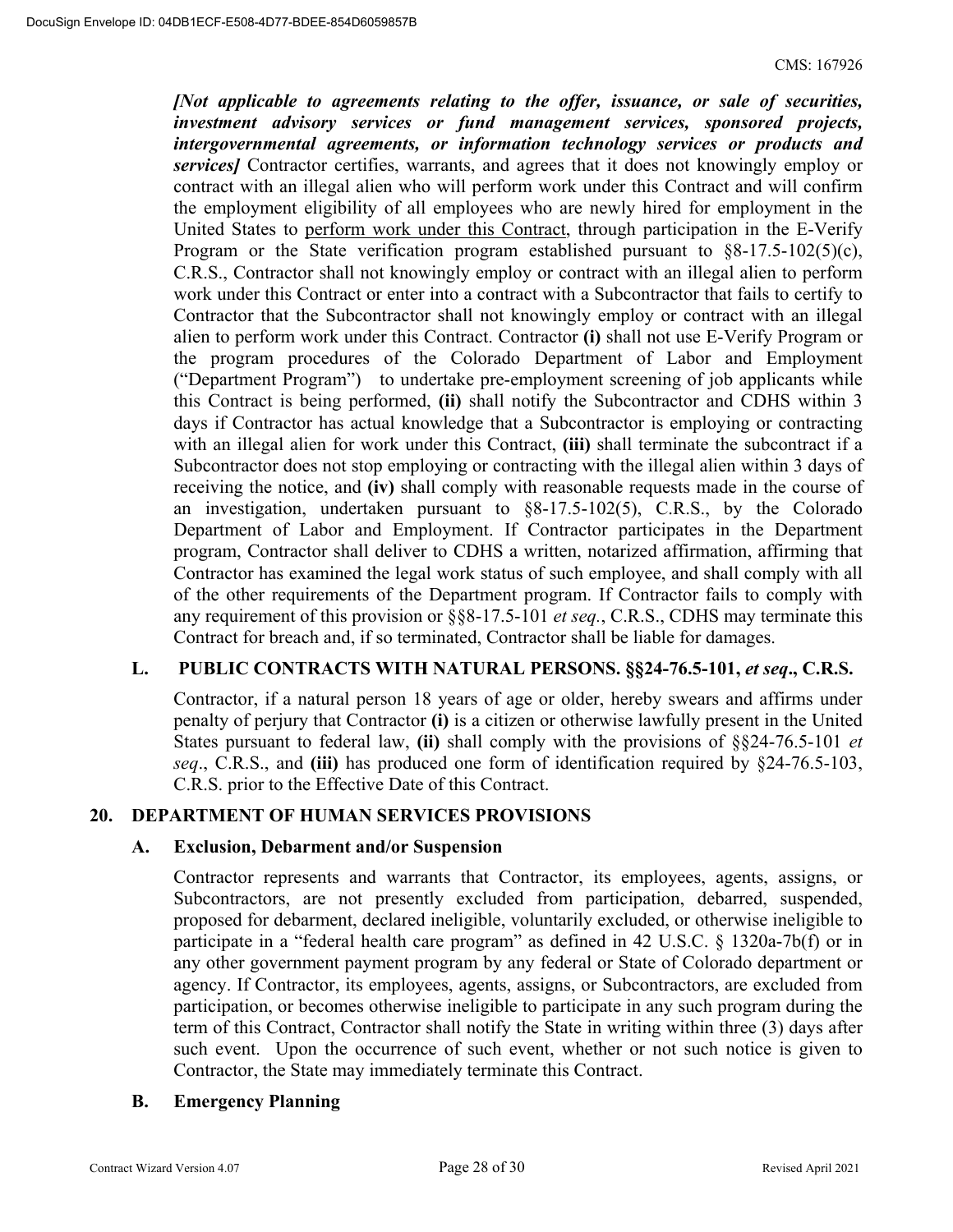If Contractor provides Work that is an extension of State work performed as part of the State of Colorado Emergency Operations Plan or for a publicly funded safety net program, as defined by C.R.S. § 24-33.5-701 et seq., Contractor shall perform the Work in accordance with the State's Emergency Operations Plan or continuity of operations plan in the event of an emergency. If requested, Contractor shall provide a plan and reporting information to ensure compliance with the State's Emergency Operations Plan and C.R.S. § 24-33.5-701 et seq.

#### **C. Restrictions on Public Benefits**

If applicable, Contractor shall comply with C.R.S.  $\S$ § 24-76.5-101 – 103 exactly as the State is required to comply with C.R.S.  $\S$ § 24-76.5-101 – 103.

#### **D. Discrimination**

Contractor shall not:

- i. discriminate against any person on the basis of race, color, national origin, age, sex, religion or handicap, including Acquired Immune Deficiency Syndrome (AIDS) or AIDS related conditions.
- ii. exclude from participation in, or deny benefits to any qualified individual with a disability, by reason of such disability.

Any person who thinks he/she has been discriminated against as related to the performance of this Contract has the right to assert a claim, Colorado Civil Rights Division, C.R.S. §24- 34-301, et seq.

#### **E. Criminal Background Check**

Pursuant to C.R.S. §27-90-111 and CDHS Policy VI-2.4, any independent contractor, and its agent(s), who is designated by the Executive Director or the Executive Director's designee to be a contracting employee under C.R.S. §27-90-111, who has direct contact with vulnerable persons in a state-operated facility, or who provides state-funded services that involve direct contact with vulnerable persons in the vulnerable person's home or residence, shall:

- i. submit to and successfully pass a criminal background check, and
- ii. report any arrests, charges, or summonses for any disqualifying offense as specified by C.R.S. §27-90-111 to the State.

Any Contractor or its agent(s), who does not comply with C.R.S. §27-90-111 and CDHS Policy VI-2.4, may, at the sole discretion of the State, be suspended or terminated.

#### **F. Fraud Policy**

Contractor shall comply with the current CDHS Fraud Policy.

#### **G. C-Stat - Performance Based Program Analysis and Management Strategy (C-Stat Strategy)**

Without any additional cost to the State, Contractor shall collect and maintain Contract performance data, as determined solely by the State. Upon request, Contractor shall provide the Contract performance data to the State. This provision does not allow the State to impose unilateral changes to performance requirements.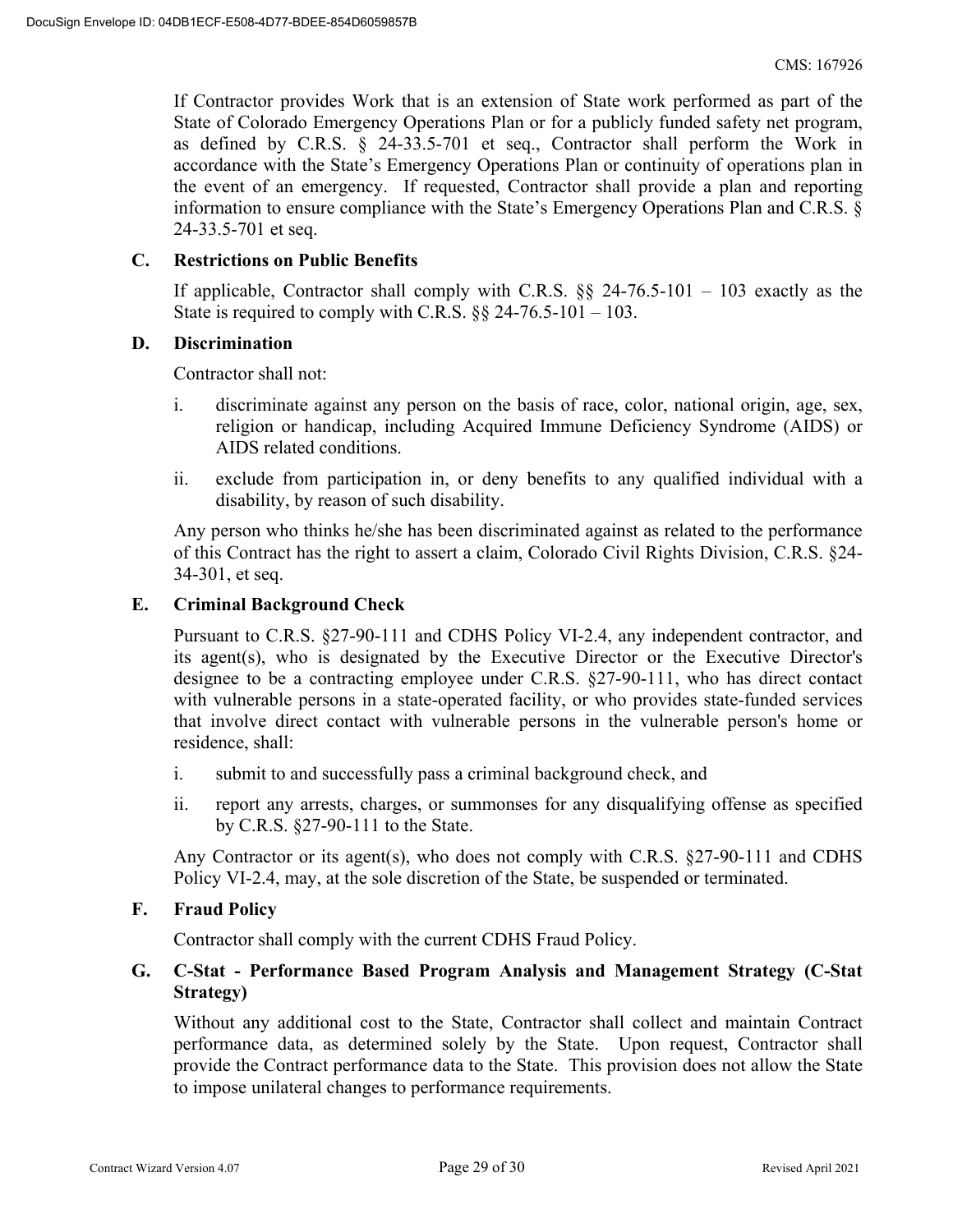# **REST OF PAGE INTENTIONALLY LEFT BLANK**

### **21. SAMPLE OPTION LETTER (IF APPLICABLE)**

| <b>State Agency</b>                            |        | <b>Option Letter Number</b>                                         |
|------------------------------------------------|--------|---------------------------------------------------------------------|
| Insert Department's or IHE's Full Legal Name   |        | Insert the Option Number (e.g. "1" for the first option)            |
| Contractor                                     |        | <b>Original Contract Number</b>                                     |
| Insert Contractor's Full Legal Name, including |        | Insert CMS number or Other Contract Number of the Original Contract |
| "Inc.", " $LLC$ ", etc                         |        |                                                                     |
| <b>Current Contract Maximum Amount</b>         |        | <b>Option Contract Number</b>                                       |
| <b>Initial Term</b>                            |        | Insert CMS number or Other Contract Number of this Option           |
| State Fiscal Year 20xx                         | \$0.00 |                                                                     |
| <b>Extension Terms</b>                         |        | <b>Contract Performance Beginning Date</b>                          |
| State Fiscal Year 20xx                         | \$0.00 | Month Day, Year                                                     |
| State Fiscal Year 20xx                         | \$0.00 |                                                                     |
| State Fiscal Year 20xx                         | \$0.00 | <b>Current Contract Expiration Date</b>                             |
| State Fiscal Year 20xx                         | \$0.00 | Month Day, Year                                                     |
| Total for All State Fiscal Years               | \$0.00 |                                                                     |

#### **1. OPTIONS:**

A. Option to extend for an Extension Term

B. Option to change the quantity of Goods under the Contract

C. Option to change the quantity of Services under the Contract

D. Option to modify Contract rates

E. Option to initiate next phase of the Contract

#### **2. REQUIRED PROVISIONS:**

**A. For use with Option 1(A):** In accordance with Section(s) Number of the Original Contract referenced above, the State hereby exercises its option for an additional term, beginning Insert start date and ending on the current contract expiration date shown above, at the rates stated in the Original Contract, as amended.

**B. For use with Options 1(B and C):** In accordance with Section(s) Number of the Original Contract referenced above, the State hereby exercises its option to Increase/Decrease the quantity of the Goods/Services or both at the rates stated in the Original Contract, as amended.

**C. For use with Option 1(D):** In accordance with Section(s) Number of the Original Contract referenced above, the State hereby exercises its option to modify the Contract rates specified in Exhibit/Section Number/Letter. The Contract rates attached to this Option Letter replace the rates in the Original Contract as of the Option Effective Date of this Option Letter.

**D. For use with Option 16:** In accordance with Section(s) Number of the Original Contract referenced above, the State hereby exercises its option to initiate Phase indicate which Phase: 2, 3, 4, etc, which shall begin on Insert start date and end on Insert ending date at the cost/price specified in Section Number.

**E. For use with all Options that modify the Contract Maximum Amount:** The Contract Maximum Amount table on the Contract's Signature and Cover Page is hereby deleted and replaced with the Current Contract Maximum Amount table shown above.

#### **3. Option Effective Date:**

The effective date of this Option Letter is upon approval of the State Controller or , whichever is later.

|                                                                                   | In accordance with §24-30-202 C.R.S., this Option is not valid                                                                     |
|-----------------------------------------------------------------------------------|------------------------------------------------------------------------------------------------------------------------------------|
| <b>STATE OF COLORADO</b>                                                          | until signed and dated below by the State Controller or an                                                                         |
| <b>INSERT-Name of Agency or IHE</b>                                               | authorized delegate.                                                                                                               |
| INSERT-Name & Title of Head of Agency or IHE                                      | <b>STATE CONTROLLER</b>                                                                                                            |
| SAMPLE ONLY - DO NOT SIGN<br>By: Name & Title of Person Signing for Agency or IHE | <b>SAMPLE ONLY - DO NOT SIGN</b><br>Name of Agency or IHE Delegate-Please delete if contract<br>will be routed to OSC for approval |
| Date: SAMPLE ONLY - DO NOT SIGN                                                   |                                                                                                                                    |

Option Effective Date: SAMPLE ONLY – DO NOT SIGN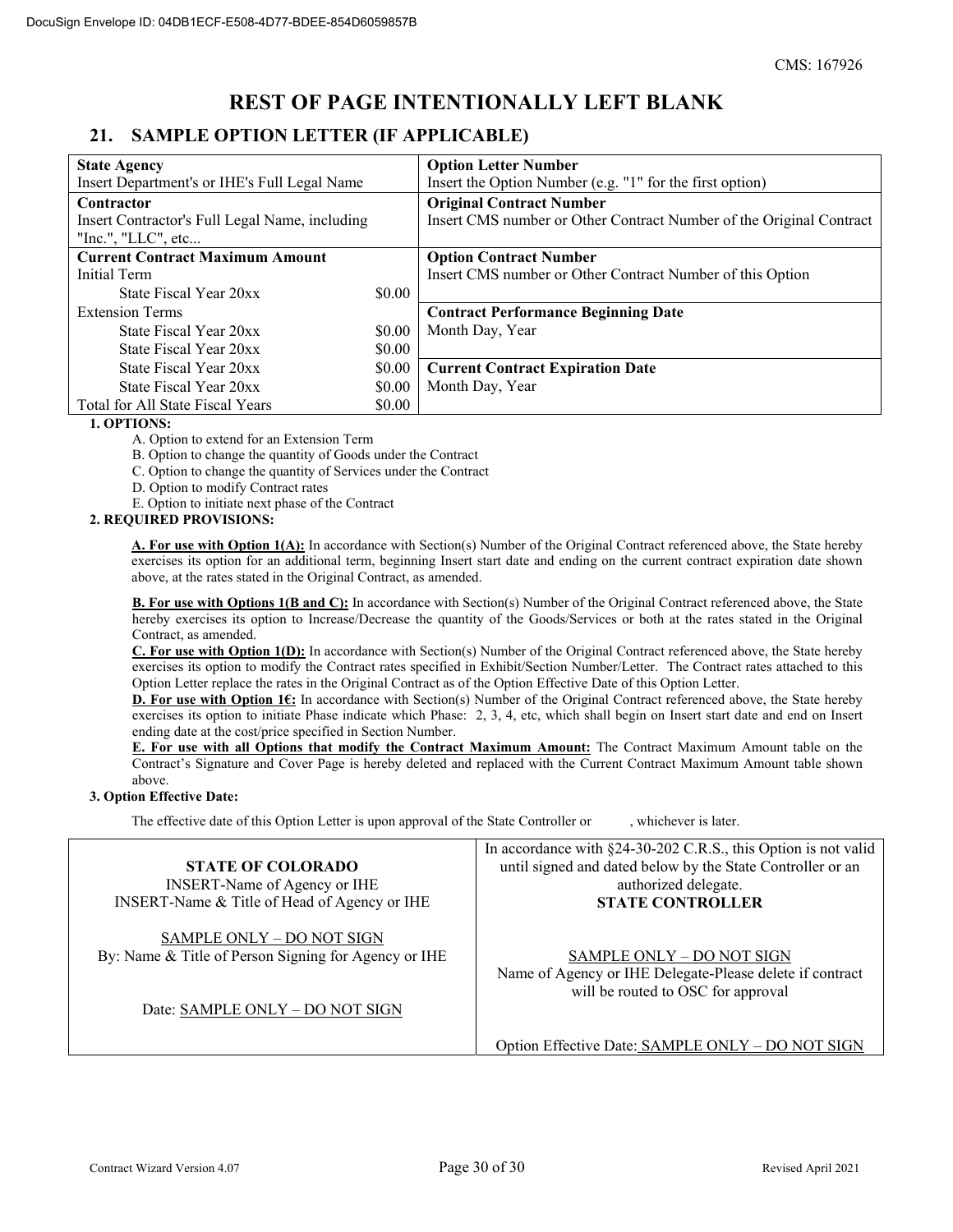DocuSign Envelope ID: 04DB1ECF-E508-4D77-BDEE-854D6059857B



**COLORADO** Office of Early Childhood Department of Human Services

**Exhibit A** 

# **STATEMENT OF WORK (SOW) EARLY INTERVENTION SERVICES**

# **BLUE PEAKS DEVELOPMENTAL SERVICES, INC. 703 4TH STREETALAMOSA, CO 81101**

**JULY 1, 2021 – JUNE 30, 2022** 

Page **1** of **8**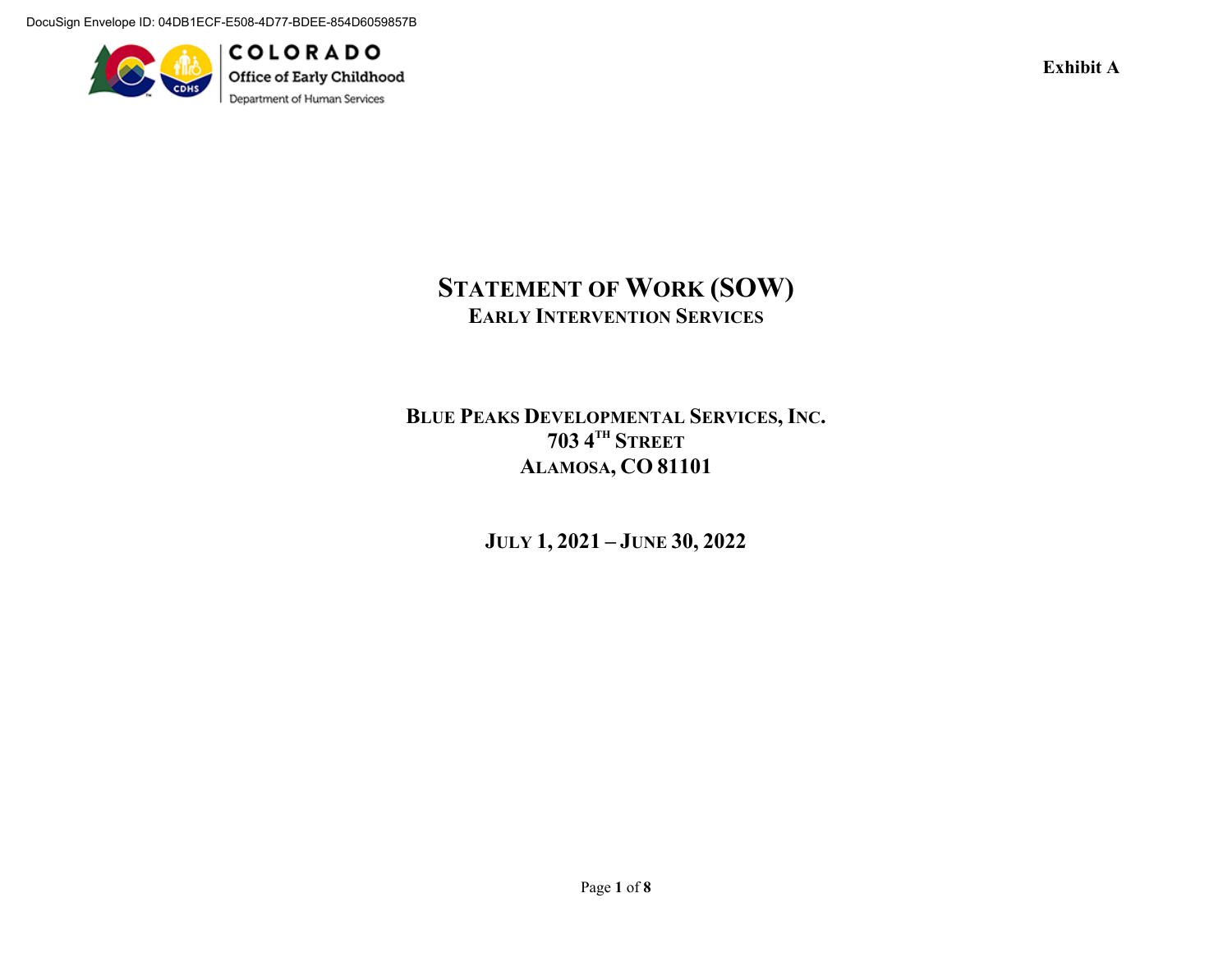

### **INTRODUCTION/BACKGROUND**

The Colorado Department of Human Services (CDHS), Office of Early Childhood, Division of Community and Family Support (DCFS) is authorized, pursuant to 27-10.5-102(12) Colorado Revised Statutes (C.R.S.) (2014) and 27-10.5-703 C.R.S. (2014), to administer the statewide Early Intervention (EI) Colorado program and is designated as the lead agency for Part C of the Individuals with Disabilities Education Act (IDEA).

The Community Centered Boards (CCBs) have been designated by the CDHS as Certified EI Service Brokers (hereafter referred to as "Contractor") as defined under Section 27-10.5-702 (3) (2014), C.R.S. The EI Colorado program is administered by the CDHS, OEC, DCFS, hereafter referred to as DCFS, through contracts with CCBs. Contractors deliver community-based EI services to infants and toddlers, birth through two (2) years of age, who have been determined to have a developmental delay or disability, who have been diagnosed with a physical or mental condition that has a high probability of resulting in a significant delay in development, or who are living with a parent who has a developmental disability. Contractors are responsible for intake, eligibility determination, Individualized Family Service Plan (IFSP) development, arrangement for services, the delivery of services, monitoring and other functions.

The EI Colorado program provides eligible infants and toddlers, and their families, with services and supports to enhance child development in the areas of cognition, speech, communication, physical development, motor development, vision, hearing, social or emotional development, and selfhelp skills. EI services are funded through state funds, private insurance dollars, federal Part C funds and other funds.

The contract sets forth the requirements to be met by the Contractor for satisfactory contract performance, and specifies those remedies that may be invoked in the event that the Contractor does not comply with the terms of the contract.

# **SCOPE OF WORK**

The Contractor shall administer and provide a program for children determined to be eligible for EI services, as defined in the state and federal statutes, regulations and procedures. EI services shall be provided by the Contractor, as a designated Certified EI Service Broker defined under Section 27-10.5-702 (3) (2014), C.R.S., pursuant to the following statutes, regulations and procedures as they currently exist or may hereafter be promulgated or amended, which are, by this reference, incorporated and made a part of this contract as set forth herein:

- A.Certified Early Intervention Service Broker duties, Section 27-10.5-708, C.R.S. (2014);
- B.Community Centered Board designation, Section 27-10.5-705, C.R.S. (2014);
- C.Early Intervention Program, 12 2509-10 Colorado Code of Regulations (CCR) Section 7.900, et. seq., CDHS Rules and Regulations;
- D.Title 1, Part C of the IDEA of 2004, 20 United States Code (U.S.C.) 1431 through 1445;
- E. Code of Federal Regulations (C.F.R.), Title 34, Volume 2, Part 303 Early Intervention Program for Infants and Toddlers with Disabilities; and,
- F.Early Intervention Colorado State Plan.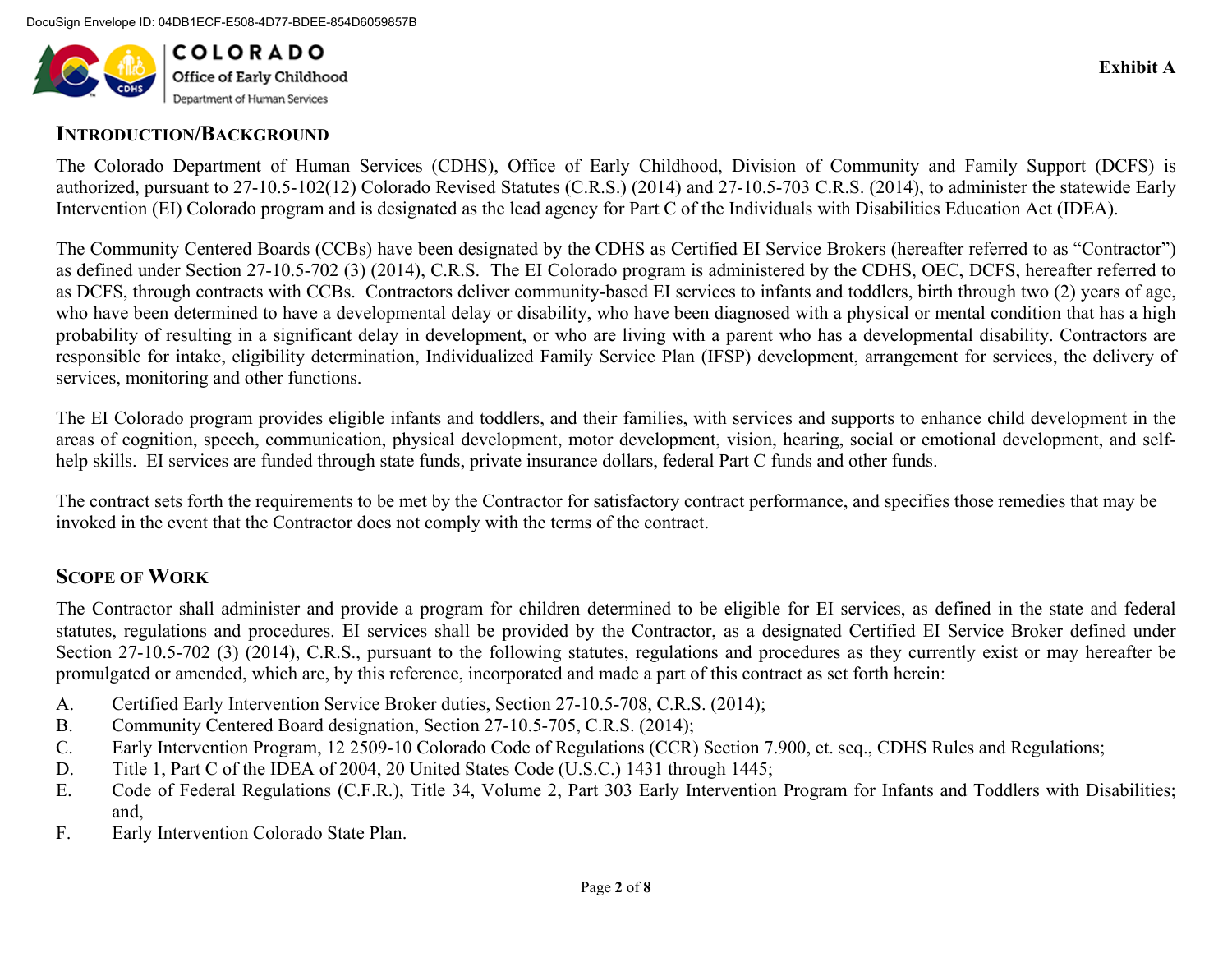DocuSign Envelope ID: 04DB1ECF-E508-4D77-BDEE-854D6059857B



**COLORADO Office of Early Childhood**<br>Department of Human Services

The Early Intervention program provides services under Part C of the Individuals with Disabilities Education Act (IDEA). Service are provided to infants and toddlers from birth up to the age of three. Services are individualized based on the individual child and family's needs and are intended to help children increase their developmental trajectory towards that of their same aged peers, ensuring they shall start school in the future ready to succeed.

### **PERIOD OF PERFORMANCE**

The period of performance for this SOW is from July 1, 2021 until June 30, 2022.

## **WORK PLAN**

|                                                                                        | <b>Work Plan</b>                                                                                                                                                                                                                                       |                                                                                                                                                                |                                                                                                                                                                  |                                                           |                        |  |  |  |
|----------------------------------------------------------------------------------------|--------------------------------------------------------------------------------------------------------------------------------------------------------------------------------------------------------------------------------------------------------|----------------------------------------------------------------------------------------------------------------------------------------------------------------|------------------------------------------------------------------------------------------------------------------------------------------------------------------|-----------------------------------------------------------|------------------------|--|--|--|
| <b>OUTCOMES, BENCHMARKS, AND MILESTONES</b>                                            |                                                                                                                                                                                                                                                        |                                                                                                                                                                |                                                                                                                                                                  |                                                           |                        |  |  |  |
| <b>Outcome statement:</b>                                                              | The Part C program shall be implemented to ensure infants and toddlers with developmental delays and disabilities and their families are<br>provided service coordination and direct service provision to ensure a child makes developmental progress. |                                                                                                                                                                |                                                                                                                                                                  |                                                           |                        |  |  |  |
| <b>Key Activity A: Fiscal Management</b>                                               |                                                                                                                                                                                                                                                        |                                                                                                                                                                |                                                                                                                                                                  |                                                           |                        |  |  |  |
| <b>Tasks</b>                                                                           | <b>Time Period</b>                                                                                                                                                                                                                                     | <b>Deliverable</b>                                                                                                                                             | <b>Measurement</b>                                                                                                                                               | <b>Person(s) Responsible</b>                              | <b>Budget Category</b> |  |  |  |
| Develop or utilize a cost<br>allocation methodology<br>approved by the state.          | July 1, $2021 -$<br>June 30, 2022                                                                                                                                                                                                                      | Submit and obtain approval by the state<br>for the agency's cost allocation plan.                                                                              | Documentation of approved<br>cost allocation plan                                                                                                                | <b>CFO</b><br><b>Executive Director</b>                   | Personnel              |  |  |  |
| Review annual budget with EI<br>program staff                                          | July 1, $2021 -$<br>June 30, 2022                                                                                                                                                                                                                      | Hold two meetings with EI program staff<br>to review budget submitted to the state<br>and how to document expenditures in<br>alignment with budget categories. | Invoices submitted for payment<br>each month shall appropriately<br>tie back to budget lines                                                                     | <b>CFO</b><br>EI Coordinator                              | Personnel              |  |  |  |
| Ensure timely submission of<br>invoices.                                               | July 1, $2021 -$<br>June 30, 2022                                                                                                                                                                                                                      | Invoices shall be submitted monthly with<br>appropriate documentation.                                                                                         | Invoice dates shall be within 30<br>days of the $1st$ of the following<br>month and shall have<br>appropriate documentation to<br>ensure payment                 | <b>CFO</b><br><b>Executive Director</b>                   | Personnel              |  |  |  |
| Notify the CDHS EI program<br>of any anticipated changes to<br>the budget or personnel | July 1, $2021 -$<br>June 30, 2022                                                                                                                                                                                                                      | CDHS EI program staff shall be notified<br>of all anticipated changes to the budget<br>or personnel prior to the invoice which<br>would reflect these changes. | Approval shall be documented<br>for any change to budget or<br>staff and/or a budget<br>amendment shall be completed<br>prior to invoicing for adjusted<br>costs | <b>CFO</b><br><b>Executive Director</b><br>EI Coordinator | Personnel              |  |  |  |
| Comply with 12 CCR 2509-10<br>7.910                                                    | July 1, $2021 -$<br>June 30, 2022                                                                                                                                                                                                                      | Program shall be in compliance with EI<br>Colorado State Plan, Rule and fiscal<br>rules                                                                        | Onsite review or desk audit<br>shall show compliance with<br>rules                                                                                               | <b>CFO</b><br><b>Executive Director</b><br>EI Coordinator | Personnel              |  |  |  |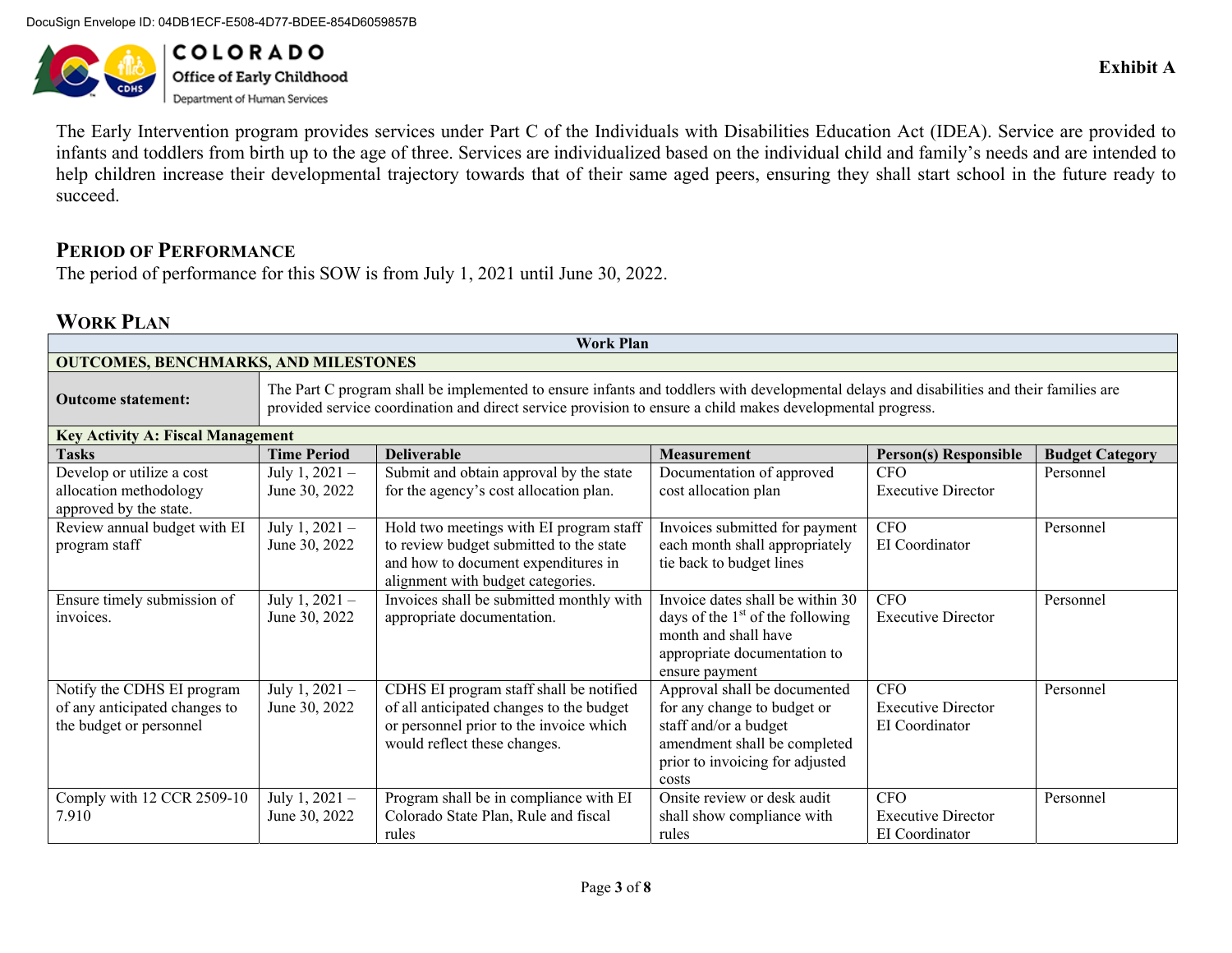

**COLORADO**<br>Office of Early Childhood<br>Department of Human Services

|                                             | <b>Work Plan</b>   |                                             |                                          |                              |                        |  |
|---------------------------------------------|--------------------|---------------------------------------------|------------------------------------------|------------------------------|------------------------|--|
| <b>Key Activity B: Data Collection</b>      |                    |                                             |                                          |                              |                        |  |
| <b>Tasks</b>                                | <b>Time Period</b> | <b>Deliverable</b>                          | Measurement                              | <b>Person(s) Responsible</b> | <b>Budget Category</b> |  |
| Ensure referral data is entered             | July 1, $2021 -$   | All required referral data shall be entered | Report generated through                 | EI Coordinator               | Personnel              |  |
| into data system within 15                  | June 30, 2022      | within 15 days of referral date             | DCFS EI data system shall                | Data Manager                 |                        |  |
| days of referral                            |                    |                                             | show data entry within 15 days           |                              |                        |  |
|                                             |                    |                                             | of referral                              |                              |                        |  |
| Ensure all required data is                 | July 1, $2021 -$   | All required data shall be entered by the   | Report generated through                 | EI Coordinator               | Personnel              |  |
| entered into data system by the             | June 30, 2022      | $30th$ of the month following the activity  | DCFS EI data system shall                | Data Manager                 |                        |  |
| $30th$ of the month following the           |                    |                                             | show data entered by 30 <sup>th</sup> of |                              |                        |  |
| activity                                    |                    |                                             | each month.                              |                              |                        |  |
|                                             |                    |                                             | Quarterly indicator reports shall        |                              |                        |  |
|                                             |                    |                                             | not show missing data                    |                              |                        |  |
| Comply with 12 CCR 2509-10                  | July 1, 2021 -     | Program shall be in compliance with EI      | Onsite review or desk audit              |                              | Personnel              |  |
| 7.914                                       | June 30, 2022      | Colorado State Plan, Rule and fiscal        | shall show compliance with               |                              |                        |  |
|                                             |                    | rules                                       | rules                                    |                              |                        |  |
| <b>Key Activity C: Child Identification</b> |                    |                                             |                                          |                              |                        |  |
| <b>Tasks</b>                                | <b>Time Period</b> | <b>Deliverable</b>                          | <b>Measurement</b>                       | <b>Person(s) Responsible</b> | <b>Budget Category</b> |  |
| Comply with 12 CCR 2509-10                  | July 1, $2021 -$   | Program shall be in compliance with EI      | Onsite review or desk audit              | EI Coordinator               | Personnel              |  |
| 7.920                                       | June 30, 2022      | Colorado State Plan, Rule and fiscal        | shall show compliance with               |                              |                        |  |
|                                             |                    | rules                                       | rules                                    |                              |                        |  |
| <b>Key Activity D: Service Coordination</b> |                    |                                             |                                          |                              |                        |  |
| <b>Tasks</b>                                | <b>Time Period</b> | <b>Deliverable</b>                          | <b>Measurement</b>                       | <b>Person(s) Responsible</b> | <b>Budget Category</b> |  |
| Ensure service coordination is              | July 1, 2021 -     | 100% of children and families referred      | Report general from DCFS EI              | EI Coordinator               | Service                |  |
| provided for each infant and                | June 30, 2022      | shall have a service coordinator assigned   | data system shows the name of            | Service Coordinator          | Coordination           |  |
| toddler from the date of the                |                    | within 3 business days of referral          | the service coordinator for each         |                              |                        |  |
| referral through transition out             |                    |                                             | child and the date assigned.             |                              |                        |  |
| of EI at ate three                          |                    |                                             |                                          |                              |                        |  |
| Ensure service coordinators                 | July 1, $2021 -$   | 100% of service coordinators shall have     | Tracking system for service              | EI Coordinator               | Service                |  |
| take training within required               | June 30, 2022      | taken the Dept. required trainings within   | coordination fundamentals                | Service Coordinator          | Coordination           |  |
| timelines                                   |                    | the required timelines                      | training shows training                  |                              |                        |  |
|                                             |                    |                                             | completed within 120 days of             |                              |                        |  |
|                                             |                    |                                             | hire                                     |                              |                        |  |
| Comply with 12 CCR 2509-10                  | July 1, 2021 -     | Program shall be in compliance with EI      | Onsite review or desk audit              | EI Coordinator               | Personnel              |  |
| 7.930                                       | June 30, 2022      | Colorado State Plan, Rule and fiscal        | shall show compliance with               | Service Coordinator          | Service                |  |
|                                             |                    | rules                                       | rules                                    |                              | Coordination           |  |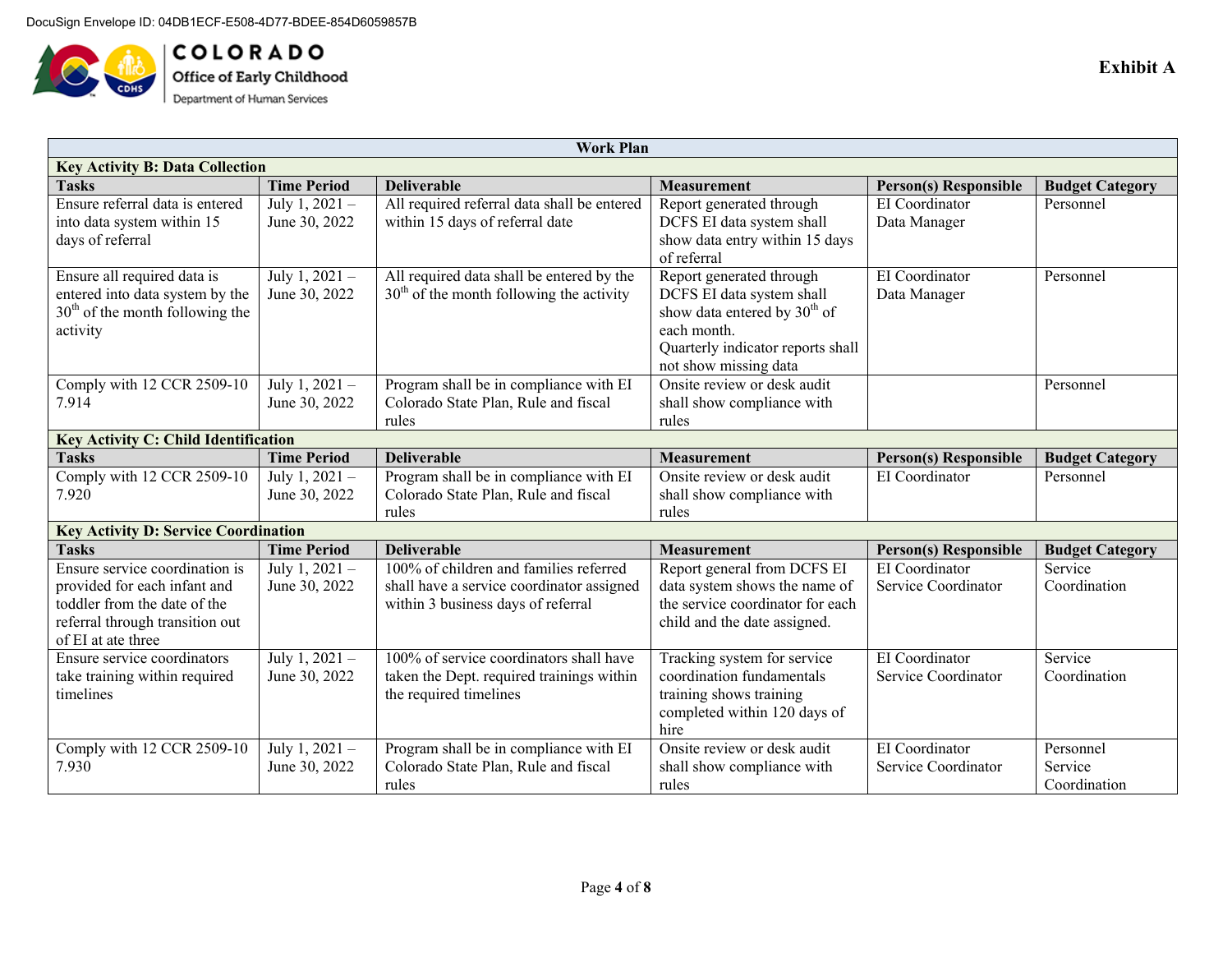

 $\begin{array}{l} \textbf{C O L O R A D O} \\ \textbf{Office of Early Childhood} \end{array}$ Department of Human Services

| <b>Work Plan</b>                                                   |                                                    |                                                                                    |                                                            |                                                     |                        |  |  |  |
|--------------------------------------------------------------------|----------------------------------------------------|------------------------------------------------------------------------------------|------------------------------------------------------------|-----------------------------------------------------|------------------------|--|--|--|
|                                                                    | Key Activity E: Individualized Family Service Plan |                                                                                    |                                                            |                                                     |                        |  |  |  |
| <b>Tasks</b>                                                       | <b>Time Period</b>                                 | <b>Deliverable</b>                                                                 | <b>Measurement</b>                                         | <b>Person(s) Responsible</b>                        | <b>Budget Category</b> |  |  |  |
| Ensure that every child found                                      | July 1, 2021 -                                     | Children found eligible for the EI                                                 | Indicator 7 - Data reports                                 | Service Coordinator                                 | Service                |  |  |  |
| eligible for the EI program has                                    | June 30, 2022                                      | program shall have an initial IFSP                                                 | generated from the DCFS EI                                 | EI Coordinator                                      | Coordination           |  |  |  |
| an IFSP developed within                                           |                                                    | developed within 45 days of referral                                               | data system show IFSPs                                     |                                                     |                        |  |  |  |
| required timelines                                                 |                                                    |                                                                                    | developed within 45 days of                                |                                                     |                        |  |  |  |
|                                                                    |                                                    |                                                                                    | referral date.                                             |                                                     |                        |  |  |  |
| Ensure the IFSP is reviewed at                                     | July 1, 2021 -                                     | Children who have had an IFSP for 6                                                | Data reports generated from the                            | Service Coordinator                                 | Service                |  |  |  |
| minimum every 6 months                                             | June 30, 2022                                      | months shall have a review                                                         | DCFS EI data system show                                   | EI Coordinator                                      | Coordination           |  |  |  |
|                                                                    |                                                    |                                                                                    | IFSP reviews took place at least                           |                                                     |                        |  |  |  |
|                                                                    |                                                    |                                                                                    | 6 months from the date of the                              |                                                     |                        |  |  |  |
|                                                                    |                                                    |                                                                                    | initial or annual IFSP.                                    |                                                     |                        |  |  |  |
| Ensure the annual IFSP is                                          | $\overline{\text{July 1, 2021}}$ –                 | Children who have had an IFSP for one                                              | Data reports generated from the                            | Service Coordinator                                 | Service                |  |  |  |
| conducted one year from the                                        | June 30, 2022                                      | year shall have an annual review                                                   | DCFS EI data system show                                   | EI Coordinator                                      | Coordination           |  |  |  |
| initial IFSP date                                                  |                                                    |                                                                                    | annual IFSP took place not                                 |                                                     |                        |  |  |  |
|                                                                    |                                                    |                                                                                    | more than 1 year from initial or                           |                                                     |                        |  |  |  |
|                                                                    |                                                    |                                                                                    | previous annual IFSP date.                                 |                                                     |                        |  |  |  |
| Comply with 12 CCR 2509-10                                         | July 1, 2021 -                                     | Program shall be in compliance with EI                                             | Onsite review or desk audit                                | EI Coordinator                                      | Service                |  |  |  |
| 7.940                                                              | June 30, 2022                                      | Colorado State Plan, Rule and fiscal                                               | shall show compliance with                                 | Service Coordinator                                 | Coordination           |  |  |  |
|                                                                    |                                                    | rules                                                                              | rules.                                                     |                                                     |                        |  |  |  |
| <b>Key Activity F: Early Intervention Services</b><br><b>Tasks</b> | <b>Time Period</b>                                 | <b>Deliverable</b>                                                                 | <b>Measurement</b>                                         |                                                     |                        |  |  |  |
| Ensure that turn-back                                              |                                                    |                                                                                    |                                                            | <b>Person(s) Responsible</b><br>Service Coordinator | <b>Budget Category</b> |  |  |  |
|                                                                    | July 1, 2021 -                                     | Evaluations which are determined by the                                            | Evaluations turned back by the                             | EI Coordinator                                      |                        |  |  |  |
| evaluations are conducted in<br>collaboration with the             | June 30, 2022                                      | AU as not able to be completed within a<br>timeframe to ensure evaluation and IFSP | AU shall be completed and<br>initial IFSP developed within |                                                     |                        |  |  |  |
| Administrative Unit (AU)                                           |                                                    | development are completed within 45                                                | 45 days of referral                                        | EI service provider                                 |                        |  |  |  |
|                                                                    |                                                    | days of referral shall be turned back to                                           |                                                            |                                                     |                        |  |  |  |
|                                                                    |                                                    | the CCB for completion.                                                            |                                                            |                                                     |                        |  |  |  |
| Ensure that early intervention                                     | July 1, 2021 -                                     | Children shall receive all services on an                                          | Indicator 1 - Data reports                                 | Service Coordinator                                 | Service                |  |  |  |
| services begin not later than 28                                   | June 30, 2022                                      | initial IFSP within 28 days of parent                                              | generated from the DCFS EI                                 | EI Service Provider                                 | Coordination and       |  |  |  |
| days from parent consent to                                        |                                                    | consent                                                                            | data system show any new                                   | EI Coordinator                                      | Direct Services        |  |  |  |
| begin the service                                                  |                                                    |                                                                                    | service is initiated within 28                             |                                                     |                        |  |  |  |
|                                                                    |                                                    |                                                                                    | days of parent consent.                                    |                                                     |                        |  |  |  |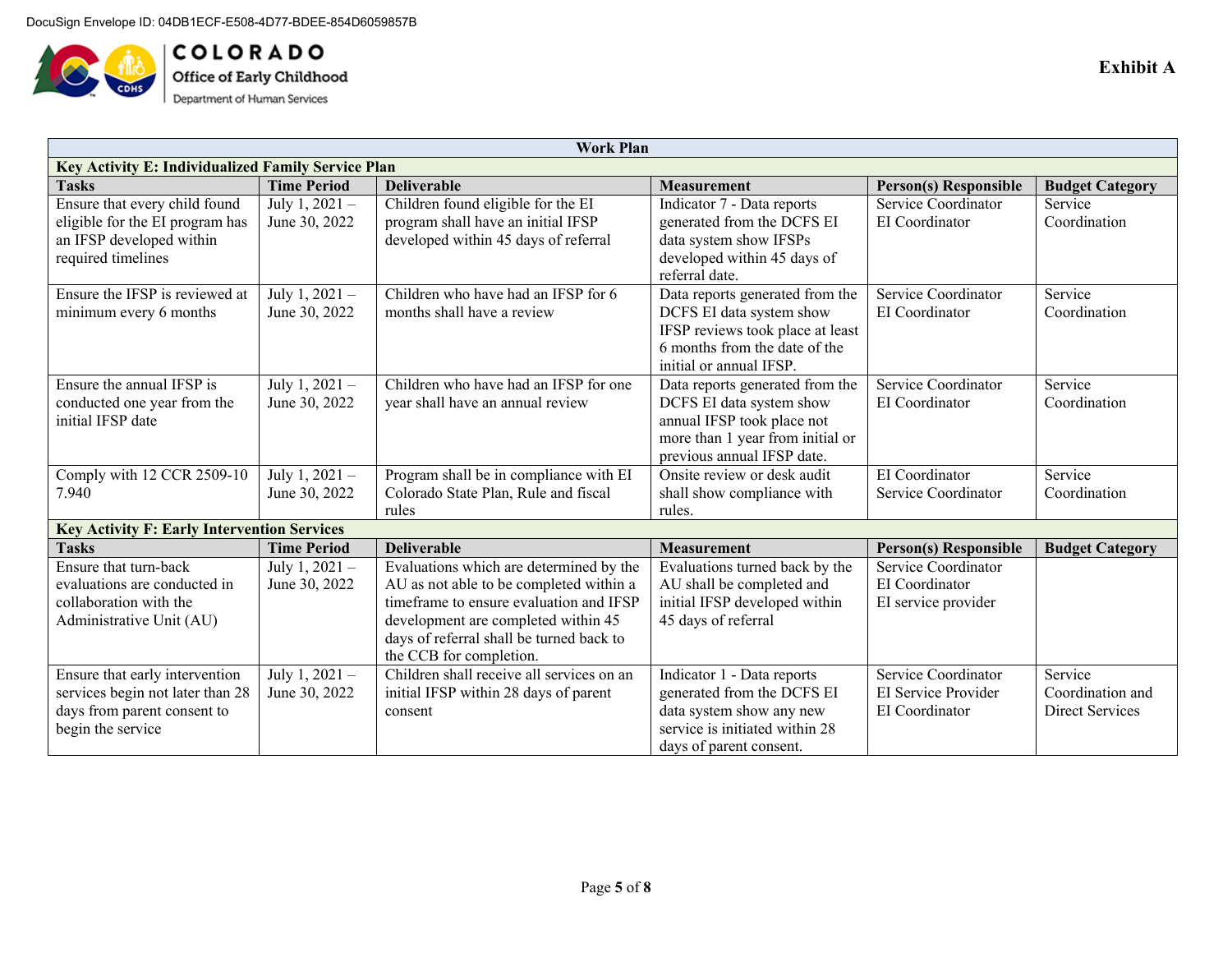

COLORADO Office of Early Childhood Department of Human Services

|                                                               |                    | <b>Work Plan</b>                         |                                   |                              |                        |
|---------------------------------------------------------------|--------------------|------------------------------------------|-----------------------------------|------------------------------|------------------------|
| <b>Tasks</b>                                                  | <b>Time Period</b> | <b>Deliverable</b>                       | <b>Measurement</b>                | <b>Person(s) Responsible</b> | <b>Budget Category</b> |
| Ensure that early intervention                                | July 1, 2021 -     | Children shall receive services in their | Data reports generated from       | Service Coordinator          | Service                |
| services are provided in the                                  | June 30, 2022      | natural environment within the context   | DCFS EI data system show          | EI Service Provider EI       | Coordination and       |
| child and family's natural                                    |                    | of their daily routines.                 | services provided in the child's  | Coordinator                  | Direct Services        |
| environment                                                   |                    |                                          | natural environment.              |                              |                        |
|                                                               |                    |                                          | IFSPs reviewed show the           |                              |                        |
|                                                               |                    |                                          | child's services are conducted    |                              |                        |
|                                                               |                    |                                          | within the context of the         |                              |                        |
|                                                               |                    |                                          | family's routines.                |                              |                        |
| Ensure that telehealth is                                     | July 1, 2021 $-$   | Families of children eligible for the EI | Data reports generated from       | EI Coordinator               | Service                |
| provided as an option for                                     | June 30, 2022      | program shall be offered the option for  | DCFS EI data system shall         | Service Coordinator          | Coordination and       |
| families                                                      |                    | receiving services through telehealth    | show telehealth as a method of    | EI Service Provider          | <b>Direct Services</b> |
|                                                               |                    |                                          | delivery for at least some        |                              |                        |
|                                                               |                    |                                          | families in the program.          |                              |                        |
| Comply with 12 CCR 2509-10                                    | July 1, $2021 -$   | Program shall be in compliance with EI   | Onsite review or desk audit       | EI Coordinator               | Service                |
| 7.950                                                         | June 30, 2022      | Colorado State Plan, Rule and fiscal     | shall show compliance with        | Service Coordinator          | Coordination and       |
|                                                               |                    | rules                                    | rules.                            | EI Service Provider          | <b>Direct Services</b> |
| <b>Key Activity G: Child and Family Outcomes Measurements</b> |                    |                                          |                                   |                              |                        |
| <b>Tasks</b>                                                  | <b>Time Period</b> | <b>Deliverable</b>                       | <b>Measurement</b>                | <b>Person(s) Responsible</b> | <b>Budget Category</b> |
| Ensure that child outcomes                                    | July 1, $2021 -$   | Entry, annual and exit ratings shall be  | Indicator 3 - Data reports        | Service Coordinator          | Service                |
| measurements are conducted                                    | June 30, 2022      | conducted for each child who has been    | generated from the DCFS EI        | EI Service Provider EI       | Coordination and       |
| at entry, annually and at exit                                |                    | in the EI program for at least 6 months. | data system shall show entry,     | Coordinator                  | <b>Direct Services</b> |
|                                                               |                    |                                          | annual and exit ratings within    |                              |                        |
|                                                               |                    |                                          | each initial, annual and          |                              |                        |
|                                                               |                    |                                          | transition IFSP for a child who   |                              |                        |
|                                                               |                    |                                          | has been in services for at least |                              |                        |
|                                                               |                    |                                          | 6 months.                         |                              |                        |
| Ensure that required contact                                  | July 1, $2021 -$   | Each family shall receive a family       | Indicator 4 - Data reports        | Service Coordinator          | Service                |
| information, including email,                                 | June 30, 2022      | outcomes survey when their child exits   | generated from the family         | EI Coordinator               | Coordination           |
| is entered for each family                                    |                    | from the EI program and at least 25%     | outcomes survey shall show at     |                              |                        |
| enrolled in EI services                                       |                    | who receive the survey shall respond.    | least 25% response rate.          |                              |                        |
| Comply with 12 CCR 2509-10                                    | July 1, 2021 -     | Program shall be in compliance with EI   | Onsite review or desk audit       | Service Coordinator          | Service                |
| 7.961 and 7.962                                               | June 30, 2022      | Colorado State Plan, Rule and fiscal     | shall show compliance with        | EI Coordinator               | Coordination           |
|                                                               |                    | rules.                                   | rules.                            |                              |                        |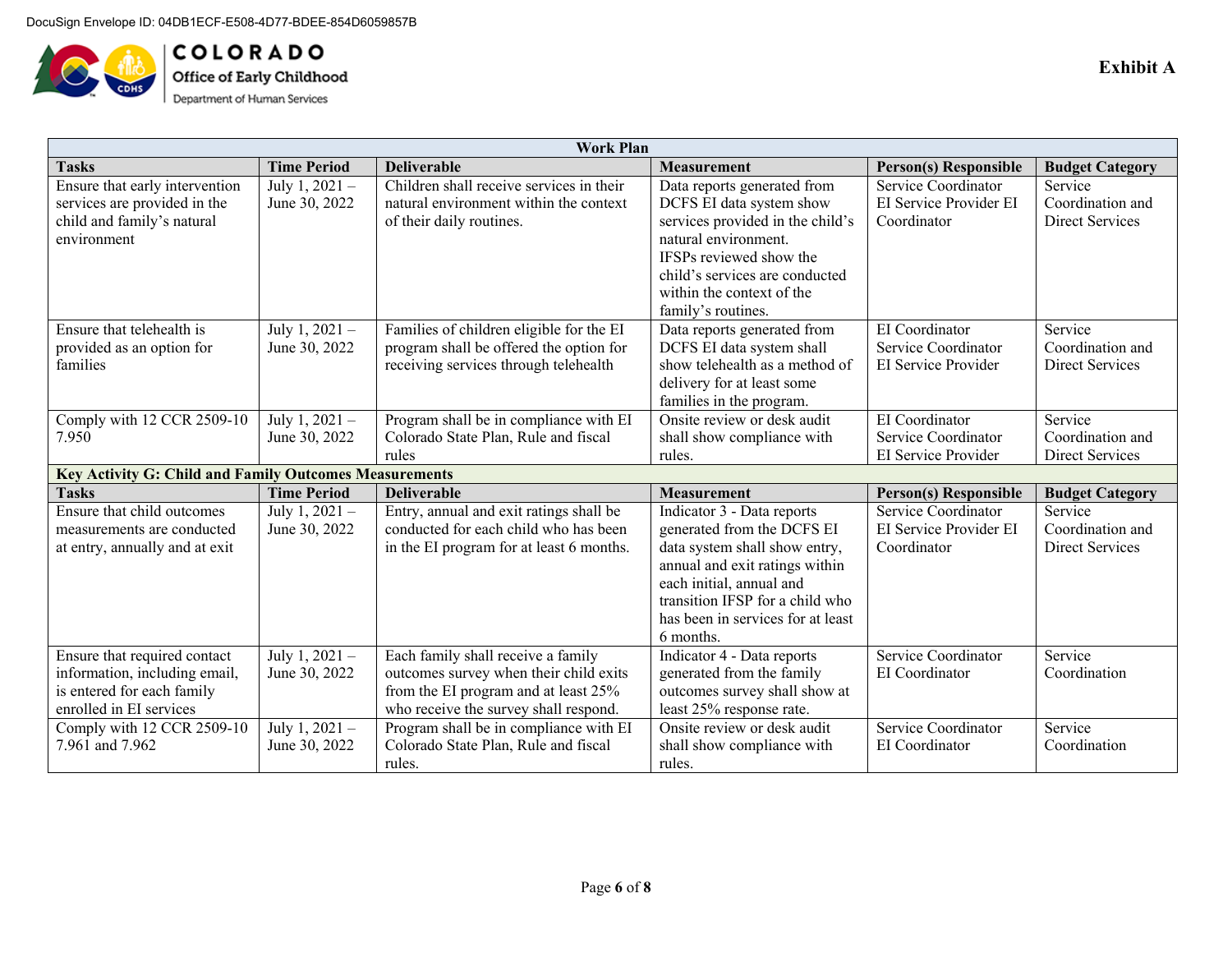

**COLORADO**<br>Office of Early Childhood<br>Department of Human Services

| <b>Work Plan</b>                                     |                    |                                            |                                  |                              |                        |  |  |
|------------------------------------------------------|--------------------|--------------------------------------------|----------------------------------|------------------------------|------------------------|--|--|
| <b>Key Activity H: Transition Steps and Services</b> |                    |                                            |                                  |                              |                        |  |  |
| <b>Tasks</b>                                         | <b>Time Period</b> | <b>Deliverable</b>                         | <b>Measurement</b>               | <b>Person(s) Responsible</b> | <b>Budget Category</b> |  |  |
| Ensure transition requirements                       | July 1, $2021 -$   | Indicator 8A - A transition plan with      | Data reports generated from the  | Service Coordinator          | Service                |  |  |
| are conducted within the                             | June 30, 2022      | steps and services shall be completed no   | DCFS EI data system shall        | EI Coordinator               | Coordination           |  |  |
| required timelines for children                      |                    | earlier than 2 years 3 months and no later | show children who are            |                              |                        |  |  |
| potentially eligible for Part B                      |                    | than 2 years 9 months.                     | potentially eligible for Part B. |                              |                        |  |  |
|                                                      |                    |                                            |                                  |                              |                        |  |  |
|                                                      |                    | Indicator 8B - A notification to the AU    |                                  |                              |                        |  |  |
|                                                      |                    | for parents who have not opted out of the  |                                  |                              |                        |  |  |
|                                                      |                    | notification shall occur no earlier than 2 |                                  |                              |                        |  |  |
|                                                      |                    | years 3 months and no later than 2 year 9  |                                  |                              |                        |  |  |
|                                                      |                    | months.                                    |                                  |                              |                        |  |  |
|                                                      |                    |                                            |                                  |                              |                        |  |  |
|                                                      |                    | Indicator 8C - A transition conference     |                                  |                              |                        |  |  |
|                                                      |                    | shall occur no earlier than 2 years 3      |                                  |                              |                        |  |  |
|                                                      |                    | months and no later than 2 years 9         |                                  |                              |                        |  |  |
|                                                      |                    | months.                                    |                                  |                              |                        |  |  |
| Comply with 12 CCR 2509-10                           | July 1, $2021 -$   | Program shall be in compliance with EI     | Onsite review or desk audit      | Service Coordinator          | Service                |  |  |
| 7.970                                                | June 30, 2022      | Colorado State Plan, Rule and fiscal       | shall show compliance with       | EI Coordinator               | Coordination           |  |  |
|                                                      |                    | rules.                                     | rules.                           |                              |                        |  |  |
| <b>Key Activity I: Procedural Safeguards</b>         |                    |                                            |                                  |                              |                        |  |  |
| <b>Tasks</b>                                         | <b>Time Period</b> | <b>Deliverable</b>                         | <b>Measurement</b>               | <b>Person(s) Responsible</b> | <b>Budget Category</b> |  |  |
| Comply with 12 CCR 2509-10                           | July 1, $2021 -$   | Program shall be in compliance with EI     | Onsite review or desk audit      | EI Coordinator               | Service                |  |  |
| 7.961 and 7.962                                      | June 30, 2022      | Colorado State Plan, Rule and fiscal       | shall show compliance with       |                              | Coordination           |  |  |
|                                                      |                    | rules.                                     | rules.                           |                              |                        |  |  |
| <b>Key Activity J: Dispute Resolution Process</b>    |                    |                                            |                                  |                              |                        |  |  |
| <b>Tasks</b>                                         | <b>Time Period</b> | <b>Deliverable</b>                         | <b>Measurement</b>               | <b>Person(s) Responsible</b> | <b>Budget Category</b> |  |  |
| Comply with 12 CCR 2509-10                           | July $1, 2021 -$   | Program shall be in compliance with EI     | Onsite review or desk audit      | EI Coordinator               | Personnel              |  |  |
| 7.961 and 7.962                                      | June 30, 2022      | Colorado State Plan, Rule and fiscal       | shall show compliance with       |                              |                        |  |  |
|                                                      |                    | rules.                                     | rules.                           |                              |                        |  |  |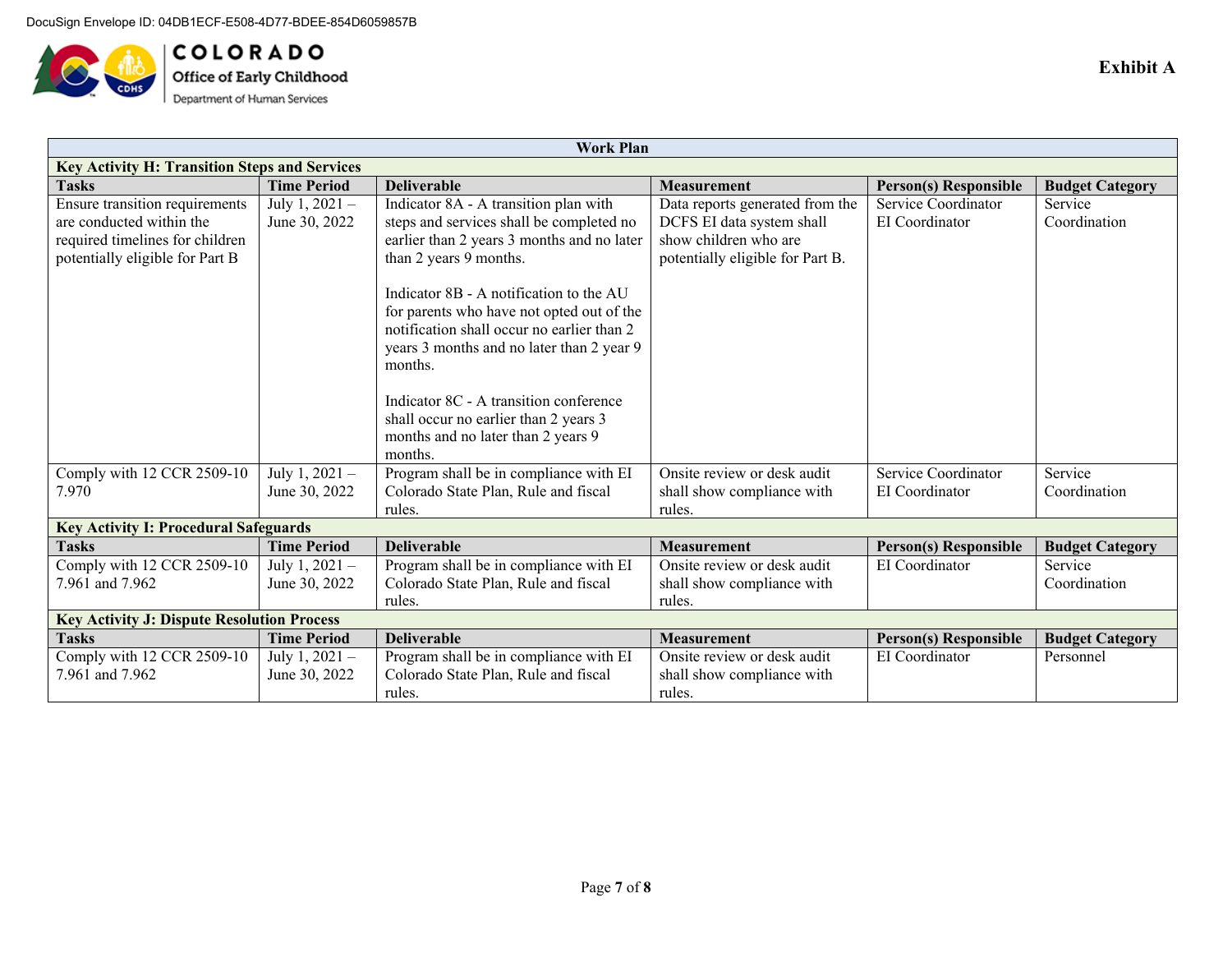

## **SCHEDULE/MILESTONES**

CCB shall provide services to all infants and toddlers referred and found eligible for early intervention services between July 1, 2021 and June 30, 2022.

CCB shall provide turn-back evaluations when an Administrative Unit (AU) determines that they cannot complete the evaluation in time for eligibility to be determined and initial IFSP developed, if applicable, between July 1, 2021 and June 30, 2022.

## **ACCEPTANCE CRITERIA**

The acceptance of all deliverables shall reside with the Office of Early Childhood (OEC) Early Intervention Program. The designated program manager shall monitor all deliverables in order to ensure the completeness of each stage of the project and that the scope of work has been met. The OEC program manager shall either sign off on the approval, or reply to the vendor, in writing, advising what tasks must still be accomplished.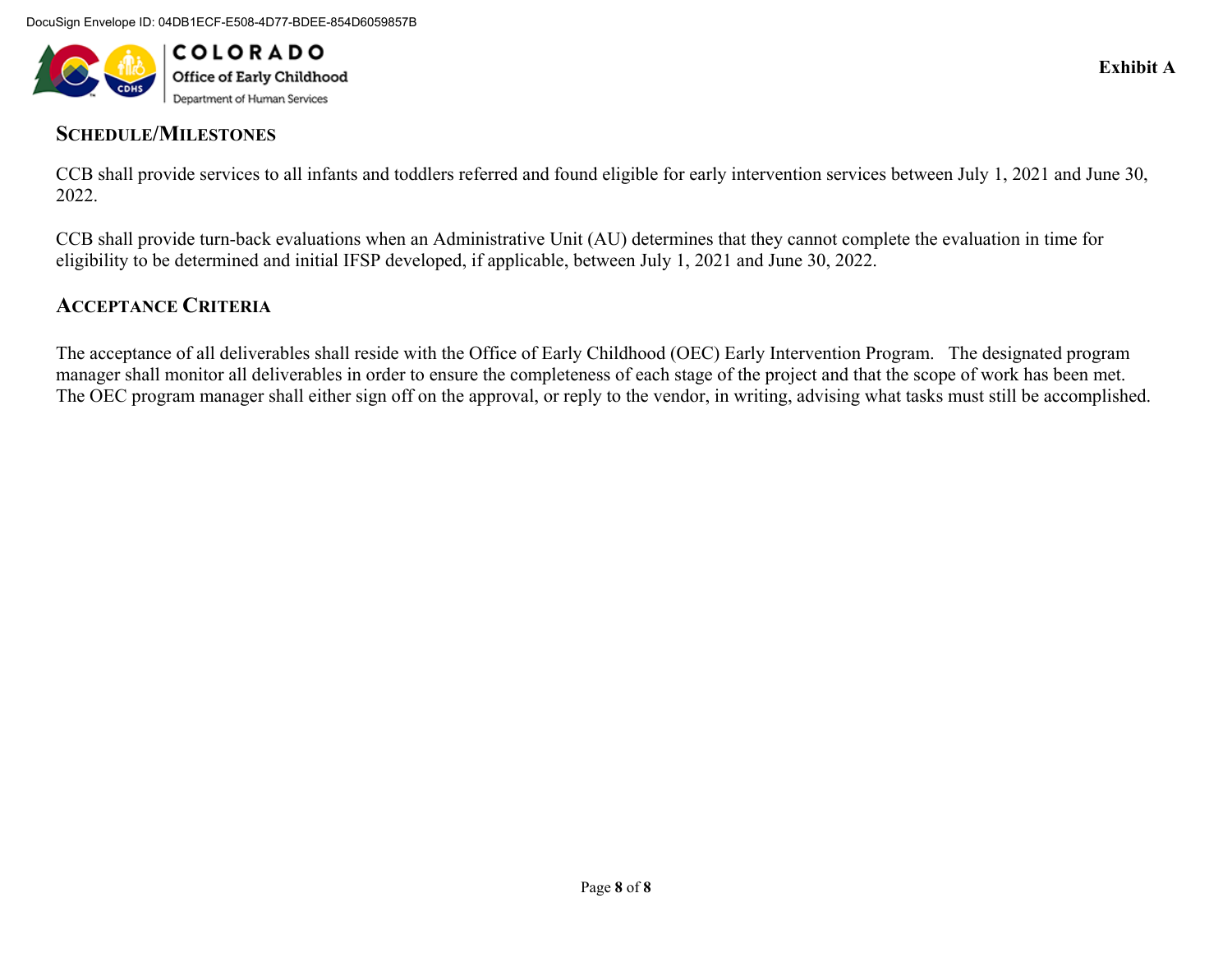**\$80,719**

**Total CDHS Funding (EI)**

| <b>Colorado Department of Human Services</b><br><b>COLORADO</b><br><b>Office of Early Childhood</b><br>Office of Early Childhood |                                                                           |                                                                  |                                                              |                         |              |                                        |  |  |
|----------------------------------------------------------------------------------------------------------------------------------|---------------------------------------------------------------------------|------------------------------------------------------------------|--------------------------------------------------------------|-------------------------|--------------|----------------------------------------|--|--|
| Department of Human Services                                                                                                     | <b>BUDGET WITH JUSTIFICATION FORM</b>                                     |                                                                  |                                                              |                         |              |                                        |  |  |
|                                                                                                                                  |                                                                           | <b>Program Contact Name, Title</b>                               |                                                              |                         |              | Cynthia Espinoza, Executive Director   |  |  |
| <b>Contractor Name</b>                                                                                                           | Blue Peaks Developmental Services, Inc.                                   | Phone                                                            |                                                              |                         | 719 589-5135 |                                        |  |  |
|                                                                                                                                  |                                                                           | Email                                                            |                                                              | cespinoza@bluepeaks.org |              |                                        |  |  |
|                                                                                                                                  |                                                                           | <b>Fiscal Contact Name, Title</b>                                |                                                              |                         |              | Alicia Duran-Ramirez, Finance Director |  |  |
| <b>Budget Period</b>                                                                                                             | July 1, 2021 - June 30, 2022                                              | Phone                                                            |                                                              | 719 589-5135            |              |                                        |  |  |
|                                                                                                                                  |                                                                           | <b>Email</b>                                                     |                                                              |                         |              | aduran-ramirez@bluepeaks.org           |  |  |
| <b>Project Name</b>                                                                                                              | Early Intervention Colorado                                               |                                                                  | <b>Funded Caseload</b>                                       |                         |              | 68                                     |  |  |
|                                                                                                                                  | Alamosa, Conejos, Costilla, Mineral, Rio                                  | *See Early Intervention General Accounting Encumbrance (GAE) for |                                                              |                         |              |                                        |  |  |
| <b>Counties Served</b>                                                                                                           | Grande, Saguache                                                          | Direct Services which is split among other Early Intervention    |                                                              |                         |              |                                        |  |  |
|                                                                                                                                  |                                                                           |                                                                  | Community Centered Boards pursuant to Exhibit D, Section 12. |                         |              |                                        |  |  |
|                                                                                                                                  |                                                                           |                                                                  |                                                              |                         |              |                                        |  |  |
|                                                                                                                                  | <b>Expenditure Categories</b>                                             |                                                                  |                                                              |                         |              |                                        |  |  |
|                                                                                                                                  | <b>Personnel Services - Salaried Employees</b>                            |                                                                  |                                                              |                         |              | FY 2022                                |  |  |
|                                                                                                                                  | <b>Description of Work and</b>                                            |                                                                  | <b>Gross or</b>                                              |                         | Percent      |                                        |  |  |
|                                                                                                                                  | Fringe includes: PY taxes, Work Comp, Disability, medical, dental vision, |                                                                  |                                                              |                         | of Time      | <b>Total From All</b>                  |  |  |
| <b>Position Title</b>                                                                                                            | life insurance, 401k retirement contribution, vaccinations/physicals      |                                                                  |                                                              | <b>Fringe</b>           | on           | <b>Funding Sources</b>                 |  |  |
|                                                                                                                                  | <b>Administration</b>                                                     |                                                                  |                                                              |                         |              |                                        |  |  |
| <b>Executive Director</b>                                                                                                        | Provides administration and supervision activities for service            |                                                                  | \$70,010                                                     | \$24,904                | 10%          | \$<br>9,491                            |  |  |
|                                                                                                                                  |                                                                           |                                                                  |                                                              |                         |              |                                        |  |  |

| Executive Director                                                | Provides administration and supervision activities for service<br>coordinators related to the EI program. |                                               | \$70,010 \$24,904 | 10%                            | Ş<br>9,491                                            |
|-------------------------------------------------------------------|-----------------------------------------------------------------------------------------------------------|-----------------------------------------------|-------------------|--------------------------------|-------------------------------------------------------|
| <b>Sub-Total Administration (including fringe benefits)</b>       |                                                                                                           |                                               |                   |                                | \$9,491                                               |
| <b>Revenue Offset - Targeted Case Management (TCM)</b>            |                                                                                                           |                                               |                   |                                |                                                       |
| <b>Revenue Offset - Early Intervention Services Trust (EIST)</b>  |                                                                                                           |                                               |                   |                                |                                                       |
|                                                                   |                                                                                                           | <b>Revenue Offset - Public Insurance</b>      |                   |                                | $\frac{$0}{$0}$                                       |
|                                                                   |                                                                                                           | <b>Revenue Offset - Other Funding Sources</b> |                   |                                | $\overline{\phantom{0}}$ \$0<br>\$9,491               |
| <b>Total CDHS Funding (EI)</b>                                    |                                                                                                           |                                               |                   |                                |                                                       |
|                                                                   | <b>Personnel Services - Salaried Employees</b>                                                            |                                               |                   |                                | FY 2022                                               |
|                                                                   | <b>Description of Work and</b>                                                                            | <b>Gross or</b>                               |                   | Percent                        |                                                       |
|                                                                   | Fringe includes: PY taxes, Work Comp, Disability, medical, dental vision,                                 | Annual                                        |                   | of Time                        | <b>Total From All</b>                                 |
| <b>Position Title</b>                                             | life insurance, 401k retirement contribution, vaccinations/physicals                                      | Salary                                        | Fringe            | on                             | <b>Funding Sources</b>                                |
|                                                                   | <b>Service Coordination</b>                                                                               |                                               |                   |                                |                                                       |
| Service Coordinator #1                                            | Provides service coordination activities for children related to the EI<br>program.                       | \$35,568                                      | \$15,387          | 90%                            | \$45,860                                              |
| Service Coordinator #2                                            | Provides service coordination activities for children related to the EI<br>program.                       | \$30,628                                      | \$5,660           | 100%                           | \$36,288                                              |
| <b>Sub-Total Service Coordination (including fringe benefits)</b> |                                                                                                           |                                               |                   |                                | \$82,148                                              |
| Revenue Offset - Targeted Case Management (TCM)                   |                                                                                                           |                                               |                   |                                | \$10,920                                              |
|                                                                   | <b>Revenue Offset - Early Intervention Services Trust (EIST)</b>                                          |                                               |                   |                                | \$0                                                   |
|                                                                   |                                                                                                           | <b>Revenue Offset - Public Insurance</b>      |                   |                                | \$0                                                   |
|                                                                   |                                                                                                           | <b>Revenue Offset - Other Funding Sources</b> |                   |                                | $\overline{\boldsymbol{\zeta_0}}$                     |
|                                                                   |                                                                                                           |                                               |                   | <b>Total CDHS Funding (EI)</b> | \$71,228                                              |
|                                                                   | <b>Personnel Services - Salaried Employees</b>                                                            |                                               |                   |                                | FY 2022                                               |
|                                                                   | <b>Description of Work and</b>                                                                            | <b>Gross or</b>                               |                   | Percent                        |                                                       |
|                                                                   | Fringe includes: PY taxes, Work Comp, Disability, medical, dental vision,                                 | Annual                                        |                   | of Time                        | <b>Total From All</b>                                 |
| <b>Position Title</b>                                             | life insurance, 401k retirement contribution, vaccinations/physicals<br><b>Direct Services</b>            | Salary                                        | Fringe            | on                             | <b>Funding Sources</b>                                |
|                                                                   | No costs shall be reimbursed by CDHS for this category.                                                   |                                               |                   | 0%                             | \$0                                                   |
|                                                                   | <b>Sub-Total Direct Services (including fringe benefits)</b>                                              |                                               |                   |                                | \$0                                                   |
|                                                                   | <b>Revenue Offset - Targeted Case Management (TCM)</b>                                                    |                                               |                   |                                |                                                       |
| <b>Revenue Offset - Early Intervention Services Trust (EIST)</b>  |                                                                                                           |                                               |                   |                                | $\frac{$0}{$0}$<br>$\frac{$0}{$0}$<br>$\frac{$0}{$0}$ |
| <b>Revenue Offset - Public Insurance</b>                          |                                                                                                           |                                               |                   |                                |                                                       |
| <b>Revenue Offset - Other Funding Sources</b>                     |                                                                                                           |                                               |                   |                                |                                                       |
| <b>Total CDHS Funding (EI)</b>                                    |                                                                                                           |                                               |                   |                                | $\overline{\xi_0}$                                    |
| <b>Personnel Services Funding Summary</b>                         |                                                                                                           |                                               |                   |                                |                                                       |
| <b>Total Personnel Services (including fringe benefits)</b>       |                                                                                                           |                                               |                   | \$91,639                       |                                                       |
| <b>Revenue Offset - Targeted Case Management (TCM)</b>            |                                                                                                           |                                               |                   |                                | \$10,920                                              |
| <b>Revenue Offset - Early Intervention Services Trust (EIST)</b>  |                                                                                                           |                                               |                   |                                | \$0                                                   |
| <b>Revenue Offset - Public Insurance</b>                          |                                                                                                           |                                               |                   |                                | \$0<br>$\overline{\xi_0}$                             |
| <b>Revenue Offset - Other Funding Sources</b>                     |                                                                                                           |                                               |                   |                                |                                                       |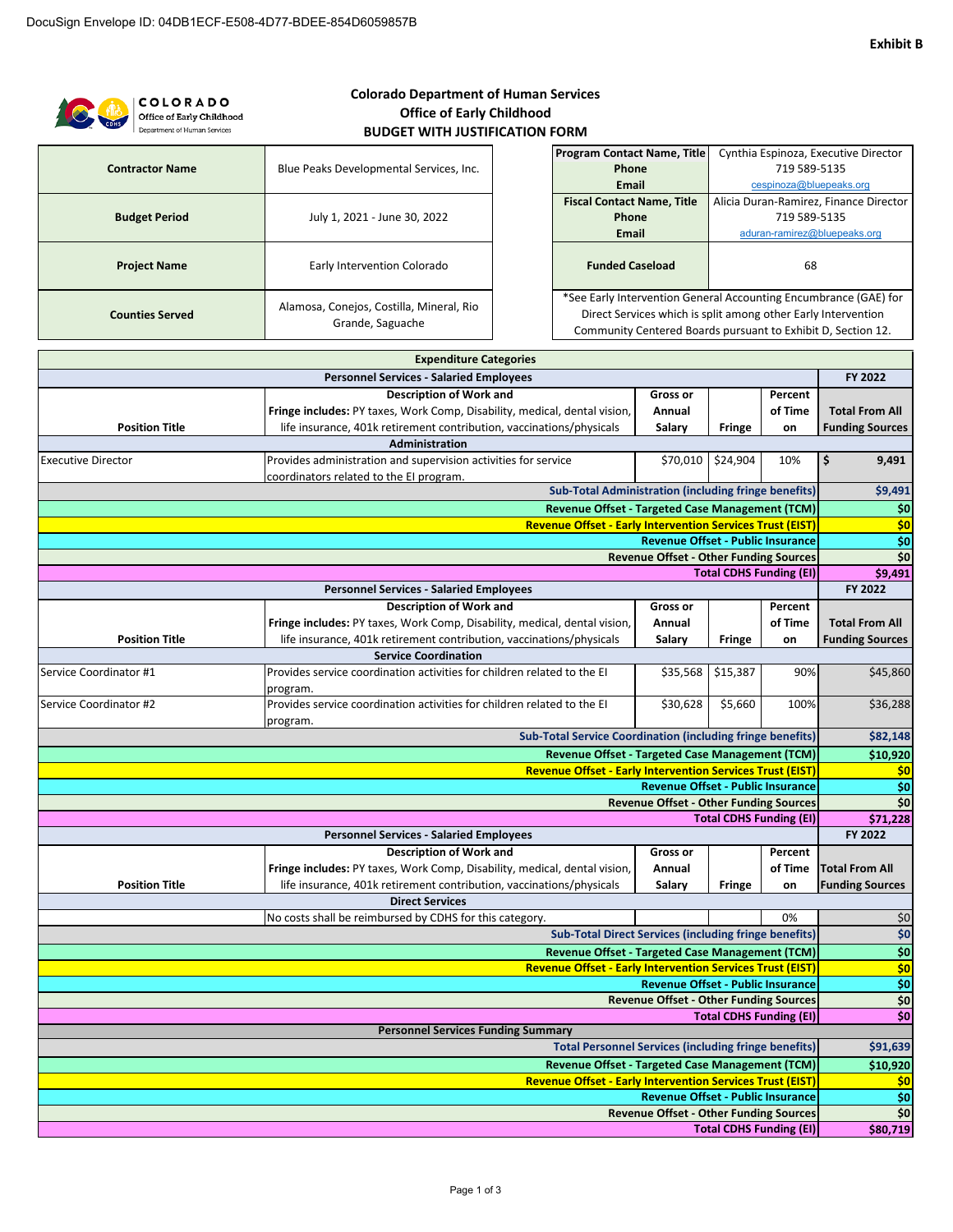|                                                                                                                     | Contractors/Consultants (payments to third parties or entities)                                                                                                                                                                           |                              |  |  |
|---------------------------------------------------------------------------------------------------------------------|-------------------------------------------------------------------------------------------------------------------------------------------------------------------------------------------------------------------------------------------|------------------------------|--|--|
|                                                                                                                     |                                                                                                                                                                                                                                           | <b>Total CDHS</b>            |  |  |
| Item                                                                                                                | <b>Description of Item</b>                                                                                                                                                                                                                | <b>Funding (EI)</b><br>\$377 |  |  |
| Legal & Audit                                                                                                       | Provides audit services on an annual basis, portion of cost allocated to the EI program at 2.25% of total<br>program services                                                                                                             |                              |  |  |
| <b>Information Technology</b>                                                                                       | Portion of cost related to services for secure email, timekeeping system, sonic wall, and Eset allocated to the                                                                                                                           |                              |  |  |
|                                                                                                                     | El program at 2.25% of total program services; direct costs for computer setup, email setup, phone setup                                                                                                                                  |                              |  |  |
|                                                                                                                     | and other computer issues                                                                                                                                                                                                                 |                              |  |  |
|                                                                                                                     | <b>Total Contractors/Consultants</b>                                                                                                                                                                                                      | \$1,076                      |  |  |
|                                                                                                                     | <b>Travel</b>                                                                                                                                                                                                                             | FY 2022                      |  |  |
|                                                                                                                     |                                                                                                                                                                                                                                           | <b>Total CDHS</b>            |  |  |
| Item                                                                                                                | <b>Description of Item</b>                                                                                                                                                                                                                | <b>Funding (EI)</b>          |  |  |
| <b>Administration</b><br>No costs shall be reimbursed by CDHS for this category.                                    |                                                                                                                                                                                                                                           |                              |  |  |
|                                                                                                                     | <b>Service Coordination</b>                                                                                                                                                                                                               | \$0                          |  |  |
| Mileage                                                                                                             | Mileage costs for Service Coordinators when attending off site meetings for child find referrals, ISFP                                                                                                                                    | \$318                        |  |  |
|                                                                                                                     | meetings, etc., or conferences/training associated with the EI program, such as CCIC meetings, EI Statewide                                                                                                                               |                              |  |  |
| Per Diem                                                                                                            | Meal costs associated with overnight travel necessary for attendance at annual EI Statewide meeting.                                                                                                                                      | \$186                        |  |  |
| Lodging                                                                                                             | Hotel costs associated with overnight travel necessary for attendance at annual EI Statewide meeting. (2                                                                                                                                  | \$600                        |  |  |
|                                                                                                                     | staff, 2 nights)                                                                                                                                                                                                                          |                              |  |  |
|                                                                                                                     | <b>Direct Services</b>                                                                                                                                                                                                                    |                              |  |  |
|                                                                                                                     | No costs shall be reimbursed by CDHS for this category.                                                                                                                                                                                   | \$0                          |  |  |
|                                                                                                                     | <b>Total Travel</b>                                                                                                                                                                                                                       | \$1,104                      |  |  |
|                                                                                                                     | <b>Supplies &amp; Operating Expenses</b>                                                                                                                                                                                                  | FY 2022                      |  |  |
|                                                                                                                     |                                                                                                                                                                                                                                           | <b>Total CDHS</b>            |  |  |
| Name                                                                                                                | <b>Description of Item</b>                                                                                                                                                                                                                | <b>Funding (EI)</b>          |  |  |
| Repairs & Maintenance                                                                                               | Administration<br>Portion of cost related to building repairs and maintenance, such as heating/cooling system maintenance, common                                                                                                         | \$195                        |  |  |
|                                                                                                                     | kitchen/restroom areas, etc., allocated to the EI program at 2.25% of total program services.                                                                                                                                             |                              |  |  |
| Janitorial/Cleaning Supplies                                                                                        | Portion of cost for the purchase of trash bags, soap, Lysol, brooms, mops, etc., allocated to the El program at 2.25% of<br>total program services                                                                                        | \$171                        |  |  |
| Utilities                                                                                                           | Portion of electric, gas, water, trash, internet allocated to the EI program at 2.25% of total program services                                                                                                                           | \$1,330                      |  |  |
| Telephone                                                                                                           | Portion of cost for voice and cell phone allocated to the EI program at 2.25% of total program services; cost of wireless<br>modem charge for use during off site visits                                                                  |                              |  |  |
| Insurance                                                                                                           | Portion of cost for Business, EPLI/D&O/Fiduciary, and Security & Privacy Liability insurance allocated to the EI program at<br>2.25% of total program services                                                                            |                              |  |  |
| Depreciation                                                                                                        | Portion of cost for depreciation of assets, such as building, office equipment, vehicle allocated to the EI program at 2.25%<br>of total program services                                                                                 |                              |  |  |
| Program Supplies                                                                                                    | Cost of Home Visit Notes, toys, etc.                                                                                                                                                                                                      |                              |  |  |
| Vehicles - Fuel                                                                                                     | Cost of fuel for El designated vehicle owned by BPDS driven by Service Coordinators to attend off site meetings                                                                                                                           |                              |  |  |
| Vehicles - Repair & Main                                                                                            | Cost of vehicle maintenance, such as oil changes, alignment, tires, wiper blades for El designated vehicle owned by BPDS<br>driven by Service Coordinators to attend off site meetings                                                    |                              |  |  |
| Office Supplies                                                                                                     | Portion of cost for the purchase of envelopes, calendars, post-it notes, paper/binder clips, pens, pencils, highlighters, etc.,<br>purchased in bulk and allocated to the EI program at 2.25% to total program services                   |                              |  |  |
| Postage                                                                                                             | Portion of cost for postage meter refill, ink, labels, allocated to the EI program at 2.25% of total program services                                                                                                                     |                              |  |  |
| Printing                                                                                                            | Portion of cost for copy paper purchased in bulk and excess copy charges on copier allocated to the EI program at 2.25%<br>of total program services, and direct costs for printing Service Coordinator business cards                    | \$214                        |  |  |
| Dues, Fees & Licenses                                                                                               | Portion of cost for membership dues to Alliance, Ancor, and Nonprofit Mgmt Svcs of CO; and fees to United Retirement for<br>401k management, and State of CO Public Health allocated to the EI program at 2.25% of total program services | \$257                        |  |  |
| Postage Meter Machine Lease                                                                                         | Portion of cost to lease postage meter machine allocated to the EI program at 2.25% of total program services                                                                                                                             | \$31                         |  |  |
| Advertising                                                                                                         | Cost for advertising help wanted for EI program staff                                                                                                                                                                                     | \$50                         |  |  |
|                                                                                                                     | <b>Service Coordination</b>                                                                                                                                                                                                               |                              |  |  |
|                                                                                                                     | No costs shall be reimbursed by CDHS for this category.                                                                                                                                                                                   | \$0                          |  |  |
|                                                                                                                     | <b>Direct Services</b>                                                                                                                                                                                                                    |                              |  |  |
|                                                                                                                     | No costs shall be reimbursed by CDHS for this category.                                                                                                                                                                                   | \$0                          |  |  |
|                                                                                                                     | <b>Total Supplies &amp; Operating</b>                                                                                                                                                                                                     | \$9,554                      |  |  |
|                                                                                                                     | <b>Total Direct Costs Funding Summary</b>                                                                                                                                                                                                 |                              |  |  |
|                                                                                                                     | <b>TOTAL DIRECT COSTS</b>                                                                                                                                                                                                                 | \$103,373<br>\$10,920        |  |  |
| Revenue Offset - Targeted Case Management (TCM)<br><b>Revenue Offset - Early Intervention Services Trust (EIST)</b> |                                                                                                                                                                                                                                           |                              |  |  |
| <b>Revenue Offset - Public Insurance</b>                                                                            |                                                                                                                                                                                                                                           |                              |  |  |
| <b>Revenue Offset - Other Funding Sources</b>                                                                       |                                                                                                                                                                                                                                           |                              |  |  |
|                                                                                                                     | <b>Total CDHS Funding (EI)</b>                                                                                                                                                                                                            | \$0<br>\$92,453              |  |  |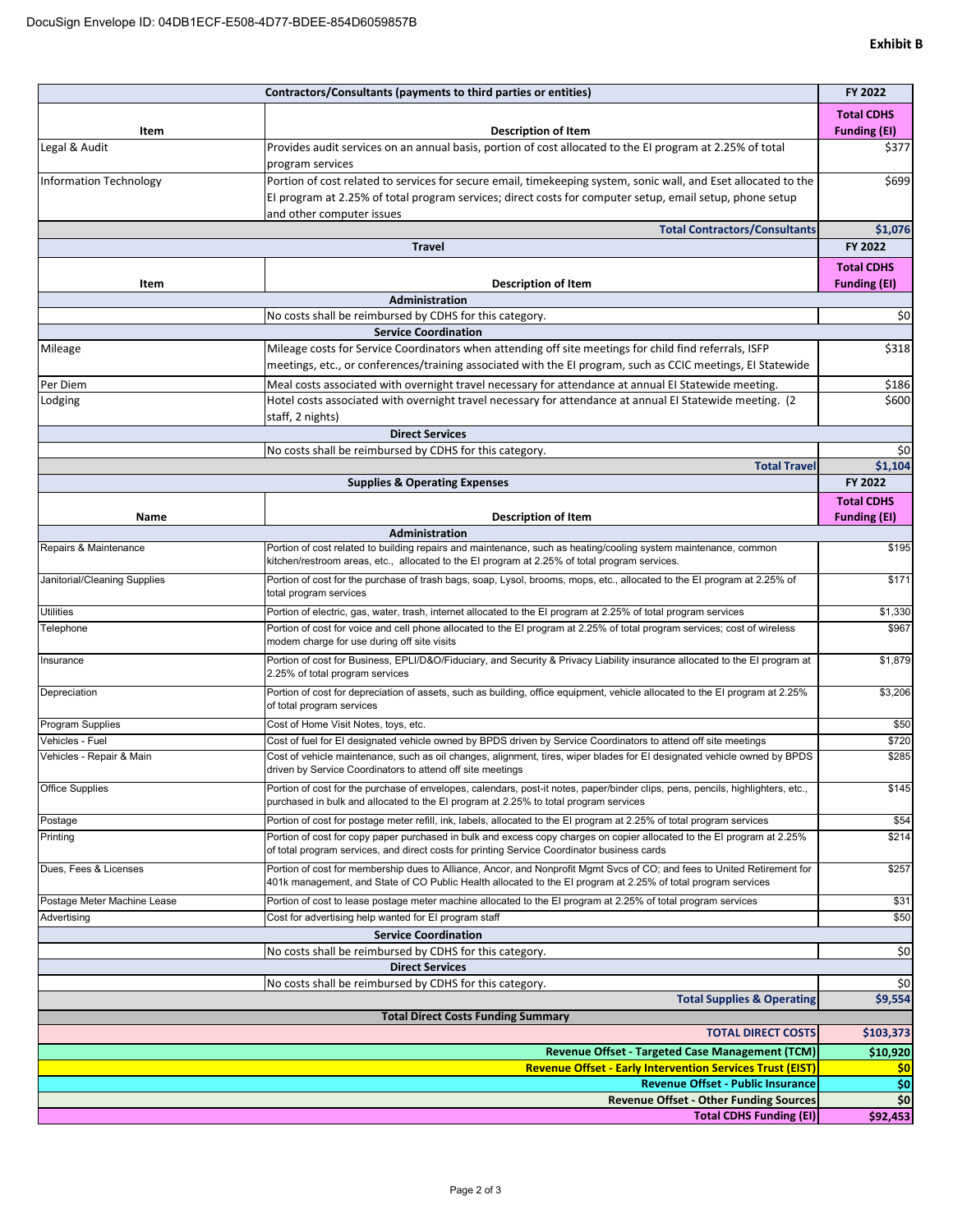| <b>Modified Total Direct Costs Funding Summary</b>                                                                                                        |                                                                  |                     |  |  |
|-----------------------------------------------------------------------------------------------------------------------------------------------------------|------------------------------------------------------------------|---------------------|--|--|
|                                                                                                                                                           | <b>MODIFIED TOTAL DIRECT COSTS (MTDC)</b>                        | \$103,373           |  |  |
| Uniform Guidance § 200.68 - MTDC means all direct salaries and wages, applicable fringe benefits, materials and supplies, services, travel, and up to the |                                                                  |                     |  |  |
| first \$25,000 of each subaward. MTDC excludes equipment, capital expenditures, charges for patient care, rental costs, tuition remission, scholarships   |                                                                  |                     |  |  |
| and fellowships, participant support costs and the portion of each subaward in excess of \$25,000.                                                        |                                                                  |                     |  |  |
|                                                                                                                                                           | <b>Revenue Offset - Targeted Case Management (TCM)</b>           | \$10,920            |  |  |
|                                                                                                                                                           | <b>Revenue Offset - Early Intervention Services Trust (EIST)</b> | \$0                 |  |  |
|                                                                                                                                                           | <b>Revenue Offset - Public Insurance</b>                         | \$0                 |  |  |
|                                                                                                                                                           | <b>Revenue Offset - Other Funding Sources</b>                    | \$0                 |  |  |
|                                                                                                                                                           | <b>Total CDHS Funding (EI)</b>                                   | \$92,453            |  |  |
| <b>Indirect Costs</b>                                                                                                                                     |                                                                  | FY 2022             |  |  |
| [not to exceed 10% unless Negotiated Federal Indirect Cost rate or Negotiated State Indirect Cost rate is attached]                                       |                                                                  |                     |  |  |
|                                                                                                                                                           |                                                                  | <b>Total CDHS</b>   |  |  |
| Item                                                                                                                                                      | <b>Description of Item</b>                                       | <b>Funding (EI)</b> |  |  |
|                                                                                                                                                           |                                                                  |                     |  |  |
| 10% de minimis rate elected by the agency for reimbursement<br>Indirect Rate                                                                              |                                                                  | \$9,245             |  |  |
| <b>Total Indirect</b><br><b>Total Contract Funding Summary</b>                                                                                            |                                                                  | \$9,245             |  |  |
| <b>TOTAL</b>                                                                                                                                              |                                                                  | \$112,618           |  |  |
|                                                                                                                                                           |                                                                  | \$10,920            |  |  |
| Revenue Offset - Targeted Case Management (TCM)<br><b>Revenue Offset - Early Intervention Services Trust (EIST)</b>                                       |                                                                  | \$0                 |  |  |
| <b>Revenue Offset - Public Insurance</b>                                                                                                                  |                                                                  |                     |  |  |
| <b>Revenue Offset - Other Funding Sources</b>                                                                                                             |                                                                  |                     |  |  |
| <b>Total CDHS Funding (EI)</b>                                                                                                                            |                                                                  |                     |  |  |
|                                                                                                                                                           |                                                                  |                     |  |  |

**\*Figures are rounded using basic accounting standards. (0.00‐0.49 = 0; 0.50‐0.99 = 1.0)**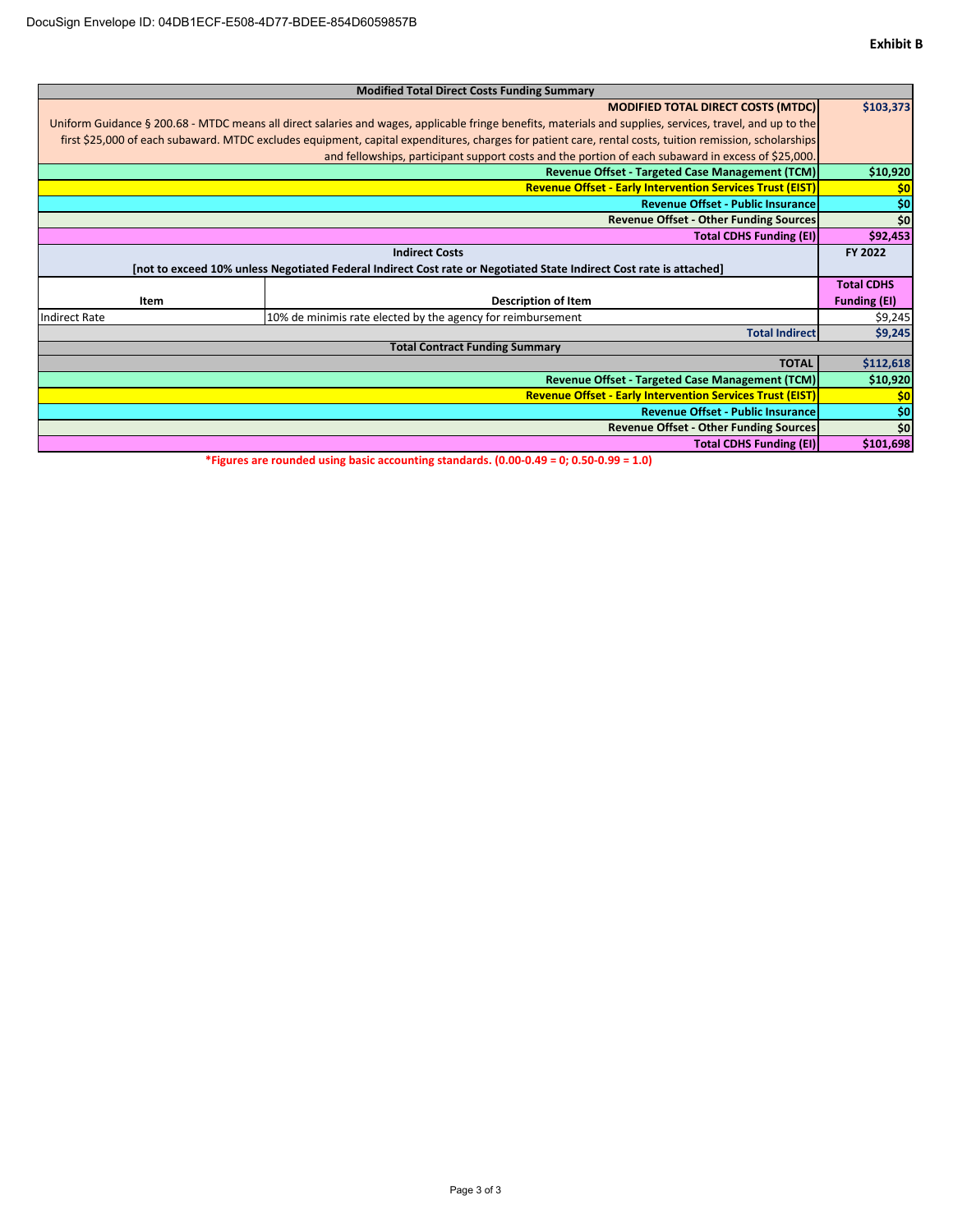# **HIPAA BUSINESS ASSOCIATE AGREEMENT**

This HIPAA Business Associate Agreement ("Agreement") between the State and Contractor is agreed to in connection with, and as an exhibit to, the Contract. For purposes of this Agreement, the State is referred to as "Covered Entity" and the Contractor is referred to as "Business Associate". Unless the context clearly requires a distinction between the Contract and this Agreement, all references to "Contract" shall include this Agreement.

1. PURPOSE

Covered Entity wishes to disclose information to Business Associate, which may include Protected Health Information ("PHI"). The Parties intend to protect the privacy and security of the disclosed PHI in compliance with the Health Insurance Portability and Accountability Act of 1996 ("HIPAA"), Pub. L. No. 104-191 (1996) as amended by the Health Information Technology for Economic and Clinical Health Act ("HITECH Act") enacted under the American Recovery and Reinvestment Act of 2009 ("ARRA") Pub. L. No. 111–5 (2009), implementing regulations promulgated by the U.S. Department of Health and Human Services at 45 C.F.R. Parts 160, 162 and 164 (the "HIPAA Rules") and other applicable laws, as amended. Prior to the disclosure of PHI, Covered Entity is required to enter into an agreement with Business Associate containing specific requirements as set forth in, but not limited to, Title 45, Sections 160.103, 164.502(e) and 164.504(e) of the Code of Federal Regulations ("C.F.R.") and all other applicable laws and regulations, all as may be amended.

2. DEFINITIONS

The following terms used in this Agreement shall have the same meanings as in the HIPAA Rules: Breach, Data Aggregation, Designated Record Set, Disclosure, Health Care Operations, Individual, Minimum Necessary, Notice of Privacy Practices, Protected Health Information, Required by Law, Secretary, Security Incident, Subcontractor, Unsecured Protected Health Information, and Use.

The following terms used in this Agreement shall have the meanings set forth below:

- a. Business Associate. "Business Associate" shall have the same meaning as the term "business associate" at 45 C.F.R. 160.103, and shall refer to Contractor.
- b. Covered Entity. "Covered Entity" shall have the same meaning as the term "covered entity" at 45 C.F.R. 160.103, and shall refer to the State.
- c. Information Technology and Information Security. "Information Technology" and "Information Security" shall have the same meanings as the terms "information technology" and "information security", respectively, in  $§24-37.5-102$ , C.R.S.

Capitalized terms used herein and not otherwise defined herein or in the HIPAA Rules shall have the meanings ascribed to them in the Contract.

- 3. OBLIGATIONS AND ACTIVITIES OF BUSINESS ASSOCIATE
	- a. Permitted Uses and Disclosures.
		- i. Business Associate shall use and disclose PHI only to accomplish Business Associate's obligations under the Contract.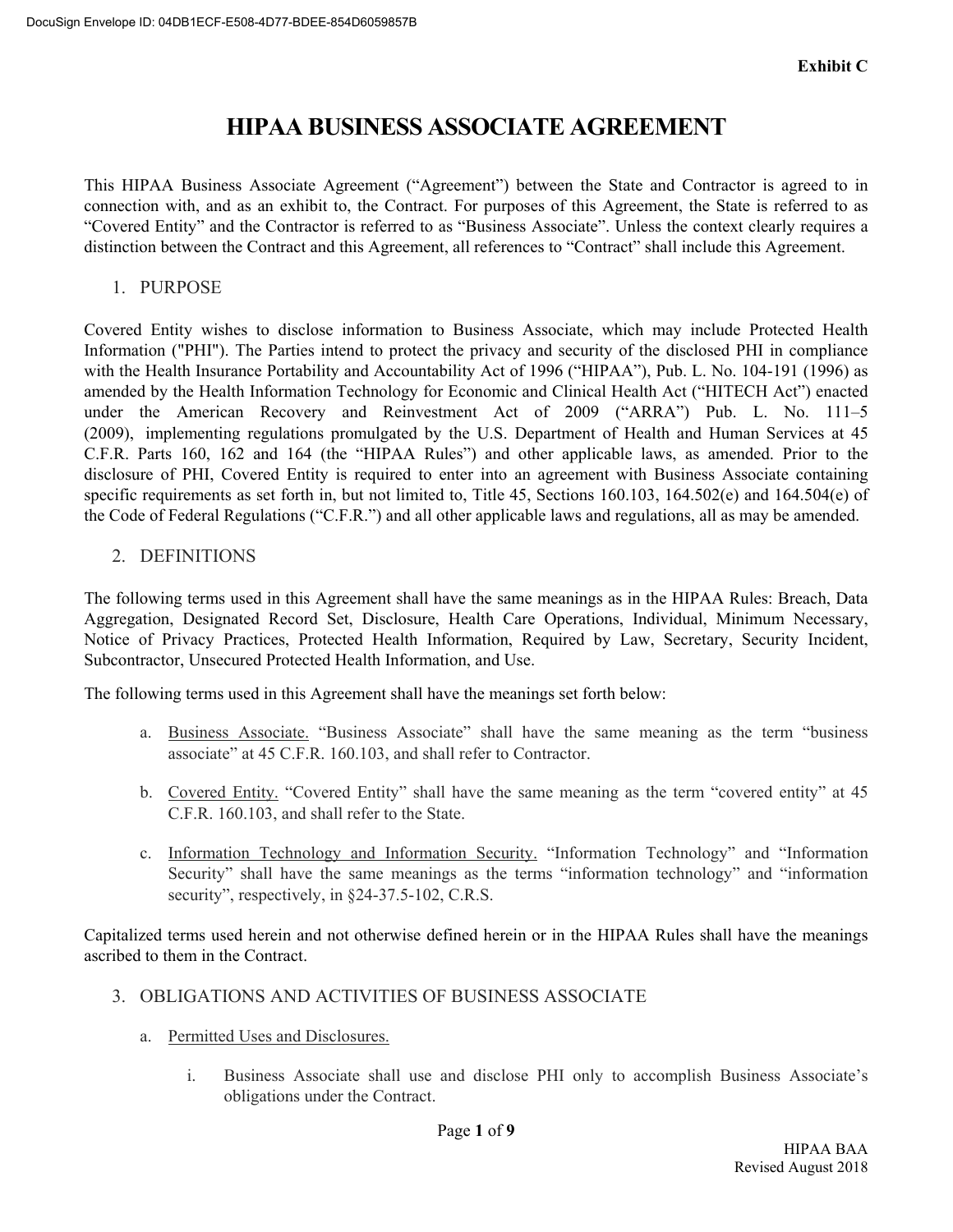- i. To the extent Business Associate carries out one or more of Covered Entity's obligations under Subpart E of 45 C.F.R. Part 164, Business Associate shall comply with any and all requirements of Subpart E that apply to Covered Entity in the performance of such obligation.
- ii. Business Associate may disclose PHI to carry out the legal responsibilities of Business Associate, provided, that the disclosure is Required by Law or Business Associate obtains reasonable assurances from the person to whom the information is disclosed that:
	- A. the information will remain confidential and will be used or disclosed only as Required by Law or for the purpose for which Business Associate originally disclosed the information to that person, and;
	- B. the person notifies Business Associate of any Breach involving PHI of which it is aware.
- iii. Business Associate may provide Data Aggregation services relating to the Health Care Operations of Covered Entity. Business Associate may de-identify any or all PHI created or received by Business Associate under this Agreement, provided the de-identification conforms to the requirements of the HIPAA Rules.
- b. Minimum Necessary. Business Associate, its Subcontractors and agents, shall access, use, and disclose only the minimum amount of PHI necessary to accomplish the objectives of the Contract, in accordance with the Minimum Necessary Requirements of the HIPAA Rules including, but not limited to, 45 C.F.R. 164.502(b) and 164.514(d).
- c. Impermissible Uses and Disclosures.
	- i. Business Associate shall not disclose the PHI of Covered Entity to another covered entity without the written authorization of Covered Entity.
	- ii. Business Associate shall not share, use, disclose or make available any Covered Entity PHI in any form via any medium with or to any person or entity beyond the boundaries or jurisdiction of the United States without express written authorization from Covered Entity.
- d. Business Associate's Subcontractors.
	- i. Business Associate shall, in accordance with 45 C.F.R.  $164.502(e)(1)(ii)$  and  $164.308(b)(2)$ , ensure that any Subcontractors who create, receive, maintain, or transmit PHI on behalf of Business Associate agree in writing to the same restrictions, conditions, and requirements that apply to Business Associate with respect to safeguarding PHI.
	- ii. Business Associate shall provide to Covered Entity, on Covered Entity's request, a list of Subcontractors who have entered into any such agreement with Business Associate.
	- iii. Business Associate shall provide to Covered Entity, on Covered Entity's request, copies of any such agreements Business Associate has entered into with Subcontractors.
- e. Access to System. If Business Associate needs access to a Covered Entity Information Technology system to comply with its obligations under the Contract or this Agreement, Business Associate shall request, review, and comply with any and all policies applicable to Covered Entity regarding such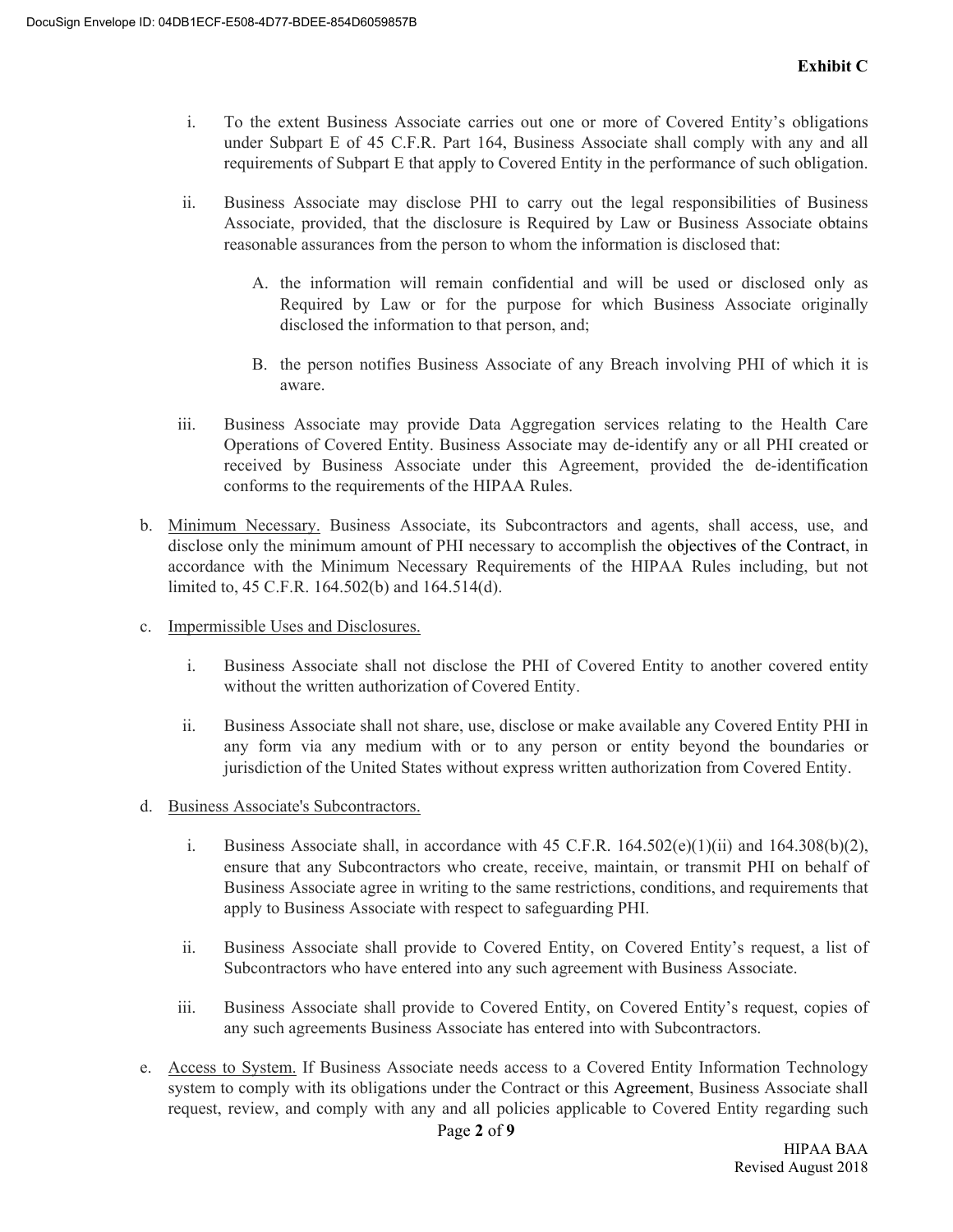system including, but not limited to, any policies promulgated by the Office of Information Technology and available at http://oit.state.co.us/about/policies.

- f. Access to PHI. Business Associate shall, within ten days of receiving a written request from Covered Entity, make available PHI in a Designated Record Set to Covered Entity as necessary to satisfy Covered Entity's obligations under 45 C.F.R. 164.524.
- g. Amendment of PHI.
	- i. Business Associate shall within ten days of receiving a written request from Covered Entity make any amendment to PHI in a Designated Record Set as directed by or agreed to by Covered Entity pursuant to 45 C.F.R. 164.526, or take other measures as necessary to satisfy Covered Entity's obligations under 45 C.F.R. 164.526.
	- ii. Business Associate shall promptly forward to Covered Entity any request for amendment of PHI that Business Associate receives directly from an Individual.
- h. Accounting Rights. Business Associate shall, within ten days of receiving a written request from Covered Entity, maintain and make available to Covered Entity the information necessary for Covered Entity to satisfy its obligations to provide an accounting of Disclosure under 45 C.F.R. 164.528.
- i. Restrictions and Confidential Communications.
	- i. Business Associate shall restrict the Use or Disclosure of an Individual's PHI within ten days of notice from Covered Entity of:
		- A. a restriction on Use or Disclosure of PHI pursuant to 45 C.F.R. 164.522; or
		- B. a request for confidential communication of PHI pursuant to 45 C.F.R. 164.522.
	- ii. Business Associate shall not respond directly to an Individual's requests to restrict the Use or Disclosure of PHI or to send all communication of PHI to an alternate address.
	- iii. Business Associate shall refer such requests to Covered Entity so that Covered Entity can coordinate and prepare a timely response to the requesting Individual and provide direction to Business Associate.
- j. Governmental Access to Records. Business Associate shall make its facilities, internal practices, books, records, and other sources of information, including PHI, available to the Secretary for purposes of determining compliance with the HIPAA Rules in accordance with 45 C.F.R. 160.310.
- k. Audit, Inspection and Enforcement.
	- i. Business Associate shall obtain and update at least annually a written assessment performed by an independent third party reasonably acceptable to Covered Entity, which evaluates the Information Security of the applications, infrastructure, and processes that interact with the Covered Entity data Business Associate receives, manipulates, stores and distributes. Upon request by Covered Entity, Business Associate shall provide to Covered Entity the executive summary of the assessment.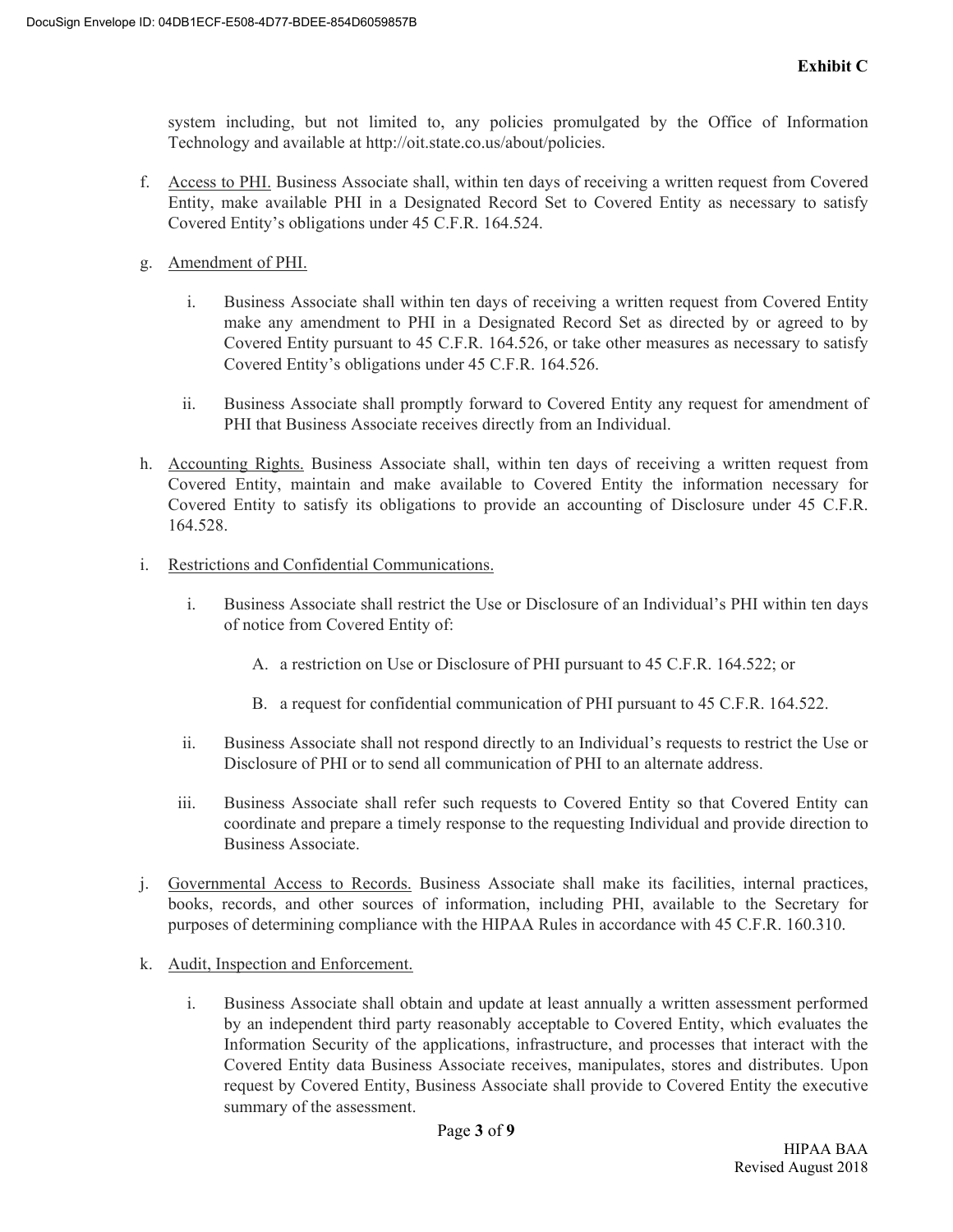- ii. Business Associate, upon the request of Covered Entity, shall fully cooperate with Covered Entity's efforts to audit Business Associate's compliance with applicable HIPAA Rules. If, through audit or inspection, Covered Entity determines that Business Associate's conduct would result in violation of the HIPAA Rules or is in violation of the Contract or this Agreement, Business Associate shall promptly remedy any such violation and shall certify completion of its remedy in writing to Covered Entity.
- l. Appropriate Safeguards.
	- i. Business Associate shall use appropriate safeguards and comply with Subpart C of 45 C.F.R. Part 164 with respect to electronic PHI to prevent use or disclosure of PHI other than as provided in this Agreement.
	- ii. Business Associate shall safeguard the PHI from tampering and unauthorized disclosures.
	- iii. Business Associate shall maintain the confidentiality of passwords and other data required for accessing this information.
	- iv. Business Associate shall extend protection beyond the initial information obtained from Covered Entity to any databases or collections of PHI containing information derived from the PHI. The provisions of this section shall be in force unless PHI is de-identified in conformance to the requirements of the HIPAA Rules.
- m. Safeguard During Transmission.
	- i. Business Associate shall use reasonable and appropriate safeguards including, without limitation, Information Security measures to ensure that all transmissions of PHI are authorized and to prevent use or disclosure of PHI other than as provided for by this Agreement.
	- ii. Business Associate shall not transmit PHI over the internet or any other insecure or open communication channel unless the PHI is encrypted or otherwise safeguarded with a FIPScompliant encryption algorithm.
- n. Reporting of Improper Use or Disclosure and Notification of Breach.
	- i. Business Associate shall, as soon as reasonably possible, but immediately after discovery of a Breach, notify Covered Entity of any use or disclosure of PHI not provided for by this Agreement, including a Breach of Unsecured Protected Health Information as such notice is required by 45 C.F.R. 164.410 or a breach for which notice is required under §24-73-103, C.R.S.
	- ii. Such notice shall include the identification of each Individual whose Unsecured Protected Health Information has been, or is reasonably believed by Business Associate to have been, accessed, acquired, or disclosed during such Breach.
	- iii. Business Associate shall, as soon as reasonably possible, but immediately after discovery of any Security Incident that does not constitute a Breach, notify Covered Entity of such incident.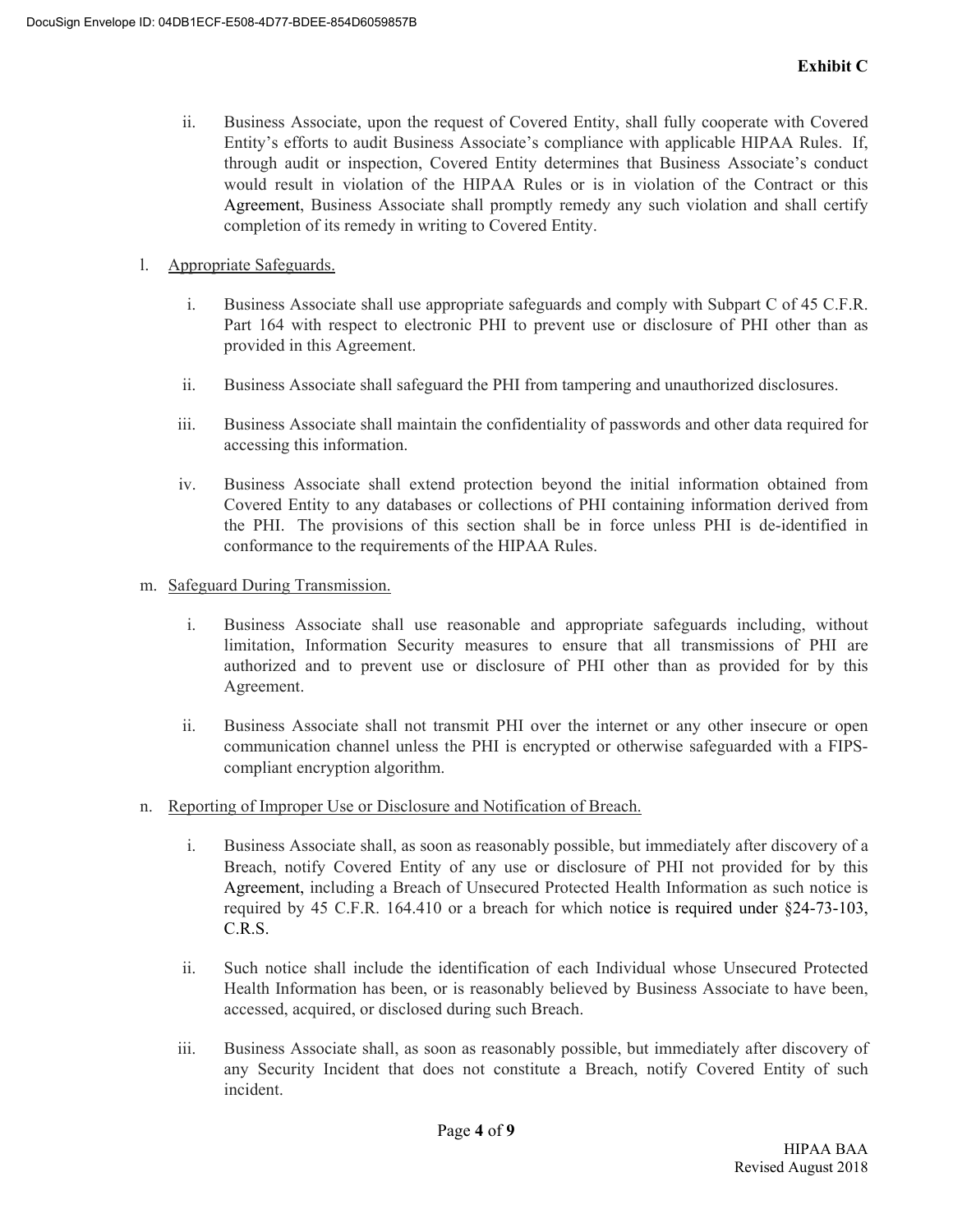- iv. Business Associate shall have the burden of demonstrating that all notifications were made as required, including evidence demonstrating the necessity of any delay.
- o. Business Associate's Insurance and Notification Costs.
	- i. Business Associate shall bear all costs of a Breach response including, without limitation, notifications, and shall maintain insurance to cover:
		- A. loss of PHI data;
		- B. Breach notification requirements specified in HIPAA Rules and in §24-73-103, C.R.S.; and
		- C. claims based upon alleged violations of privacy rights through improper use or disclosure of PHI.
	- ii. All such policies shall meet or exceed the minimum insurance requirements of the Contract or otherwise as may be approved by Covered Entity (e.g., occurrence basis, combined single dollar limits, annual aggregate dollar limits, additional insured status, and notice of cancellation).
	- iii. Business Associate shall provide Covered Entity a point of contact who possesses relevant Information Security knowledge and is accessible 24 hours per day, 7 days per week to assist with incident handling.
	- iv. Business Associate, to the extent practicable, shall mitigate any harmful effect known to Business Associate of a Use or Disclosure of PHI by Business Associate in violation of this Agreement.
- p. Subcontractors and Breaches.
	- i. Business Associate shall enter into a written agreement with each of its Subcontractors and agents, who create, receive, maintain, or transmit PHI on behalf of Business Associate. The agreements shall require such Subcontractors and agents to report to Business Associate any use or disclosure of PHI not provided for by this Agreement, including Security Incidents and Breaches of Unsecured Protected Health Information, on the first day such Subcontractor or agent knows or should have known of the Breach as required by 45 C.F.R. 164.410.
	- ii. Business Associate shall notify Covered Entity of any such report and shall provide copies of any such agreements to Covered Entity on request.
- q. Data Ownership.
	- i. Business Associate acknowledges that Business Associate has no ownership rights with respect to the PHI.
	- ii. Upon request by Covered Entity, Business Associate immediately shall provide Covered Entity with any keys to decrypt information that the Business Association has encrypted and maintains in encrypted form, or shall provide such information in unencrypted usable form.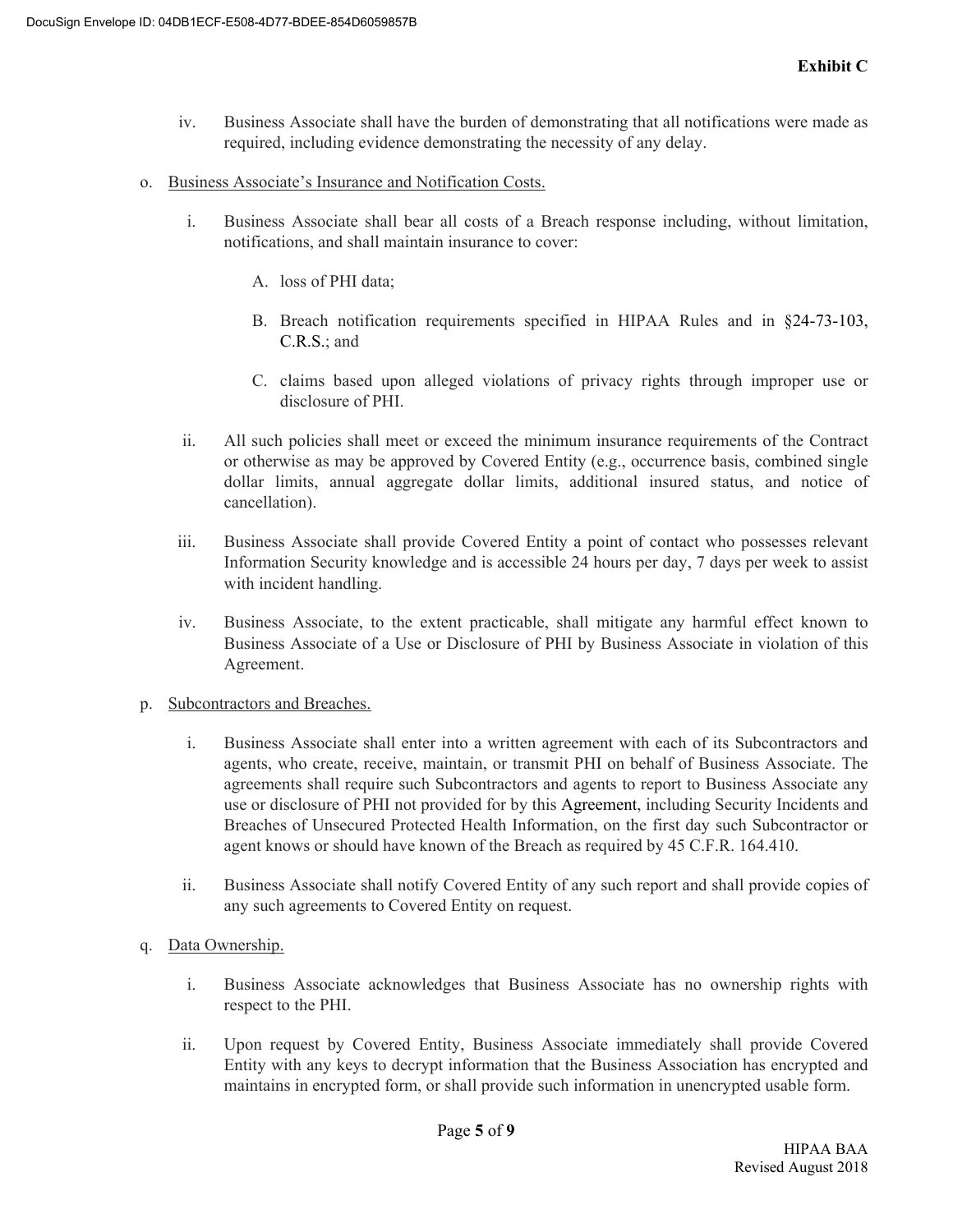r. Retention of PHI. Except upon termination of this Agreement as provided in Section 5 below, Business Associate and its Subcontractors or agents shall retain all PHI throughout the term of this Agreement, and shall continue to maintain the accounting of disclosures required under Section 3.h above, for a period of six years.

#### 4. OBLIGATIONS OF COVERED ENTITY

a. Safeguards During Transmission. Covered Entity shall be responsible for using appropriate safeguards including encryption of PHI, to maintain and ensure the confidentiality, integrity, and security of PHI transmitted pursuant to this Agreement, in accordance with the standards and requirements of the HIPAA Rules.

#### b. Notice of Changes.

- i. Covered Entity maintains a copy of its Notice of Privacy Practices on its website. Covered Entity shall provide Business Associate with any changes in, or revocation of, permission to use or disclose PHI, to the extent that it may affect Business Associate's permitted or required uses or disclosures.
- ii. Covered Entity shall notify Business Associate of any restriction on the use or disclosure of PHI to which Covered Entity has agreed in accordance with 45 C.F.R. 164.522, to the extent that it may affect Business Associate's permitted use or disclosure of PHI.

#### 5. TERMINATION

- a. Breach.
	- i. In addition to any Contract provision regarding remedies for breach, Covered Entity shall have the right, in the event of a breach by Business Associate of any provision of this Agreement, to terminate immediately the Contract, or this Agreement, or both.
	- ii. Subject to any directions from Covered Entity, upon termination of the Contract, this Agreement, or both, Business Associate shall take timely, reasonable, and necessary action to protect and preserve property in the possession of Business Associate in which Covered Entity has an interest.
- b. Effect of Termination.
	- i. Upon termination of this Agreement for any reason, Business Associate, at the option of Covered Entity, shall return or destroy all PHI that Business Associate, its agents, or its Subcontractors maintain in any form, and shall not retain any copies of such PHI.
	- ii. If Covered Entity directs Business Associate to destroy the PHI, Business Associate shall certify in writing to Covered Entity that such PHI has been destroyed.
	- iii. If Business Associate believes that returning or destroying the PHI is not feasible, Business Associate shall promptly provide Covered Entity with notice of the conditions making return or destruction infeasible. Business Associate shall continue to extend the protections of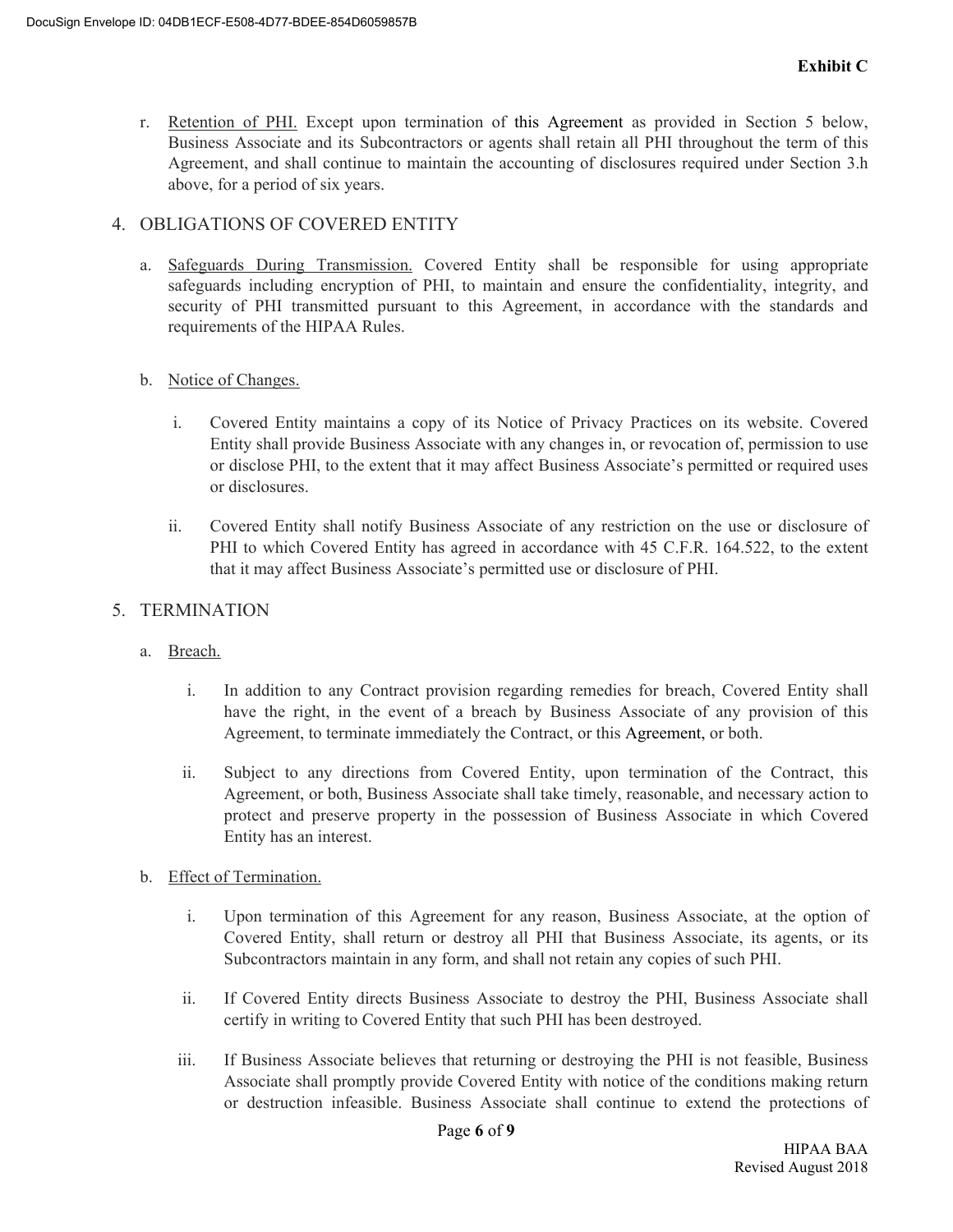Section 3 of this Agreement to such PHI, and shall limit further use of such PHI to those purposes that make the return or destruction of such PHI infeasible.

#### 6. INJUNCTIVE RELIEF

Covered Entity and Business Associate agree that irreparable damage would occur in the event Business Associate or any of its Subcontractors or agents use or disclosure of PHI in violation of this Agreement, the HIPAA Rules or any applicable law. Covered Entity and Business Associate further agree that money damages would not provide an adequate remedy for such Breach. Accordingly, Covered Entity and Business Associate agree that Covered Entity shall be entitled to injunctive relief, specific performance, and other equitable relief to prevent or restrain any Breach or threatened Breach of and to enforce specifically the terms and provisions of this Agreement.

#### 7. LIMITATION OF LIABILITY

Any provision in the Contract limiting Contractor's liability shall not apply to Business Associate's liability under this Agreement, which shall not be limited.

#### 8. DISCLAIMER

Covered Entity makes no warranty or representation that compliance by Business Associate with this Agreement or the HIPAA Rules will be adequate or satisfactory for Business Associate's own purposes. Business Associate is solely responsible for all decisions made and actions taken by Business Associate regarding the safeguarding of PHI.

#### 9. CERTIFICATION

Covered Entity has a legal obligation under HIPAA Rules to certify as to Business Associate's Information Security practices. Covered Entity or its authorized agent or contractor shall have the right to examine Business Associate's facilities, systems, procedures, and records, at Covered Entity's expense, if Covered Entity determines that examination is necessary to certify that Business Associate's Information Security safeguards comply with the HIPAA Rules or this Agreement.

#### 10. AMENDMENT

- a. Amendment to Comply with Law. The Parties acknowledge that state and federal laws and regulations relating to data security and privacy are rapidly evolving and that amendment of this Agreement may be required to provide procedures to ensure compliance with such developments.
	- i. In the event of any change to state or federal laws and regulations relating to data security and privacy affecting this Agreement, the Parties shall take such action as is necessary to implement the changes to the standards and requirements of HIPAA, the HIPAA Rules and other applicable rules relating to the confidentiality, integrity, availability and security of PHI with respect to this Agreement.
	- ii. Business Associate shall provide to Covered Entity written assurance satisfactory to Covered Entity that Business Associate shall adequately safeguard all PHI, and obtain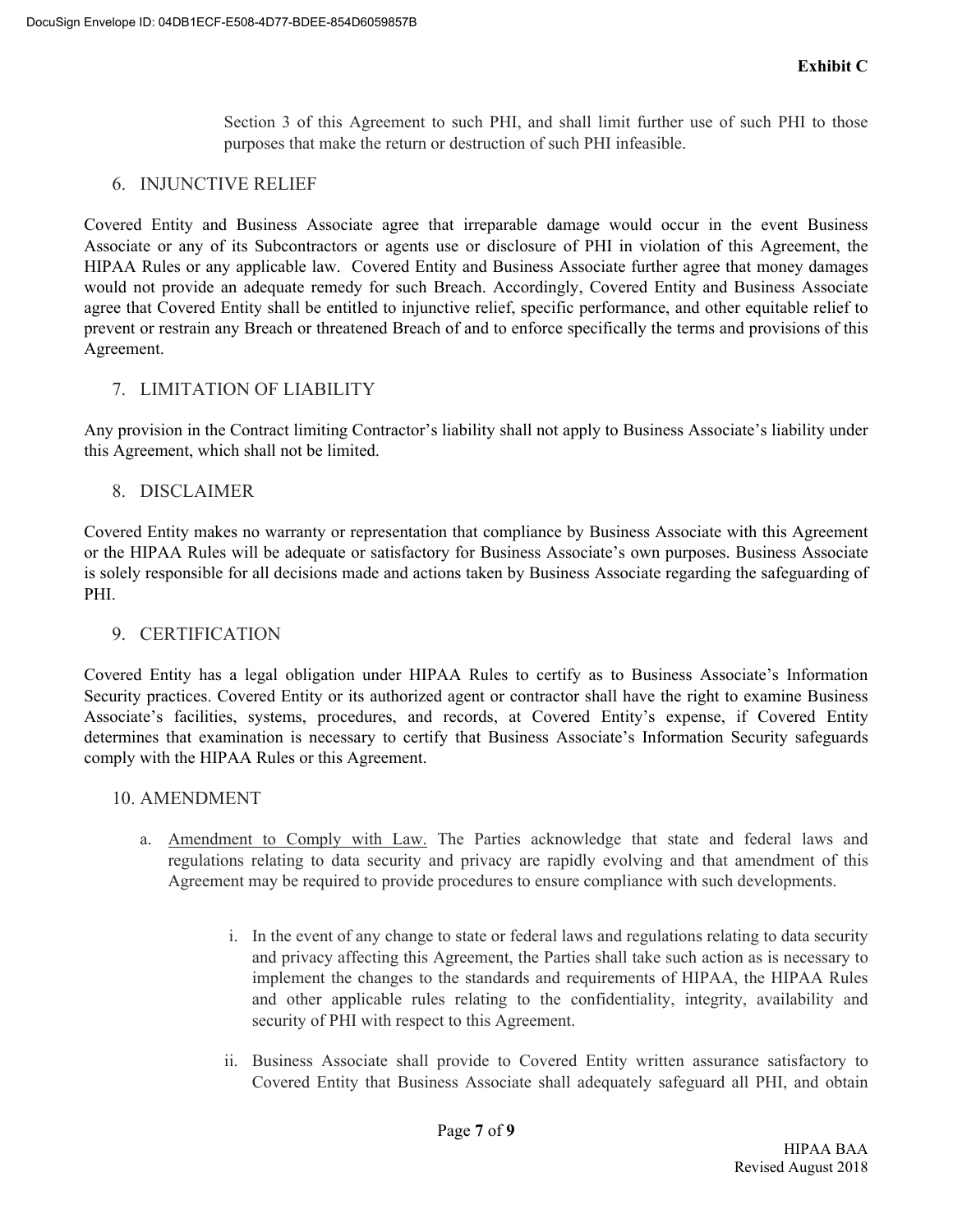written assurance satisfactory to Covered Entity from Business Associate's Subcontractors and agents that they shall adequately safeguard all PHI.

- iii. Upon the request of either Party, the other Party promptly shall negotiate in good faith the terms of an amendment to the Contract embodying written assurances consistent with the standards and requirements of HIPAA, the HIPAA Rules, or other applicable rules.
- iv. Covered Entity may terminate this Agreement upon 30 days' prior written notice in the event that:
	- A. Business Associate does not promptly enter into negotiations to amend the Contract and this Agreement when requested by Covered Entity pursuant to this Section; or
	- B. Business Associate does not enter into an amendment to the Contract and this Agreement, which provides assurances regarding the safeguarding of PHI sufficient, in Covered Entity's sole discretion, to satisfy the standards and requirements of the HIPAA, the HIPAA Rules and applicable law.
- b. Amendment of Appendix. The Appendix to this Agreement may be modified or amended by the mutual written agreement of the Parties, without amendment of this Agreement. Any modified or amended Appendix agreed to in writing by the Parties shall supersede and replace any prior version of the Appendix.

#### 11. ASSISTANCE IN LITIGATION OR ADMINISTRATIVE PROCEEDINGS

Covered Entity shall provide written notice to Business Associate if litigation or administrative proceeding is commenced against Covered Entity, its directors, officers, or employees, based on a claimed violation by Business Associate of HIPAA, the HIPAA Rules or other laws relating to security and privacy or PHI. Upon receipt of such notice and to the extent requested by Covered Entity, Business Associate shall, and shall cause its employees, Subcontractors, or agents assisting Business Associate in the performance of its obligations under the Contract to, assist Covered Entity in the defense of such litigation or proceedings. Business Associate shall, and shall cause its employees, Subcontractor's and agents to, provide assistance, to Covered Entity, which may include testifying as a witness at such proceedings. Business Associate or any of its employees, Subcontractors or agents shall not be required to provide such assistance if Business Associate is a named adverse party.

#### 12. INTERPRETATION AND ORDER OF PRECEDENCE

Any ambiguity in this Agreement shall be resolved in favor of a meaning that complies and is consistent with the HIPAA Rules. In the event of an inconsistency between the Contract and this Agreement, this Agreement shall control. This Agreement supersedes and replaces any previous, separately executed HIPAA business associate agreement between the Parties.

#### 13. SURVIVAL

Provisions of this Agreement requiring continued performance, compliance, or effect after termination shall survive termination of this contract or this agreement and shall be enforceable by Covered Entity.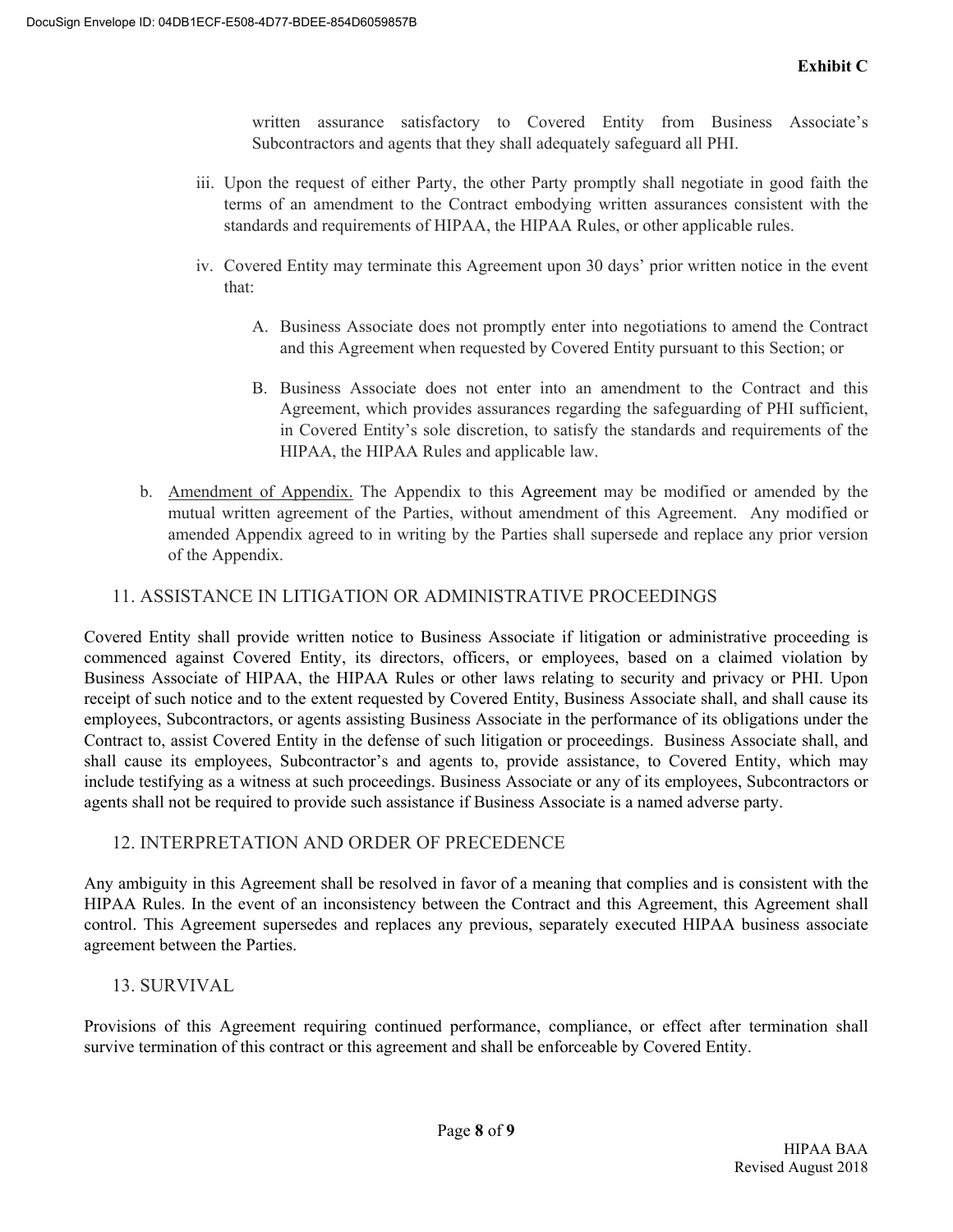# **APPENDIX TO HIPAA BUSINESS ASSOCIATE AGREEMENT**

This Appendix ("Appendix") to the HIPAA Business Associate Agreement ("Agreement") is s an appendix to the Contract and the Agreement. For the purposes of this Appendix, defined terms shall have the meanings ascribed to them in the Agreement and the Contract.

Unless the context clearly requires a distinction between the Contract, the Agreement, and this Appendix, all references to "Contract" or "Agreement" shall include this Appendix.

1. PURPOSE

This Appendix sets forth additional terms to the Agreement. Any sub-section of this Appendix marked as "Reserved" shall be construed as setting forth no additional terms.

- 2. ADDITIONAL TERMS
	- a. Additional Permitted Uses. In addition to those purposes set forth in the Agreement, Business Associate may use PHI for the following additional purposes:
		- i. Reserved.
	- b. Additional Permitted Disclosures. In addition to those purposes set forth in the Agreement, Business Associate may disclose PHI for the following additional purposes:
		- i. Reserved.
	- c. Approved Subcontractors. Covered Entity agrees that the following Subcontractors or agents of Business Associate may receive PHI under the Agreement:
		- i. Reserved.
	- d. Definition of Receipt of PHI. Business Associate's receipt of PHI under this Contract shall be deemed to occur, and Business Associate's obligations under the Agreement shall commence, as follows:
		- i. Reserved.
	- e. Additional Restrictions on Business Associate. Business Associate agrees to comply with the following additional restrictions on Business Associate's use and disclosure of PHI under the Contract:
		- i. Reserved.
	- f. Additional Terms. Business Associate agrees to comply with the following additional terms under the Agreement:
		- i. Reserved.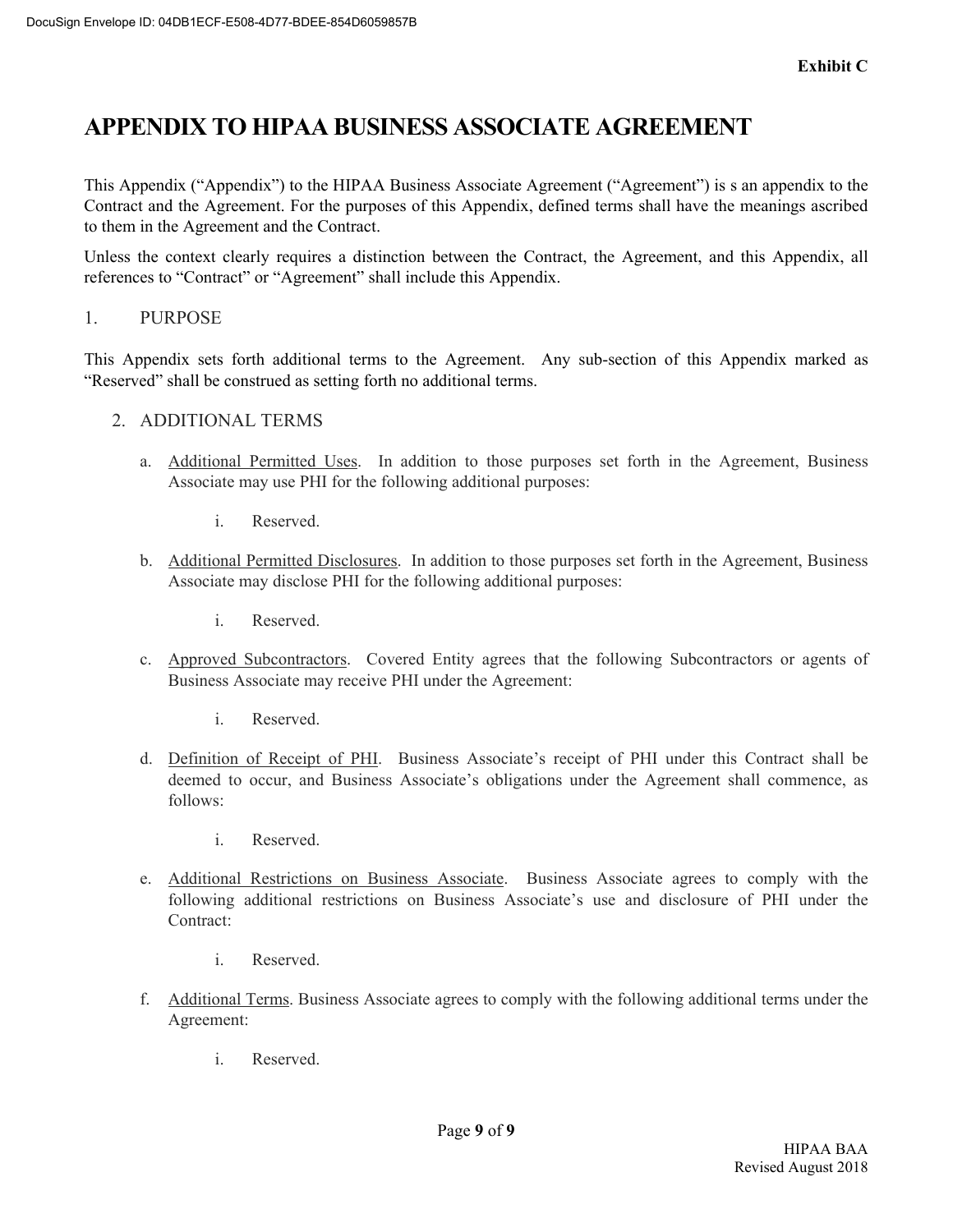# **ADDITIONAL PROVISIONS**

#### **1. SERVICE PROVISIONS**

The Contractor shall provide the services according to the plans submitted in the "Statement of Work", attached and incorporated herein by this reference as **EXHIBIT A**. In all cases, the descriptions, plans, timetables, tasks, duties, and responsibilities of the Contractor as described in the Statement of Work, shall be adhered to in the performance of the requirements of this contract. In the event of a conflict, the terms and conditions of this contract shall control over the Statement of Work. Any significant changes to the Statement of Work (SOW) require an amendment to the contract.

#### **2. GOALS AND OBJECTIVES**

The Contractor shall be responsible for the achievement of any goals and objectives as specified within the Statement of Work (**EXHIBIT A**) of this contract unless written notice of any modifications are furnished by the State to the Contractor allowing adequate time for compliance during the term of this contract.

#### **3. COPY OF SUBCONTRACT**

The Contractor shall provide to the State a copy of any executed subcontract between the Contractor and any provider of services to fulfill any requirements of this contract. Subcontracts shall be emailed to the Contract Representative upon execution.

#### **4. PAYMENT**

In consideration of the provision of services and reporting and subject to all payment and price provisions and further subject to verification by the State of full and satisfactory compliance with the terms of this contract, the State shall pay to the Contractor an amount not to exceed the amount specified in the Budget (**EXHIBIT B**), of this contract.

- **A.** The Contractor shall submit requests for payment to CDHS OEC Invoicing@state.co.us no less than monthly on forms prescribed and provided by the State.
- **B.** Payment shall be made on a cost reimbursement basis for services rendered.
- **C.** It is understood any vacancy savings in the personnel category and/or any savings in any other category shall require written approval from the State prior to any redistribution of any savings by the Contractor. ANY COST SAVINGS THAT ARE REDISTRIBUTED BY CONTRACTOR WITHOUT WRITTEN APPROVAL SHALL NOT BE REIMBURSED BY THE STATE.
- **D.** IT IS UNDERSTOOD ANY COSTS THAT EXCEED THE CONTRACTED AMOUNT SHALL NOT BE PAID BY CDHS. If Contractor has a legitimate need for additional funds, the Contractor shall request additional funds from the CDHS 60 days prior to projected depletion of contracted funds. CDHS shall review each request and notify Contractor in writing of approval or denial. Approval of additional funds shall require an official modification to the Contract by Amendment or Option Letter.
- **E.** Timely Invoicing Invoices shall be submitted no later than 30 days following the last day of the month. End of State Fiscal Year invoices are on a compressed timeframe. Invoices for all services provided prior to June 30th shall be invoiced by July 5th. Contractors who are unable to provide the invoice by July 5th shall notify the state of the amount to be booked as accounts payable by July 13th by sending an email to CDHS\_OEC\_Invoicing@state.co.us. Final invoices for services prior to June 30th shall be submitted by September 14th. Invoices received after September 14th may not be paid.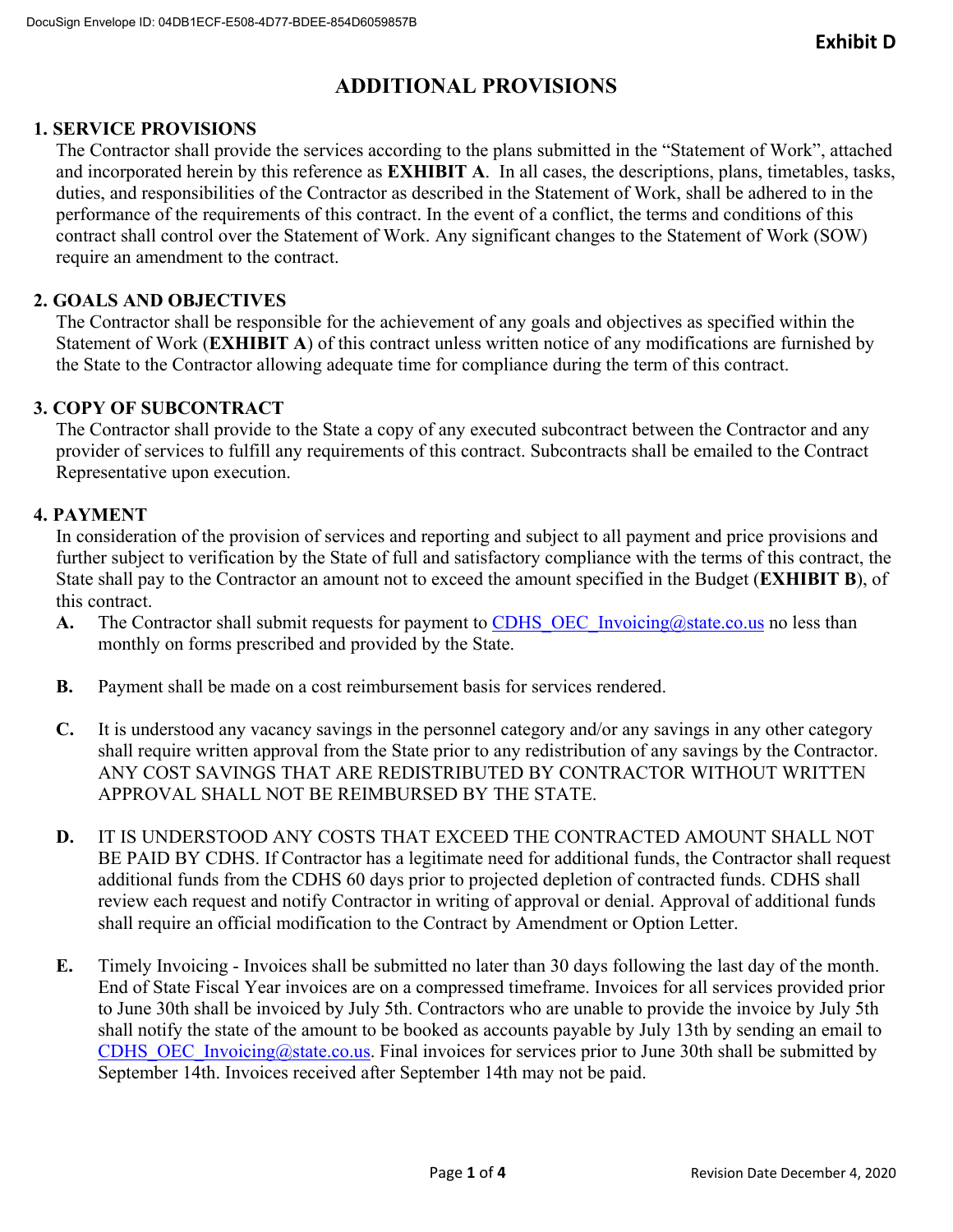- **F.** The Contractor shall maintain source documentation to support all payment requested pursuant to this contract. All source documentation shall be provided to the State by the Contractor upon request.
- **G.** It is understood that the State reserves the right to offset funds pursuant to this contract based on the discovery of overpayment or improper use of funds by the Contractor. Overpayment or improper use of funds is interpreted to apply to specific terms of prior year contracts, and includes without limitation requirements of the Generally Accepted Accounting Principles (GAAP) issued by the American Institute of Certified Public Accountants, and applicable sections of the Colorado Revised Statutes.
- **H.** At no time will CDHS have the expectation that services be delivered without reimbursement.
- **I.** All services shall be billed to the appropriate funding sources, including Medicaid. If a hard denial is received, CDHS will be the payer of last resort.
- **J.** The State shall review monthly invoices throughout the fiscal year. If, after a number of months, the State determines the Contractor is not needing/using the funding allocated for the Contractor's work in the Contract, the State shall remove these funds from the contract budget by Option Letter for a proportional reduction of services with prior written notification to the Contractor.

#### **5. PARTICIPATION**

The Contractor representative(s) is required to participate in any Office of Early Childhood sponsored meetings related to this contract.

#### **6. SUPPLANTING**

Payments made to the Contractor under this contract will supplement and not supplant other state, local or federal expenditures for services associated with this contract.

#### **7. BUDGET CHANGES**

Contractor may request in writing adjustments to the direct costs in the current year budget **(EXHIBIT B)** not to exceed 10% of the total budget. Requests shall be made in the form of a written budget revision request to the appropriate program staff. Written approval for the budget revision shall be required prior to any changes to the budget related to the budget revision request. The total dollar amount of the contract budget cannot be changed as a result of the budget revision request. Budget adjustment requests over 10%, adding new expense lines, and/or changes to the total dollar amount of the budget require a formal amendment. No adjustments to the Indirect Costs portion of the budget are allowable without a formal amendment.

Contractor may request in writing up to a 5% increase to the "Gross or Annual Salary" of an individual employee if a position currently listed in the contract becomes vacant and the new incoming employee will be hired at a higher or lower salary. No increase within the salary range is authorized without prior written approval from CDHS. Adding additional staff requires an amendment to the contract. Vacancy savings cannot be used to change salary amounts for existing personnel without an amendment. Any change to personnel requires prior written approval from CDHS staff. This process will never change the Contract Maximum Amount. Contractor must use available unused funds from either vacancy savings or another category within the contract. The revision request may not at any time compromise the integrity of the funded program as determined by CDHS program staff.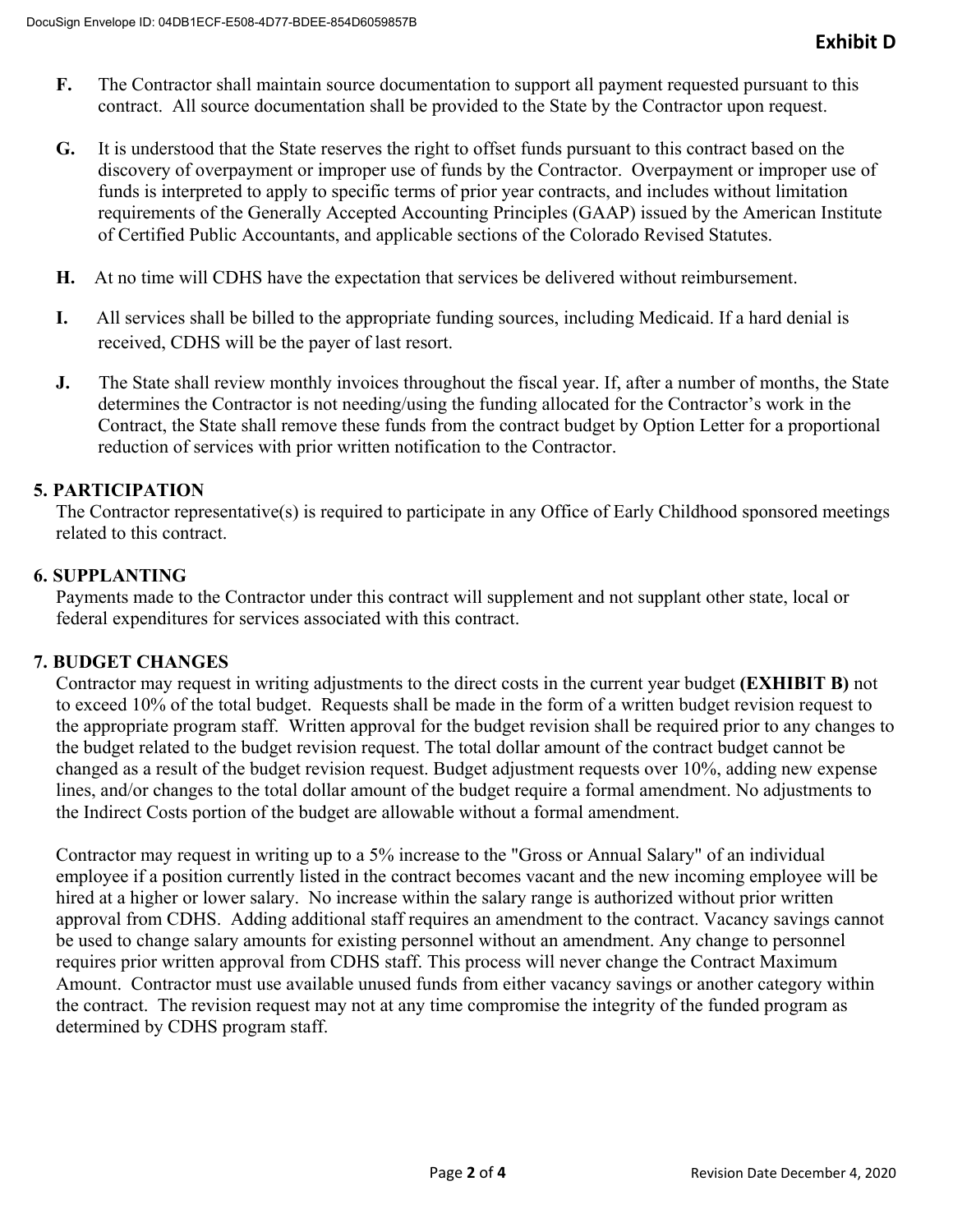#### **8. TRAVEL**

**A.** Mileage shall not exceed the Federal mileage rate per https://www.gsa.gov/travel-resources.

- **B.** Per Diem shall not exceed Federal GSA per diem rates for the area of travel per https://www.gsa.gov/travel-resources.
- **C.** Hotel rates cannot exceed any rate established for conference attendance.
- **D.** Usage of airfare or Out of State Travel requires pre-approval from CDHS.

#### **9. SUBRECIPIENT**

Contractors determined to be a Sub-recipient of federal funds shall complete the sub-recipient performance report and assessment survey at: http://eepurl.com/ccRiDP upon contract execution. Failure to complete the performance report and assessment survey shall delay payment to the Contractor.

#### **10. CRITICAL INCIDENT REPORTING**

Within 48 hours of the occurrence of a critical incident involving any child or family and/or an on duty agency staff member of any family support program staff funded through the Office of Early Childhood (OEC), the agency must report in writing the details of the critical incident to the OEC Program Manager for the involved family support program. Critical incidents may include, but are not limited to, awareness of an egregious incident of abuse and/or neglect, near fatality, or fatality of any child currently enrolled in a family support program; involuntary termination of a program staff's employment; criminal allegations involving program staff and related to his/her employment; negative media attention about the family support program; any major injury or threat to the security of an agency staff member while on duty and visiting an enrolled child or family.

#### **11. MANDATED REPORTING**

- **A.** All program staff are required by law to report suspected child abuse and neglect. Mandatory reporters must report suspected child abuse and neglect to the local county child welfare agency, the local law enforcement agency, or by calling the child abuse reporting hotline system at 1-844-CO-4KIDS (1-844- 264-5437).
- **B.** All program staff are required to take the online mandatory reporter training on the CDHS Child Welfare Training System: https://www.coloradocwts.com/mandated-reporter-training.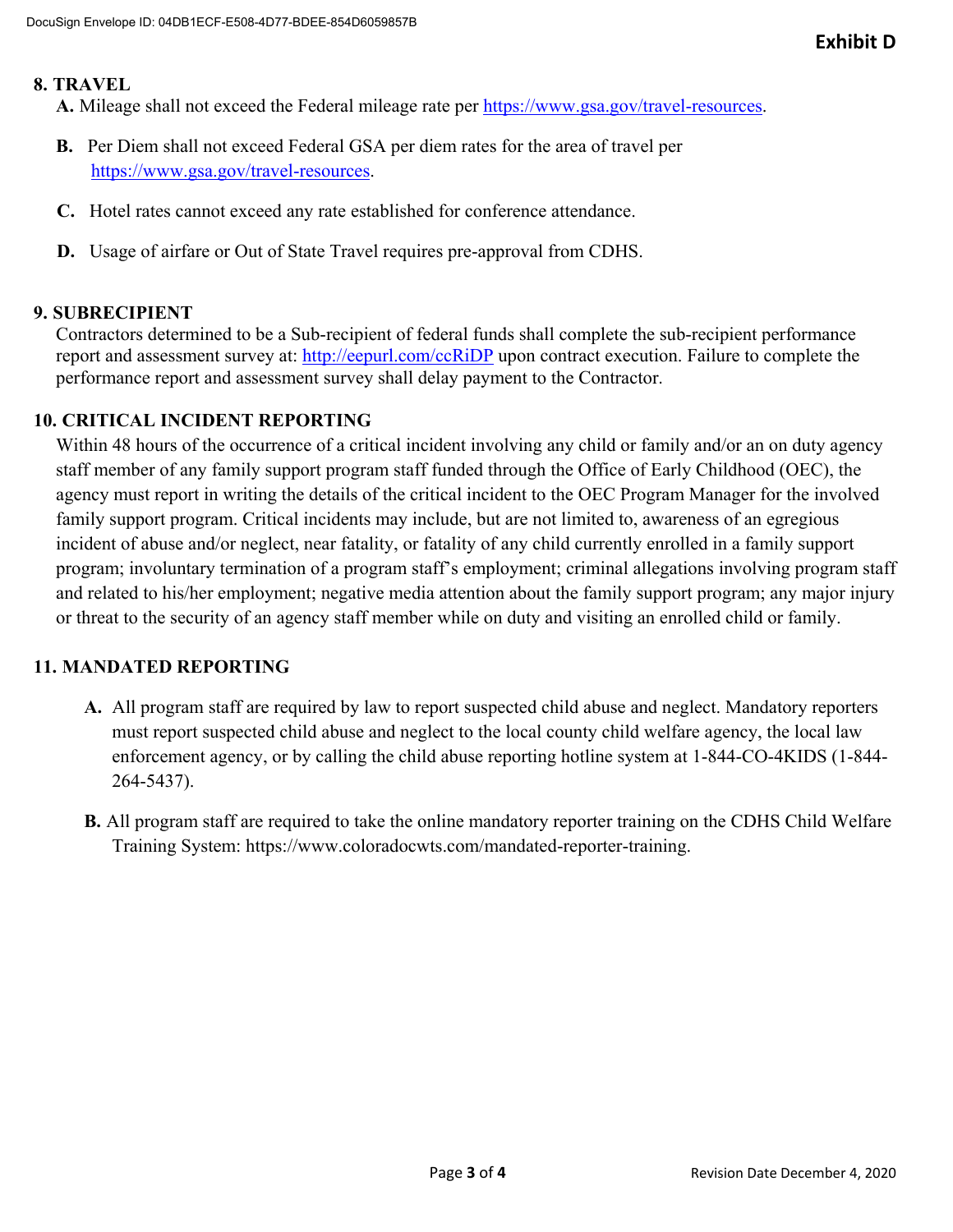## **12. EARLY INTERVENTION DIRECT SERVICES GENERAL ACCOUNTING ENCUMBRANCE (GAE)**

Payment for Early Intervention Direct Services to all contractors will be made as incurred, in whole or in part, from the total available funds to be utilized for Direct Services that includes:

- Assistive Technology services;
- Audiology Services;
- Developmental Intervention Services;
- Health Services;
- Medical Services:
- Nursing Services;
- Nutrition Services;
- Occupational Therapy Services;
- Physical Therapy Services;
- Psychological Services;
- Service Coordination:
- Sign Language and Cued Language Services;
- Social Emotional Services;
- Speech Language Pathology Services;
- Transportation Services;
- Vision Services:
- Evaluations:
- Co-pays;
- No-shows;
- Provider travel:
- Interpreter Services;
- IFSP meetings;
- Salaries and benefits for Direct **Services**
- Salaries and benefits for Service Coordination;
- Teaming:
- Assessments;
- **•** Telehealth

These funds support early intervention services to eligible infants, toddlers, and their families which are provided in accordance with Section 27-10.5-701, C.R.S.; federal regulations, 34 C.F.R., Part 303, Early Intervention Program for Infants and Toddlers with Disabilities; and Rules and Regulations 12 CCR 2509-10, Sections 7.900-7.994.

- **A.** Please refer to Page 1 for the amount available under the GAE for the current fiscal year.
- **B.** Payment to Contractor is made from available funds encumbered and shared across multiple contractors. The State may increase or decrease the total funds encumbered at its sole discretion and without formal notice to Contractor. No minimum payment is guaranteed to Contractor. The liability of the State for such payments is limited to the encumbered amount remaining of such funds.
- **C.** In order to receive reimbursement for any Direct Services, Contractor shall submit a request for anticipated expenses into the data system for pre-approval. The request shall be made and approval received 30 days prior to the delivery of services.
- **D.** Contractor shall not bill costs related to the Contract Budget (**Exhibit B**) to the GAE.
- **E.** Invoices shall be submitted separately for pre-approved Early Intervention Direct Services expenditures.
	- i. The Contractor shall submit requests for payment to CDHS OEC Invoicing@state.co.us.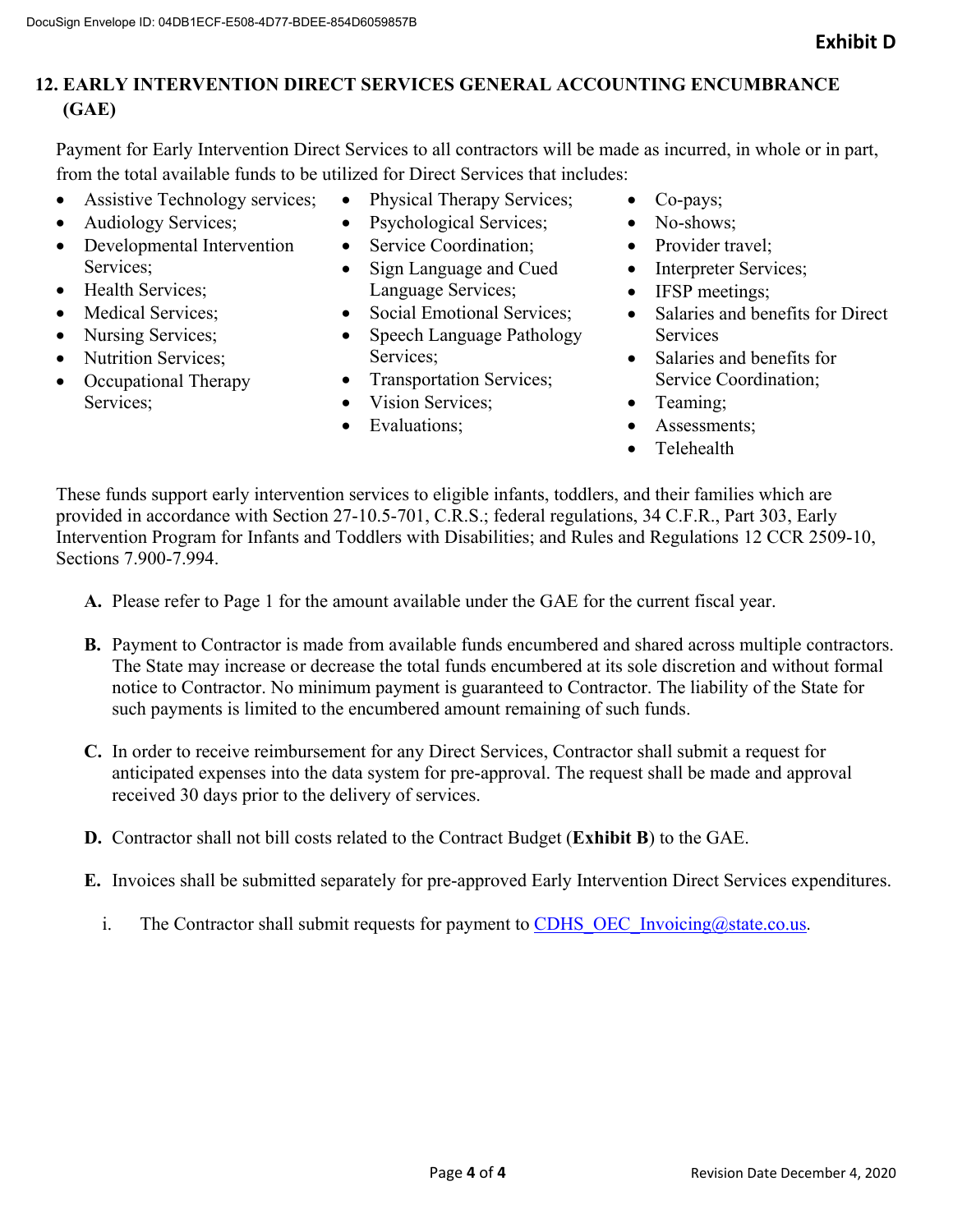#### EXHIBIT **E** - Supplemental Provisions for Federal Awards

For the purposes of this Exhibit only, Contractor is also identified as "Subrecipient." This Contract has been funded, in whole or in part, with an award of Federal funds. In the event of a conflict between the provisions of these Supplemental Provisions for Federal Awards, the Special Provisions, the Contract or any attachments or exhibits incorporated into and made a part of the Contract, the Supplemental Provisions for Federal Awards shall control. In the event of a conflict between the Supplemental Provisions for Federal Awards and the FFATA Supplemental Provisions (if any), the FFATA Supplemental Provisions shall control.

- 1) Federal Award Identification
	- i. Subrecipient: **Blue Peaks Developmental Services, Inc.**;
	- ii. Subrecipient DUNS number: **085276475**;
	- iii. The Federal Award Identification Number (FAIN) is **H181A210097**;
	- iv. The Federal award date is **TBD**;
	- v. The subaward period of performance start date is **July 1, 2021** and end date is **September 30, 2022**;
	- vi. Federal Funds:

| Contract or | Amount of Federal funds    | Total amount of Federal        | Total amount of the     |
|-------------|----------------------------|--------------------------------|-------------------------|
| Fiscal Year | obligated by this Contract | funds obligated to the         | Federal Award committed |
|             |                            | Subrecipient                   | to Subrecipient by CDHS |
| <b>FY22</b> | $$12,204*$                 | $$12,204*$                     | $$12,204*$              |
|             |                            | *An appropriation for          |                         |
|             |                            | <b>Early Intervention</b>      |                         |
|             |                            | <b>Direct Services General</b> |                         |
|             |                            | <b>Accounting</b>              |                         |
|             |                            | <b>Encumbrance (GAE) is</b>    |                         |
|             |                            | hereby added to this           |                         |
|             |                            | contract. The maximum          |                         |
|             |                            | amount payable for DS          |                         |
|             |                            | GAE is subject to              |                         |
|             |                            | appropriated funds, not        |                         |
|             |                            | to exceed \$1,800,000,         |                         |
|             |                            | which is split among           |                         |
|             |                            | other Early Intervention       |                         |
|             |                            | (EI) vendors.                  |                         |

vii. Federal award project description: **Special Education - Grants for Infants and Families with Disabilities**;

- viii. The name of the Federal awarding agency is **U.S. Department of Education**; the name of the pass-through entity is the State of Colorado, Department of Human Services (CDHS); and the contact information for the awarding official is **Kendra Dunn, Director, Division of Community and Family Support; kendra.dunn@state.co.us; 720.470.2134**;
- ix. The Catalog of Federal Domestic Assistance (CFDA) number is **84.181A**, name is **Infant & Toddlers/Families (Part C)**, and dollar amount is **TBD**;
- x. This award **is not** for research & development;
- xi. The indirect cost rate for the Federal award (including if the de minimis rate is charged per 2 CFR §200.414 Indirect (F&A) costs) is pre-determined based upon the State of Colorado and CDHS cost allocation plan.
- 2) All requirements imposed by CDHS on Subrecipient so that the Federal award is used in accordance with Federal statutes, regulations, and the terms and conditions of the Federal award, are stated in **General Provisions, Exhibit A - Statement of Work, Exhibit D - Additional Provisions**.
- 3) Any additional requirements that CDHS imposes on Subrecipient in order for CDHS to meet its own responsibility to the Federal awarding agency, including identification of any required financial and performance reports, are stated in **General Provisions, Exhibit A - Statement of Work, Exhibit D - Additional Provisions**.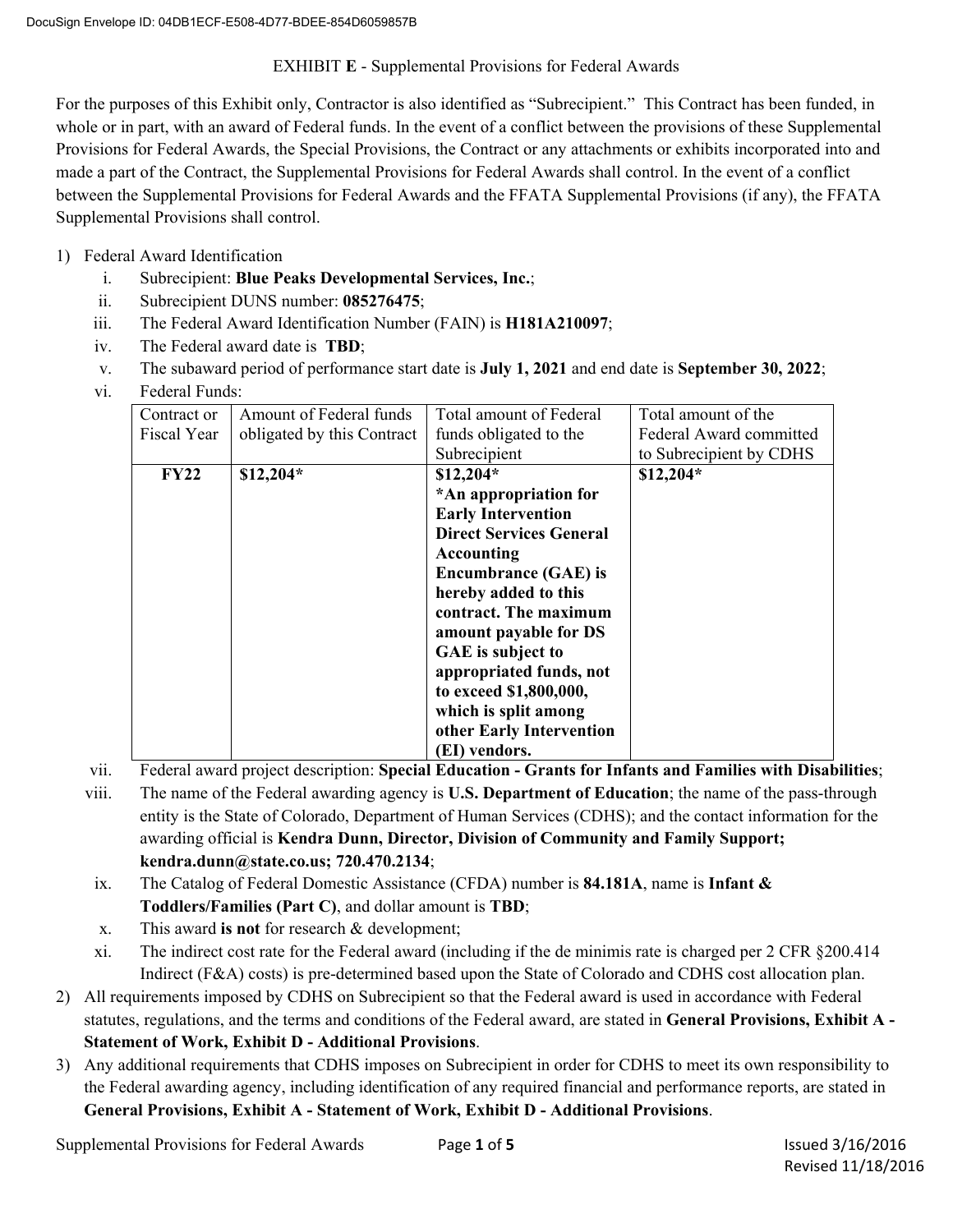- 4) Subrecipient's approved indirect cost rate is **the de minimis rate of 10 %**.
- 5) Subrecipient must permit CDHS and auditors to have access to Subrecipient's records and financial statements as necessary for CDHS to meet the requirements of 2 CFR §200.331 Requirements for pass-through entities, §§ 200.300 Statutory and National Policy Requirements through §200.309 Period of performance, and Subpart F—Audit Requirements of this Part.
- 6) The appropriate terms and conditions concerning closeout of the subaward are listed in Section 16 of this Exhibit and **General Provisions, Exhibit A - Statement of Work, Exhibit D - Additional Provisions**.
- 7) **Performance and Final Status.** Subrecipient shall submit all financial, performance, and other reports to CDHS no later than **30** calendar days after the period of performance end date or sooner termination of this Contract containing an evaluation and review of Subrecipient's performance and the final status of Subrecipient's obligations hereunder.

#### **8) Matching Funds**

If a box below is checked, the accompanying provision applies.

- $i.$   $\blacksquare$  Subrecipient is not required to provide matching funds.
- ii. Subrecipient shall provide matching funds as stated in N/A. Subrecipient shall have raised the full

amount of matching funds prior to the Effective Date and shall report to CDHS regarding the status of such funds upon request. Subrecipient's obligation to pay all or any part of any matching funds, whether direct or contingent, only extends to funds duly and lawfully appropriated for the purposes of this Contract by the authorized representatives of the Subrecipient and paid into the Subrecipient's treasury or bank account. Subrecipient represents to CDHS that the amount designated as matching funds has been legally appropriated for the purposes of this Contract by its authorized representatives and paid into its treasury or bank account. Subrecipient does not by this Contract irrevocably pledge present cash reserves for payments in future fiscal years, and this Contract is not intended to create a multiple-fiscal year debt of the Subrecipient. Subrecipient shall not pay or be liable for any claimed interest, late charges, fees, taxes or penalties of any nature, except as required by Subrecipient's laws or policies.

- 9) **Record Retention Period.** The record retention period previously stated in this Contract is replaced with the record retention period prescribed in 2 CFR §200.333.
- 10) **Single Audit Requirements.** If Subrecipient expends \$750,000 or more in Federal Awards during Subrecipient's fiscal year, Subrecipient shall procure or arrange for a single or program-specific audit conducted for that year in accordance with the provisions of Subpart F-Audit Requirements of the Uniform Guidance, issued pursuant to the Single Audit Act Amendments of 1996, (31 U.S.C. 7501-7507). 2 CFR §200.501.
	- i. Election. Subrecipient shall have a single audit conducted in accordance with Uniform Guidance §200.514 (Scope of audit), except when it elects to have a program-specific audit conducted in accordance with §200.507 (Program-specific audits). Subrecipient may elect to have a program-specific audit if Subrecipient expends Federal Awards under only one Federal program (excluding research and development) and the Federal program's statutes, regulations, or the terms and conditions of the Federal award do not require a financial statement audit of CDHS. A program-specific audit may not be elected for research and development unless all of the Federal Awards expended were received from CDHS and CDHS approves in advance a program-specific audit.
	- ii. Exemption. If Subrecipient expends less than \$750,000 in Federal Awards during its fiscal year, Subrecipient shall be exempt from Federal audit requirements for that year, except as noted in 2 CFR §200.503 (Relation to other audit requirements), but records shall be available for review or audit by appropriate officials of the Federal agency, the State, and the Government Accountability Office.
	- iii. Subrecipient Compliance Responsibility. Subrecipient shall procure or otherwise arrange for the audit required by Part F of the Uniform Guidance and ensure it is properly performed and submitted when due in accordance with the Uniform Guidance. Subrecipient shall prepare appropriate financial statements, including the schedule of expenditures of Federal awards in accordance with Uniform Guidance §200.510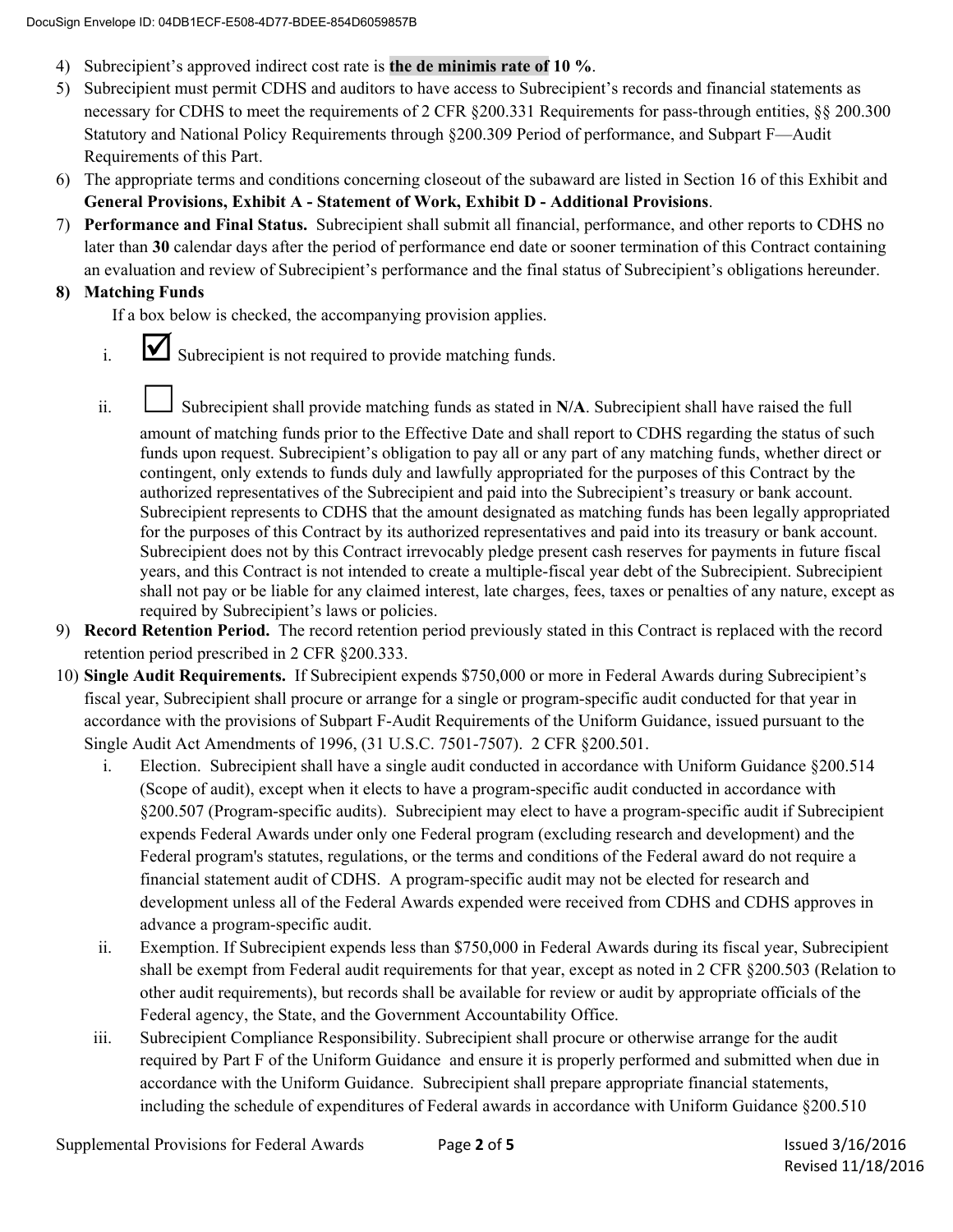(Financial statements) and provide the auditor with access to personnel, accounts, books, records, supporting documentation, and other information as needed for the auditor to perform the audit required by 2 CFR Part F-Audit Requirements.

- 11) **Contract Provisions**. Subrecipient shall comply with and shall include all of the following applicable provisions in all subcontracts entered into by it pursuant to this Contract:
	- i. Equal Employment Opportunity. Except as otherwise provided under 41 CFR Part 60, all contracts that meet the definition of "federally assisted construction contract" in 41 CFR Part 60-1.3 shall include the equal opportunity clause provided under 41 CFR 60-1.4(b), in accordance with Executive Order 11246, "Equal Employment Opportunity" (30 FR 12319, 12935, 3 CFR Part, 1964-1965 Comp., p. 339), as amended by Executive Order 11375, "Amending Executive Order 11246 Relating to Equal Employment Opportunity," and implementing regulations at 41 CFR part 60, "Office of Federal Contract Compliance Programs, Equal Employment Opportunity, Department of Labor."

"During the performance of this contract, the contractor agrees as follows:

- a) The contractor will not discriminate against any employee or applicant for employment because of race, color, religion, sex, or national origin. The contractor will take affirmative action to ensure that applicants are employed, and that employees are treated during employment, without regard to their race, color, religion, sex, or national origin. Such action shall include, but not be limited to the following: Employment, upgrading, demotion, or transfer, recruitment or recruitment advertising; layoff or termination; rates of pay or other forms of compensation; and selection for training, including apprenticeship. The contractor agrees to post in conspicuous places, available to employees and applicants for employment, notices to be provided by the contracting officer setting forth the provisions of this nondiscrimination clause.
- b) The contractor will, in all solicitations or advertisements for employees placed by or on behalf of the contractor, state that all qualified applicants will receive consideration for employment without regard to race, color, religion, sex, or national origin.
- c) The contractor will send to each labor union or representative of workers with which he has a collective bargaining agreement or other contract or understanding, a notice to be provided by the agency contracting officer, advising the labor union or workers' representative of the contractor's commitments under section 202 of Executive Order 11246 of September 24, 1965, and shall post copies of the notice in conspicuous places available to employees and applicants for employment.
- d) The contractor will comply with all provisions of Executive Order 11246 of September 24, 1965, and of the rules, regulations, and relevant orders of the Secretary of Labor.
- e) The contractor will furnish all information and reports required by Executive Order 11246 of September 24, 1965, and by the rules, regulations, and orders of the Secretary of Labor, or pursuant thereto, and will permit access to his books, records, and accounts by the contracting agency and the Secretary of Labor for purposes of investigation to ascertain compliance with such rules, regulations, and orders.
- f) In the event of the contractor's non-compliance with the nondiscrimination clauses of this contract or with any of such rules, regulations, or orders, this contract may be canceled, terminated or suspended in whole or in part and the contractor may be declared ineligible for further Government contracts in accordance with procedures authorized in Executive Order 11246 of September 24, 1965, and such other sanctions may be imposed and remedies invoked as provided in Executive Order 11246 of September 24, 1965, or by rule, regulation, or order of the Secretary of Labor, or as otherwise provided by law.
- g) The contractor will include the provisions of paragraphs (1) through (7) in every subcontract or purchase order unless exempted by rules, regulations, or orders of the Secretary of Labor issued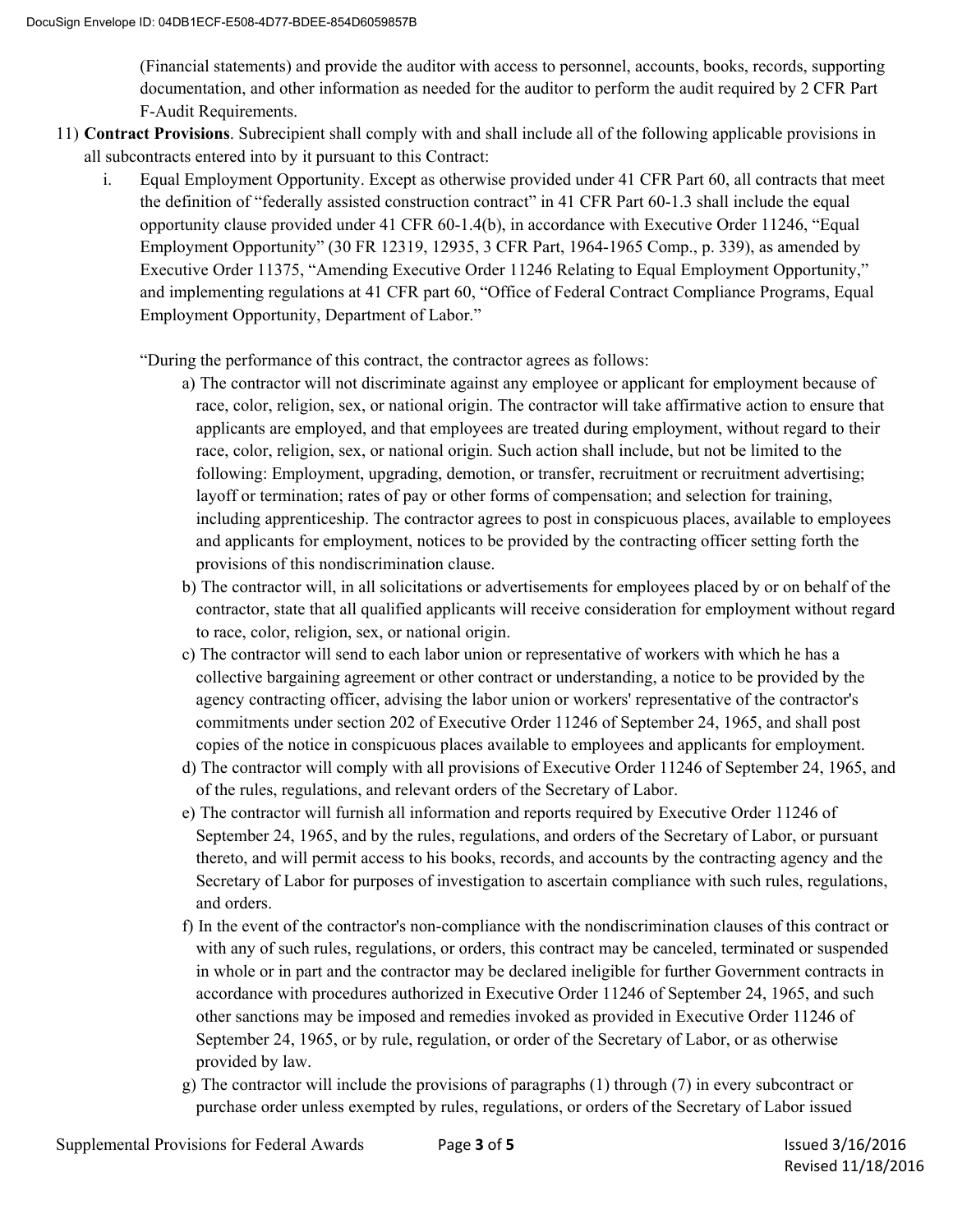pursuant to section 204 of Executive Order 11246 of September 24, 1965, so that such provisions will be binding upon each subcontractor or vendor. The contractor will take such action with respect to any subcontract or purchase order as may be directed by the Secretary of Labor as a means of enforcing such provisions including sanctions for noncompliance: Provided, however, that in the event the contractor becomes involved in, or is threatened with, litigation with a subcontractor or vendor as a result of such direction, the contractor may request the United States to enter into such litigation to protect the interests of the United States."

- ii. 4.2 Davis-Bacon Act. Davis-Bacon Act, as amended (40 U.S.C. 3141-3148). When required by Federal program legislation, all prime construction contracts in excess of \$2,000 awarded by non-Federal entities must include a provision for compliance with the Davis-Bacon Act (40 U.S.C. 3141-3144, and 3146-3148) as supplemented by Department of Labor regulations (29 CFR Part 5, "Labor Standards Provisions Applicable to Contracts Covering Federally Financed and Assisted Construction"). In accordance with the statute, contractors must be required to pay wages to laborers and mechanics at a rate not less than the prevailing wages specified in a wage determination made by the Secretary of Labor. In addition, contractors must be required to pay wages not less than once a week. The non-Federal entity must place a copy of the current prevailing wage determination issued by the Department of Labor in each solicitation. The decision to award a contract or subcontract must be conditioned upon the acceptance of the wage determination. The non-Federal entity must report all suspected or reported violations to the Federal awarding agency. The contracts must also include a provision for compliance with the Copeland "Anti-Kickback" Act (40 U.S.C. 3145), as supplemented by Department of Labor regulations (29 CFR Part 3, "Contractors and Subcontractors on Public Building or Public Work Financed in Whole or in Part by Loans or Grants from the United States"). The Act provides that each contractor or Subrecipient must be prohibited from inducing, by any means, any person employed in the construction, completion, or repair of public work, to give up any part of the compensation to which he or she is otherwise entitled. The non-Federal entity must report all suspected or reported violations to the Federal awarding agency.
- iii. Rights to Inventions Made Under a Contract or Agreement. If the Federal Award meets the definition of "funding agreement" under 37 CFR §401.2 (a) and Subrecipient wishes to enter into a contract with a small business firm or nonprofit organization regarding the substitution of parties, assignment or performance of experimental, developmental, or research work under that "funding agreement," Subrecipient must comply with the requirements of 37 CFR Part 401, "Rights to Inventions Made by Nonprofit Organizations and Small Business Firms Under Government Grants, Contracts and Cooperative Agreements," and any implementing regulations issued by the awarding agency.
- iv. Clean Air Act (42 U.S.C. 7401-7671q.) and the Federal Water Pollution Control Act (33 U.S.C. 1251-1387), as amended. Contracts and subgrants of amounts in excess of \$150,000 must contain a provision that requires the non-Federal award to agree to comply with all applicable standards, orders or regulations issued pursuant to the Clean Air Act (42 U.S.C. 7401-7671q) and the Federal Water Pollution Control Act as amended (33 U.S.C. 1251-1387). Violations must be reported to the Federal awarding agency and the Regional Office of the Environmental Protection Agency (EPA).
- v. Debarment and Suspension (Executive Orders 12549 and 12689). A contract award (see 2 CFR 180.220) must not be made to parties listed on the government wide exclusions in the System for Award Management (SAM), in accordance with the OMB guidelines at 2 CFR 180 that implement Executive Orders 12549 (3 CFR part 1986 Comp., p. 189) and 12689 (3 CFR part 1989 Comp., p. 235), "Debarment and Suspension." SAM Exclusions contains the names of parties debarred, suspended, or otherwise excluded by agencies, as well as parties declared ineligible under statutory or regulatory authority other than Executive Order 12549.
- vi. Byrd Anti-Lobbying Amendment (31 U.S.C. 1352). Contractors that apply or bid for an award exceeding \$100,000 must file the required certification. Each tier certifies to the tier above that it will not and has not used Federal appropriated funds to pay any person or organization for influencing or attempting to influence